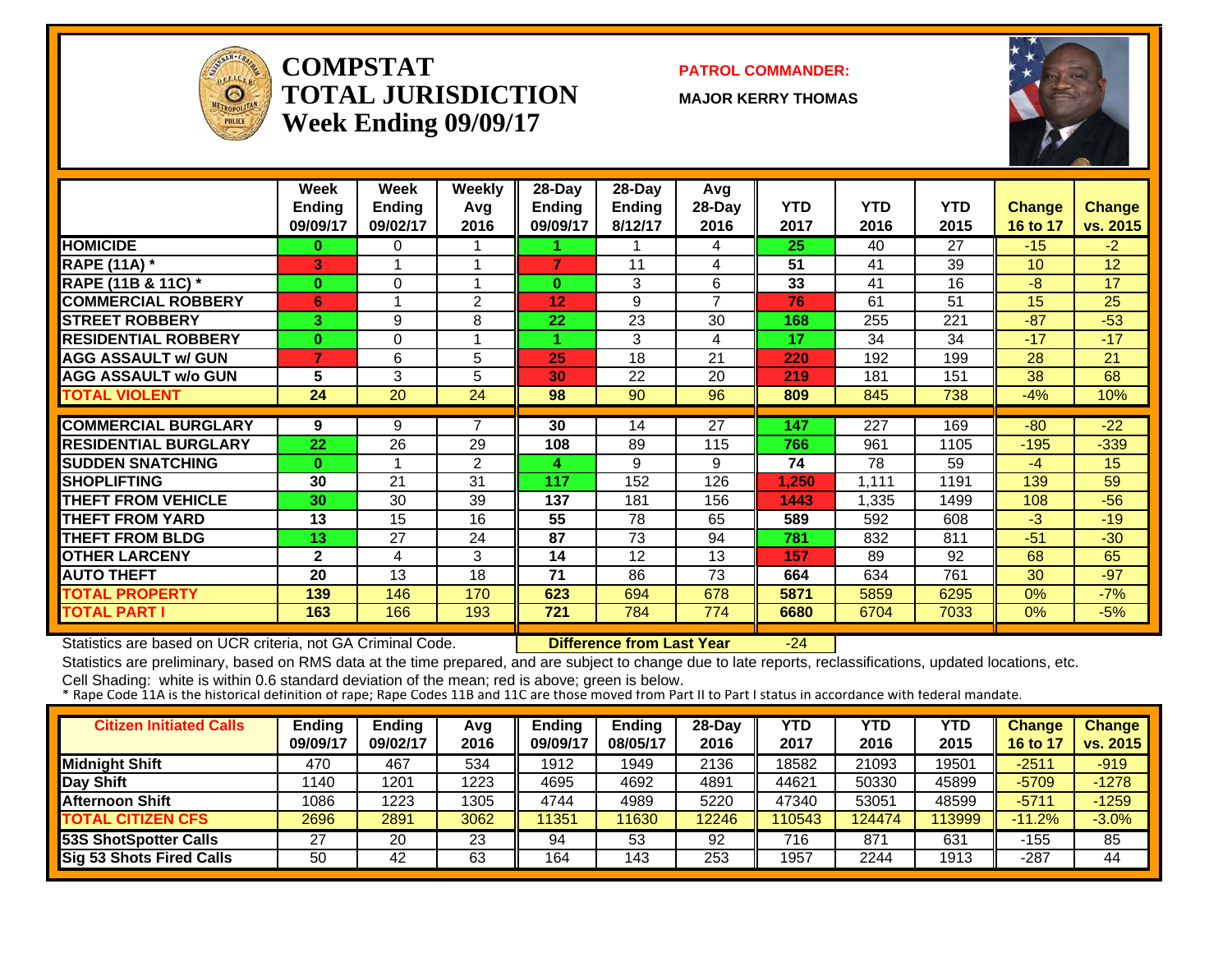# **Unincorporated Chatham County PATROL COMMANDER:**

**MAJOR KERRY THOMAS**





#### **Week Ending 09/09/17**

|                             | Week<br>Endina<br>09/09/17 | Week<br><b>Ending</b><br>09/02/17 | <b>Weekly</b><br>Avg<br>2016 | $28$ -Day<br>Endina<br>09/09/17 | $28$ -Day<br><b>Ending</b><br>8/12/17 | Avg<br>28-Day<br>2016 | <b>YTD</b><br>2017 | <b>YTD</b><br>2016 | <b>YTD</b><br>2015 | <b>Change</b><br>16 to 17 | <b>Change</b><br>vs. 2015 |
|-----------------------------|----------------------------|-----------------------------------|------------------------------|---------------------------------|---------------------------------------|-----------------------|--------------------|--------------------|--------------------|---------------------------|---------------------------|
| <b>HOMICIDE</b>             | 0                          |                                   | 0.1                          | 0                               | $\Omega$                              | 0.5                   | 5                  | 5.                 | 2                  | 0                         | 3                         |
| <b>RAPE (11A) *</b>         | 0                          | $\Omega$                          | 0.1                          | $\mathbf{0}$                    | 2                                     | 0.5                   | 8                  | 5                  | 9                  | 3                         | $-1$                      |
| RAPE (11B & 11C) *          | $\bf{0}$                   | $\Omega$                          | 0.3                          | $\mathbf{0}$                    |                                       | 1.1                   | 9                  | 8                  | 3                  |                           | 6                         |
| <b>COMMERCIAL ROBBERY</b>   |                            |                                   | 0.2                          | $\overline{2}$                  | $\Omega$                              | 0.9                   | $5\phantom{.0}$    | 10                 | 6                  | $-5$                      | $-1$                      |
| <b>STREET ROBBERY</b>       | 0                          | 3                                 | 0.5                          | 3                               | 2                                     | 2.1                   | 17                 | 19                 | 16                 | $-2$                      | 1                         |
| <b>RESIDENTIAL ROBBERY</b>  | 0                          | $\Omega$                          | 0.2                          | $\mathbf{0}$                    |                                       | 0.8                   | 3                  | 9                  | 5                  | -6                        | $-2$                      |
| <b>AGG ASSAULT w/ GUN</b>   | $\overline{2}$             | $\Omega$                          | 0.8                          | 4                               | 3                                     | 3.2                   | 20                 | 29                 | 10                 | $-9$                      | 10 <sup>1</sup>           |
| <b>AGG ASSAULT w/o GUN</b>  | $\bf{0}$                   | 0                                 | 0.8                          | $\mathbf{3}$                    | 5                                     | 3.1                   | 32                 | 25                 | 20                 | $\overline{\phantom{a}}$  | 12 <sub>2</sub>           |
| <b>TOTAL VIOLENT</b>        | 3                          | 5                                 | 3.0                          | 12                              | 14                                    | 12.2                  | 99                 | 110                | 71                 | $-10%$                    | 39%                       |
|                             |                            |                                   |                              |                                 |                                       |                       |                    |                    |                    |                           |                           |
| <b>COMMERCIAL BURGLARY</b>  | 0                          | 0                                 | 0.7                          | 3                               | $\overline{2}$                        | 2.7                   | 16                 | 24                 | 10                 | -8                        | 6                         |
| <b>RESIDENTIAL BURGLARY</b> | 4                          | 9                                 | 6.7                          | 33                              | 32                                    | 26.7                  | 245                | 250                | 239                | $-5$                      | 6                         |
| <b>SUDDEN SNATCHING</b>     | 0                          | 0                                 | 0.3                          | $\mathbf{0}$                    | 2                                     | 1.1                   | 5                  | 11                 | 2                  | $-6$                      | 3                         |
| <b>SHOPLIFTING</b>          | 8                          | 4                                 | 6.1                          | 26                              | 30                                    | 24.4                  | 221                | 224                | 277                | $-3$                      | $-56$                     |
| <b>THEFT FROM VEHICLE</b>   | 4                          | 8                                 | 7.1                          | 35                              | 49                                    | 28.3                  | 298                | 238                | 200                | 60                        | 98                        |
| <b>THEFT FROM YARD</b>      | 1                          | 3                                 | 2.8                          | 9                               | 18                                    | 11.1                  | 98                 | 93                 | 97                 | 5.                        | 1                         |
| <b>THEFT FROM BLDG</b>      | 3                          | $\overline{2}$                    | 3.8                          | $\overline{13}$                 | 9                                     | 15.1                  | 152                | 126                | 126                | 26                        | 26                        |
| <b>OTHER LARCENY</b>        | $\bf{0}$                   | $\Omega$                          | 0.9                          | 4                               | 4                                     | 3.7                   | 42                 | 28                 | 21                 | 14                        | 21                        |
| <b>AUTO THEFT</b>           | 6                          | 3                                 | 3.0                          | 19                              | 18                                    | 12.2                  | 131                | 107                | 85                 | 24                        | 46                        |
| TOTAL PROPERTY              | 26                         | 29                                | 31.3                         | 142                             | 164                                   | 125.3                 | 1208               | 1101               | 1057               | 10%                       | 14%                       |
| <b>TOTAL PART I</b>         | 29                         | 34                                | 34.4                         | 154                             | 178                                   | 137.5                 | 1307               | 1211               | 1128               | 8%                        | 16%                       |

Statistics are based on UCR criteria, not GA Criminal Code. **Difference from Last Year** 96

Statistics are preliminary, based on RMS data at the time prepared, and are subject to change due to late reports, reclassifications, updated locations, etc.

| <b>Shots Fired Calls</b>     | Week<br>Ending<br>09/09/17 | <b>Week</b><br><b>Ending</b><br>09/02/17 | Weekly<br>Avg<br>2016 | $28$ -Dav<br>Endina<br>09/09/17 | $28$ -Day<br>Ending<br>8/5/17 | Avg<br>$28-Dav$<br>2016 | YTD<br>2017 | <b>YTD</b><br>2016 | <b>YTD</b><br>2015 | <b>Change</b><br><b>16 to 17</b> | <b>Change</b><br>vs. 2015 |
|------------------------------|----------------------------|------------------------------------------|-----------------------|---------------------------------|-------------------------------|-------------------------|-------------|--------------------|--------------------|----------------------------------|---------------------------|
| <b>53S ShotSpotter Calls</b> |                            |                                          | 0.0                   |                                 |                               | 0.0                     |             |                    |                    |                                  |                           |
| Sig 53 Shots Fired Calls     | 10                         |                                          | ົ<br>ں. ا             | っっ<br>ບບ                        | 39                            | 45.                     | 386         | 378                | 364                |                                  | 22                        |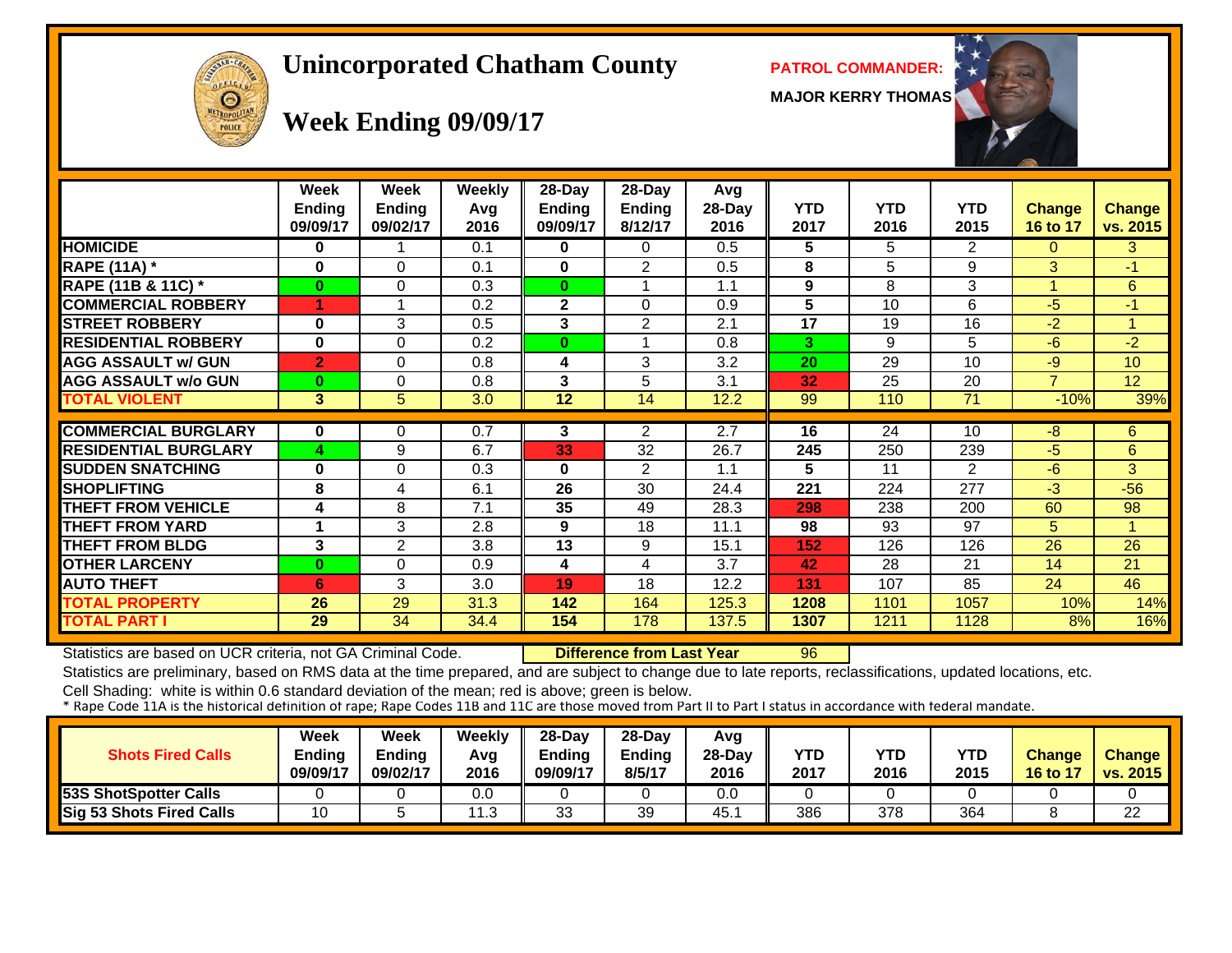

#### **City of Savannah Only PATROL COMMANDER:**

**MAJOR KERRY THOMAS**



**Week Ending 09/09/17**

|                             | Week<br><b>Ending</b> | Week<br><b>Ending</b> | Weekly<br>Avg  | 28-Day<br><b>Ending</b> | $28-Day$<br><b>Ending</b> | Avg<br>28-Day | <b>YTD</b> | <b>YTD</b>       | <b>YTD</b> | Change         | <b>Change</b> |
|-----------------------------|-----------------------|-----------------------|----------------|-------------------------|---------------------------|---------------|------------|------------------|------------|----------------|---------------|
|                             | 09/09/17              | 09/02/17              | 2016           | 09/09/17                | 8/12/17                   | 2016          | 2017<br>20 | 2016             | 2015       | 16 to 17       | vs. 2015      |
| <b>HOMICIDE</b>             | $\bf{0}$              | -1                    |                |                         |                           | 3             |            | 35               | 25         | $-15$          | $-5$          |
| <b>RAPE (11A) *</b>         | 3                     | $\overline{ }$        | 1              | $\overline{7}$          | 9                         | 3             | 43         | 36               | 30         | $\overline{7}$ | 13            |
| RAPE (11B & 11C) *          | 0                     | 0                     | 1              | 0                       | 2                         | 5             | 24         | 33               | 13         | $-9$           | 11            |
| <b>COMMERCIAL ROBBERY</b>   | 5                     | $\Omega$              | 1              | 10                      | 9                         | 6             | 71         | 51               | 45         | 20             | 26            |
| <b>STREET ROBBERY</b>       | 3                     | 6                     | $\overline{7}$ | 19                      | 21                        | 28            | 151        | 236              | 205        | $-85$          | $-54$         |
| <b>RESIDENTIAL ROBBERY</b>  | $\bf{0}$              | 0                     | 1              | 1                       | $\overline{2}$            | 3             | 14         | 25               | 29         | $-11$          | $-15$         |
| <b>AGG ASSAULT w/ GUN</b>   | 5                     | 6                     | 5              | 21                      | 15                        | 18            | 200        | 163              | 189        | 37             | 11            |
| <b>AGG ASSAULT w/o GUN</b>  | 5                     | 3                     | 4              | 27                      | 17                        | 17            | 187        | 156              | 131        | 31             | 56            |
| <b>TOTAL VIOLENT</b>        | 21                    | 15                    | 21             | 86                      | 76                        | 83            | 710        | 735              | 667        | $-3%$          | 6%            |
|                             |                       |                       |                |                         |                           |               |            |                  |            |                |               |
| <b>COMMERCIAL BURGLARY</b>  | 9                     | 9                     | 6              | 27                      | 12                        | 24            | 131        | $\overline{203}$ | 159        | $-72$          | $-28$         |
| <b>RESIDENTIAL BURGLARY</b> | 18                    | 17                    | 22             | 75                      | 57                        | 88            | 521        | 711              | 866        | $-190$         | $-345$        |
| <b>SUDDEN SNATCHING</b>     | $\bf{0}$              |                       | $\overline{2}$ | 4                       | $\overline{7}$            | 7             | 69         | 67               | 57         | $\overline{2}$ | 12            |
| <b>SHOPLIFTING</b>          | 22                    | 17                    | 25             | 91                      | 122                       | 101           | 1029       | 887              | 914        | 142            | 115           |
| <b>THEFT FROM VEHICLE</b>   | 26                    | 22                    | 32             | 102                     | 132                       | 128           | 1145       | 1097             | 1299       | 48             | $-154$        |
| <b>THEFT FROM YARD</b>      | 12                    | 12                    | 14             | 46                      | 60                        | 54            | 491        | 499              | 511        | $-8$           | $-20$         |
| <b>THEFT FROM BLDG</b>      | 10 <sup>1</sup>       | 25                    | 20             | 74                      | 64                        | 79            | 629        | 706              | 685        | $-77$          | $-56$         |
| <b>OTHER LARCENY</b>        | $\mathbf{2}$          | 4                     | 2              | 10                      | 8                         | 9             | 115        | 61               | 71         | 54             | 44            |
| <b>AUTO THEFT</b>           | 14                    | 10                    | 15             | 52                      | 68                        | 61            | 533        | 527              | 676        | 6              | $-143$        |
| <b>TOTAL PROPERTY</b>       | 113                   | 117                   | 138            | 481                     | 530                       | 553           | 4663       | 4758             | 5238       | $-2%$          | $-11%$        |
| <b>TOTAL PART I</b>         | 134                   | 132                   | 159            | 567                     | 606                       | 636           | 5373       | 5493             | 5905       | $-2%$          | $-9%$         |

Statistics are based on UCR criteria, not GA Criminal Code. **Difference from Last Year** -120

Statistics are preliminary, based on RMS data at the time prepared, and are subject to change due to late reports, reclassifications, updated locations, etc.

| <b>Shots Fired Calls</b>     | Week<br>Ending<br>09/09/17 | Week<br><b>Ending</b><br>09/02/17 | Weekly<br>Avg<br>2016 | $28-Dav$<br>Ending<br>09/09/17 | $28-Dav$<br><b>Ending</b><br>8/5/17 | Avg<br>28-Day<br>2016 | YTD<br>2017 | YTD<br>2016 | <b>YTD</b><br>2015 | <b>Change</b><br>$16 to 1^2$ | <b>Change</b><br>vs. 2015 |
|------------------------------|----------------------------|-----------------------------------|-----------------------|--------------------------------|-------------------------------------|-----------------------|-------------|-------------|--------------------|------------------------------|---------------------------|
| <b>53S ShotSpotter Calls</b> | 27                         | 20                                | 22.9                  | 94                             | 53                                  | 91.                   | 716         | 871         | 631                | -155                         | 85                        |
| Sig 53 Shots Fired Calls     | 40                         | 37                                | 52.0                  | 131                            | 104                                 | 207.9                 | 1571        | 1866        | 1549               | -295                         | 22                        |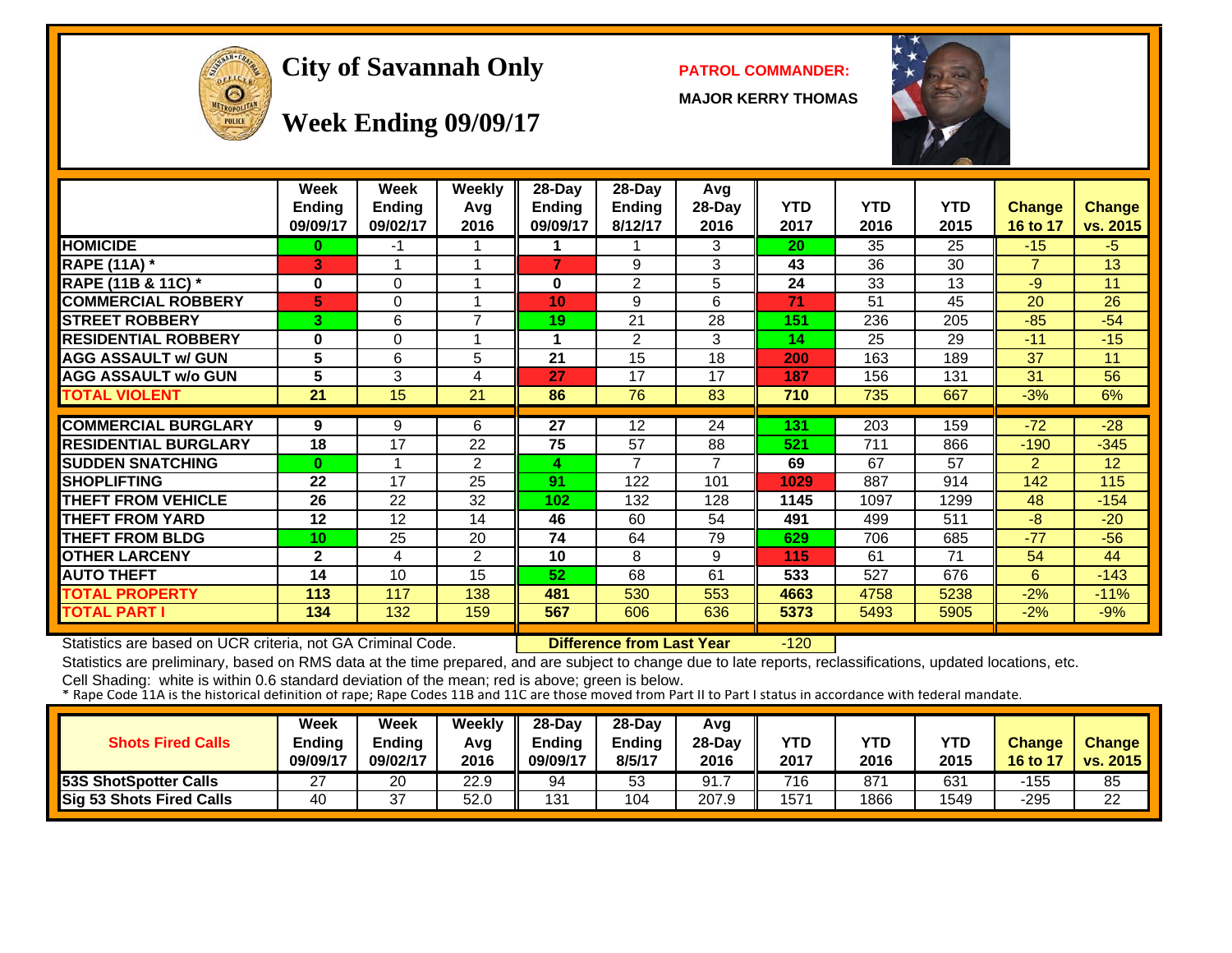

#### **COMPSTATWEST CHATHAM PRECINCTWeek Ending 09/09/17**

**PRECINCT COMMANDER:**

**CAPT. JOHN BEST**



|                             | Week<br><b>Ending</b><br>09/09/17 | Week<br><b>Ending</b><br>09/02/17 | <b>Weekly</b><br>Avg<br>2016 | $28$ -Day<br><b>Ending</b><br>09/09/17 | 28-Day<br><b>Ending</b><br>8/12/17 | Avg<br>28-Day<br>2016 | <b>YTD</b><br>2017 | <b>YTD</b><br>2016 | <b>YTD</b><br>2015 | <b>Change</b><br>16 to 17 | <b>Change</b><br>vs. 2015 |
|-----------------------------|-----------------------------------|-----------------------------------|------------------------------|----------------------------------------|------------------------------------|-----------------------|--------------------|--------------------|--------------------|---------------------------|---------------------------|
| <b>HOMICIDE</b>             | $\bf{0}$                          | 0                                 | 0                            | 0                                      | $\Omega$                           | 0                     | 3                  | 4                  | $\Omega$           | $\blacksquare$            | 3                         |
| <b>RAPE (11A) *</b>         | $\bf{0}$                          | $\Omega$                          | $\Omega$                     | $\bf{0}$                               | 3                                  |                       | 10                 | 9                  | 10                 |                           | $\Omega$                  |
| RAPE (11B & 11C) *          | $\bf{0}$                          | 0                                 | $\Omega$                     | 0                                      |                                    |                       | 5                  | 11                 | 3                  | $-6$                      | $\overline{2}$            |
| <b>COMMERCIAL ROBBERY</b>   | $\overline{2}$                    |                                   | 0                            | 4                                      | $\Omega$                           |                       | 9                  | 13                 | 11                 | -4                        | $-2$                      |
| <b>STREET ROBBERY</b>       | $\bf{0}$                          | 1                                 | 1                            |                                        | $\overline{2}$                     | 3                     | 19                 | 24                 | 19                 | $-5$                      | $\Omega$                  |
| <b>RESIDENTIAL ROBBERY</b>  | $\bf{0}$                          | 0                                 | 0                            | $\bf{0}$                               |                                    |                       | 3                  | 13                 | 6                  | $-10$                     | -3                        |
| <b>AGG ASSAULT w/ GUN</b>   | 1                                 | 1                                 | -1                           | 4                                      | 5                                  | 4                     | 35                 | 33                 | 19                 | $\overline{2}$            | 16                        |
| <b>AGG ASSAULT w/o GUN</b>  | $\bf{0}$                          | 0                                 | ۸                            | 3                                      | 7                                  | 4                     | 42                 | 35                 | 31                 | $\overline{ }$            | 11                        |
| <b>TOTAL VIOLENT</b>        | 3                                 | 3                                 | 4                            | 12                                     | 19                                 | 16                    | 126                | 142                | 99                 | $-11%$                    | 27%                       |
|                             |                                   |                                   |                              |                                        |                                    |                       |                    |                    |                    |                           |                           |
| <b>COMMERCIAL BURGLARY</b>  | $\overline{2}$                    | $\overline{2}$                    |                              | 10                                     | 4                                  | 5                     | 42                 | 45                 | 49                 | -3                        | -7                        |
| <b>RESIDENTIAL BURGLARY</b> | 4                                 | $\overline{7}$                    | 6                            | 29                                     | 20                                 | 22                    | 187                | 198                | 214                | $-11$                     | $-27$                     |
| <b>SUDDEN SNATCHING</b>     | 0                                 | 1                                 | $\Omega$                     | $\overline{2}$                         | $\Omega$                           |                       | 7                  | 8                  | 4                  | $-1$                      | 3                         |
| <b>SHOPLIFTING</b>          | 3                                 | 3                                 | 3                            | 16                                     | 13                                 | 14                    | 123                | 126                | 150                | $-3$                      | $-27$                     |
| <b>THEFT FROM VEHICLE</b>   | 5                                 | 10                                | $\overline{7}$               | 36                                     | 51                                 | 29                    | 267                | 249                | 238                | 18                        | 29                        |
| <b>THEFT FROM YARD</b>      | 4                                 | 3                                 | 3                            | 11                                     | 12                                 | 10                    | 113                | 92                 | 113                | 21                        | $\Omega$                  |
| <b>THEFT FROM BLDG</b>      | $\overline{2}$                    | 4                                 | 4                            | 14                                     | 17                                 | 16                    | 176                | 126                | 149                | 50                        | 27                        |
| <b>OTHER LARCENY</b>        | $\bf{0}$                          | 0                                 |                              | $\overline{2}$                         | 4                                  | 4                     | 35                 | 20                 | 19                 | 15                        | 16                        |
| <b>AUTO THEFT</b>           | 9                                 | 6                                 | 4                            | 24                                     | 23                                 | 16                    | 156                | 141                | 143                | 15                        | 13                        |
| <b>TOTAL PROPERTY</b>       | 29                                | 36                                | 29                           | 144                                    | 144                                | 118                   | 1106               | 1005               | 1079               | 10%                       | 3%                        |
| <b>TOTAL PART I</b>         | 32                                | 39                                | 33                           | 156                                    | 163                                | 134                   | 1232               | 1147               | 1178               | 7%                        | 5%                        |

Statistics are based on UCR criteria, not GA Criminal Code. **Difference from Last Year** 85

Statistics are preliminary, based on RMS data at the time prepared, and are subject to change due to late reports, reclassifications, updated locations, etc.

| <b>Citizen Initiated Calls</b> | Week<br><b>Ending</b><br>09/09/17 | <b>Week</b><br>Ending<br>09/02/17 | <b>Weekly</b><br>Avg<br>2016 | $28$ -Day<br><b>Ending</b><br>09/09/17 | $28-Dav$<br><b>Ending</b><br>8/5/17 | Avg<br>$28-Day$<br>2016 | YTD<br>2017 | YTD<br>2016 | YTD<br>2015 | <b>Change</b><br>16 to 17 | <b>Change</b><br>vs. 2015 |
|--------------------------------|-----------------------------------|-----------------------------------|------------------------------|----------------------------------------|-------------------------------------|-------------------------|-------------|-------------|-------------|---------------------------|---------------------------|
| <b>Midnight Shift</b>          | 116                               | 114                               | 114                          | 460                                    | 467                                 | 455                     | 4055        | 4062        | 4062        |                           |                           |
| Day Shift                      | 276                               | 306                               | 282                          | 1210                                   | 1226                                | 1127                    | 9963        | 10417       | 10188       | $-454$                    | $-225$                    |
| Afternoon Shift                | 268                               | 286                               | 294                          | 1159                                   | 1237                                | 1177                    | 10528       | 10666       | 10596       | $-138$                    | $-68$                     |
| <b>TOTAL CITIZEN CFS</b>       | 660                               | 660                               | 690                          | 2829                                   | 2930                                | 2758                    | 24546       | 25145       | 24846       | $-2.4%$                   | $-1.2%$                   |
| <b>53S ShotSpotter Calls</b>   |                                   |                                   |                              |                                        |                                     |                         |             | ິ           |             | -3                        | ÷                         |
| Sig 53 Shots Fired Calls       | 10                                |                                   | 10                           | 35                                     | 33                                  | 38                      | 313         | 335         | 304         | -22                       | 9                         |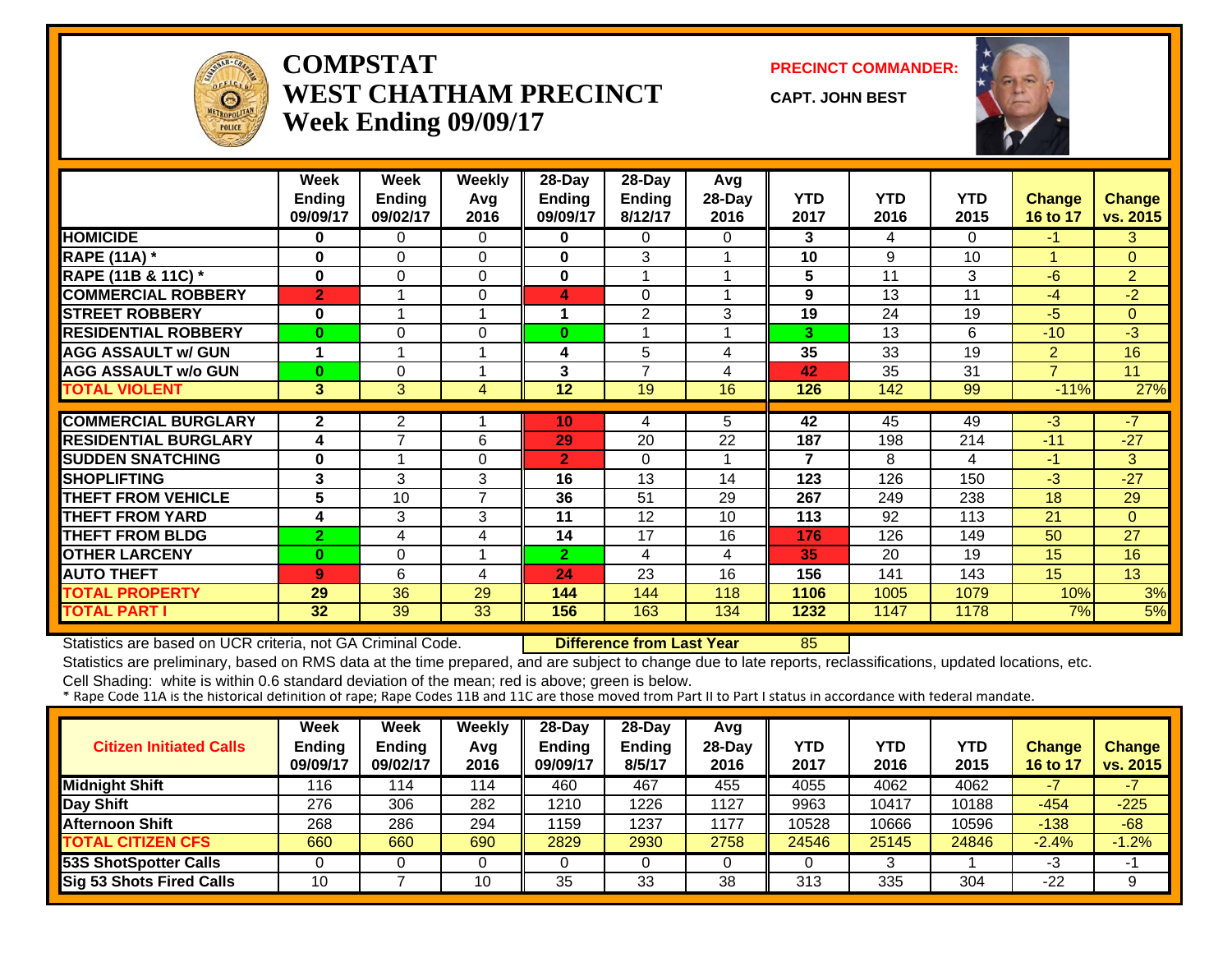# **BEAT 11 West Chatham Precinct Week Ending 09/09/17**



|                             |                |              | <b>Last 4 Weeks</b> |               | 28 Days        | 28 Day  |                |                |                |                |                |
|-----------------------------|----------------|--------------|---------------------|---------------|----------------|---------|----------------|----------------|----------------|----------------|----------------|
|                             | <b>Ending</b>  | Ending       | <b>Ending</b>       | <b>Endina</b> | <b>Ending</b>  | Average | <b>YTD</b>     | <b>YTD</b>     | <b>YTD</b>     | <b>Change</b>  | <b>Change</b>  |
|                             | 08/19/17       | 08/26/17     | 09/02/17            | 09/09/17      | 09/09/17       | 2016    | 2017           | 2016           | 2015           | 16 to 17       | vs. 2015       |
| <b>HOMICIDE</b>             | 0              | $\Omega$     | 0                   | $\mathbf{0}$  | 0              | 0.0     | $\Omega$       | $\Omega$       | 0              | $\mathbf{0}$   | $\overline{0}$ |
| <b>RAPE (11A)</b> *         | $\Omega$       | $\Omega$     | $\Omega$            | $\Omega$      | 0              | 0.1     | $\Omega$       | $\mathbf{1}$   | $\mathbf{1}$   | $-1$           | $-1$           |
| RAPE (11B & 11C) *          | $\mathbf 0$    | $\Omega$     | $\Omega$            | $\Omega$      | 0              | 0.1     | $\mathbf{1}$   | $\mathbf{1}$   | 1              | $\overline{0}$ | $\mathbf{0}$   |
| <b>COMMERCIAL ROBBERY</b>   | $\Omega$       | $\Omega$     | $\Omega$            | $\mathbf{1}$  | $\mathbf{1}$   | 0.3     | $\overline{2}$ | $\overline{2}$ | 3              | $\Omega$       | $-1$           |
| <b>ISTREET ROBBERY</b>      | $\Omega$       | $\Omega$     | $\Omega$            | $\Omega$      | $\Omega$       | 0.2     | $\overline{2}$ | 2              | 3              | $\Omega$       | $-1$           |
| <b>RESIDENTIAL ROBBERY</b>  | $\Omega$       | $\Omega$     | $\Omega$            | 0             | $\Omega$       | 0.1     | $\Omega$       | $\Omega$       | 0              | $\Omega$       | $\Omega$       |
| <b>AGG ASSAULT w/ GUN</b>   | 0              | $\mathbf{1}$ | $\Omega$            | $\Omega$      | $\mathbf{1}$   | 0.1     | 5              | $\mathbf{1}$   | 1              | $\overline{4}$ | 4              |
| <b>AGG ASSAULT w/o GUN</b>  | 0              | 0            | $\Omega$            | $\Omega$      | 0              | 0.5     | 3              | 4              | 0              | $-1$           | 3              |
| <b>TOTAL VIOLENT</b>        | $\Omega$       | $\mathbf{1}$ | $\Omega$            | $\mathbf{1}$  | $\overline{2}$ | 1.3     | 13             | 11             | 9              | 18%            | 44%            |
| <b>COMMERCIAL BURGLARY</b>  | $\Omega$       | $\mathbf{1}$ | $\Omega$            | $\mathbf{1}$  | $\overline{2}$ | 0.4     | $\overline{7}$ | 5.             | 7              | $\overline{2}$ | $\Omega$       |
| <b>RESIDENTIAL BURGLARY</b> | $\Omega$       | $\mathbf{1}$ | $\mathbf{1}$        | $\Omega$      | $\overline{2}$ | 1.1     | 16             | 10             | 13             | 6              | 3              |
|                             |                |              |                     |               |                |         |                |                |                |                | 1              |
| <b>SUDDEN SNATCHING</b>     | $\mathbf{1}$   | $\Omega$     | $\Omega$            | $\Omega$      | 1              | 0.1     | $\mathbf{1}$   | $\mathbf{1}$   | 0              | $\Omega$       |                |
| <b>SHOPLIFTING</b>          | $\Omega$       | $\Omega$     | $\Omega$            | $\mathbf{1}$  | 1              | 0.2     | 4              | $\overline{2}$ | 1              | $\overline{2}$ | 3              |
| <b>THEFT FROM VEHICLE</b>   | $\Omega$       | 2            | $\Omega$            | $\Omega$      | $\overline{2}$ | 3.5     | 32             | 23             | 28             | 9              | $\overline{4}$ |
| <b>THEFT FROM YARD</b>      | $\Omega$       | $\Omega$     | $\Omega$            | 3             | 3              | 1.9     | 23             | 21             | 19             | $\overline{2}$ | $\overline{4}$ |
| <b>THEFT FROM BLDG</b>      | $\mathbf{1}$   | $\Omega$     | $\mathbf{1}$        | $\Omega$      | $\overline{2}$ | 3.3     | 47             | 28             | 47             | 19             | $\Omega$       |
| <b>OTHER LARCENY</b>        | $\Omega$       | $\Omega$     | $\Omega$            | $\Omega$      | 0              | 0.7     | 5              | 4              | $\overline{2}$ | 1              | 3              |
| <b>AUTO THEFT</b>           | $\mathbf{1}$   | $\mathbf{1}$ | $\mathbf{1}$        | 0             | 3              | 2.2     | 20             | 19             | 23             | 1              | $-3$           |
| <b>TOTAL PROPERTY</b>       | $\overline{3}$ | 5            | $\overline{3}$      | 5             | 16             | 13.4    | 155            | 113            | 140            | 37%            | 11%            |
| <b>TOTAL PART I</b>         | 3              | 6            | 3                   | 6             | 18             | 14.7    | 168            | 124            | 149            | 35%            | 13%            |

 **Difference from Last Year**44

Statistics are based on UCR criteria, not GA Criminal Code.

\* Rape Code 11A is the historical definition of rape (aka Legacy Rape); Rape Codes 11B and 11C are those moved from Part II to Part I in 2017.

\* Rape Code 11A is the historical definition of rape; Rape Codes 11B and 11C are those moved from Part II to Part I status in accordance with federal mandate.

|                              | Week          | Week          | Week          | Week          | 28 Davs       | 28 Day         |      |      |            |               |                 |
|------------------------------|---------------|---------------|---------------|---------------|---------------|----------------|------|------|------------|---------------|-----------------|
| <b>Shots Fired Calls</b>     | <b>Ending</b> | <b>Endina</b> | <b>Ending</b> | <b>Ending</b> | <b>Endina</b> | <b>Average</b> | YTD  | YTD  | <b>YTD</b> | <b>Change</b> | <b>Change</b>   |
|                              | 08/05/17      | 08/12/17      | 09/02/17      | 09/09/17      | 09/09/17      | 2016           | 2017 | 2016 | 2015       | 16 to 17      | <b>vs. 2015</b> |
| <b>53S ShotSpotter Calls</b> |               |               |               |               |               | 0.0            |      |      |            | 0%            | 0%              |
| Sig 53 Shots Fired Calls     |               |               |               |               |               | 1.6            | 17   | 10   | 20         | 70%           | $-15%$          |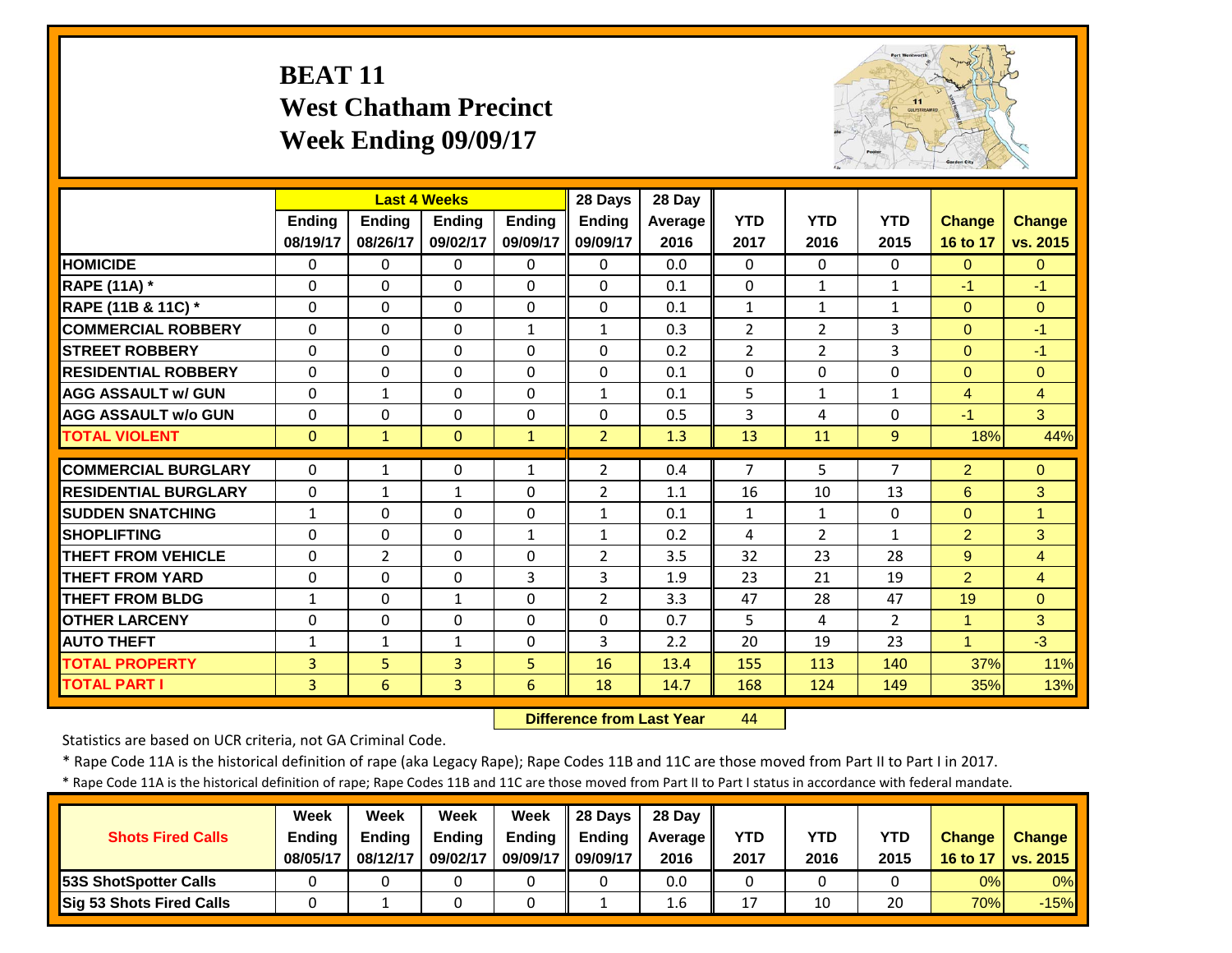# **BEAT 12 West Chatham Precinct Week Ending 09/09/17**



| <b>Last 4 Weeks</b><br><b>Ending</b>                                                                                                                                                                              |                      |                                                                                                                                 |                                                                                                                                   | 28 Days                                                                                                                              | 28 Day                                                                                                                           |                                                                     |                                                               |                                                                      |                                                               |                                                                           |
|-------------------------------------------------------------------------------------------------------------------------------------------------------------------------------------------------------------------|----------------------|---------------------------------------------------------------------------------------------------------------------------------|-----------------------------------------------------------------------------------------------------------------------------------|--------------------------------------------------------------------------------------------------------------------------------------|----------------------------------------------------------------------------------------------------------------------------------|---------------------------------------------------------------------|---------------------------------------------------------------|----------------------------------------------------------------------|---------------------------------------------------------------|---------------------------------------------------------------------------|
|                                                                                                                                                                                                                   | Ending               | Ending                                                                                                                          | <b>Ending</b>                                                                                                                     | <b>Ending</b>                                                                                                                        | Average                                                                                                                          | <b>YTD</b>                                                          | <b>YTD</b>                                                    | <b>YTD</b>                                                           | <b>Change</b>                                                 | Change                                                                    |
|                                                                                                                                                                                                                   | 08/26/17             | 09/02/17                                                                                                                        | 09/09/17                                                                                                                          | 09/09/17                                                                                                                             | 2016                                                                                                                             | 2017                                                                | 2016                                                          | 2015                                                                 | 16 to 17                                                      | vs. 2015                                                                  |
|                                                                                                                                                                                                                   | $\Omega$             | $\Omega$                                                                                                                        | 0                                                                                                                                 | $\Omega$                                                                                                                             | 0.1                                                                                                                              | $\mathbf{1}$                                                        | $\mathbf{1}$                                                  | 0                                                                    | $\mathbf{0}$                                                  | 1                                                                         |
|                                                                                                                                                                                                                   | $\Omega$             | $\Omega$                                                                                                                        | $\Omega$                                                                                                                          | 0                                                                                                                                    | 0.2                                                                                                                              | 4                                                                   | $\mathbf{1}$                                                  | 3                                                                    | 3                                                             | 1                                                                         |
|                                                                                                                                                                                                                   | $\Omega$             | $\Omega$                                                                                                                        | 0                                                                                                                                 | $\Omega$                                                                                                                             | 0.6                                                                                                                              | $\mathbf{1}$                                                        | 5                                                             | 1                                                                    | $-4$                                                          | $\Omega$                                                                  |
|                                                                                                                                                                                                                   | $\Omega$             | $\Omega$                                                                                                                        | $\Omega$                                                                                                                          | $\Omega$                                                                                                                             | 0.3                                                                                                                              | $\mathbf{1}$                                                        | 4                                                             | $\mathbf{1}$                                                         | $-3$                                                          | $\Omega$                                                                  |
|                                                                                                                                                                                                                   | $\Omega$             | $\Omega$                                                                                                                        | $\Omega$                                                                                                                          | $\Omega$                                                                                                                             | 0.6                                                                                                                              | 3                                                                   | 5                                                             | 3                                                                    | $-2$                                                          | $\Omega$                                                                  |
|                                                                                                                                                                                                                   | $\Omega$             | $\Omega$                                                                                                                        | $\Omega$                                                                                                                          | $\Omega$                                                                                                                             | 0.3                                                                                                                              | $\mathbf{1}$                                                        | 3                                                             | 1                                                                    | $-2$                                                          | $\Omega$                                                                  |
|                                                                                                                                                                                                                   | $\mathbf{1}$         | $\Omega$                                                                                                                        | $\mathbf{1}$                                                                                                                      | $\overline{2}$                                                                                                                       | 0.7                                                                                                                              | 8                                                                   | 6                                                             | $\mathbf{1}$                                                         | $\overline{2}$                                                | $\overline{7}$                                                            |
|                                                                                                                                                                                                                   | $\Omega$             | $\Omega$                                                                                                                        | $\Omega$                                                                                                                          | $\overline{2}$                                                                                                                       | 0.8                                                                                                                              | 13                                                                  | 6                                                             | 8                                                                    | $\overline{7}$                                                | 5                                                                         |
|                                                                                                                                                                                                                   | $\mathbf{1}$         | $\Omega$                                                                                                                        | $\mathbf{1}$                                                                                                                      | $\overline{4}$                                                                                                                       | 3.6                                                                                                                              | 32                                                                  | 31                                                            | 18                                                                   | 3%                                                            | 78%                                                                       |
|                                                                                                                                                                                                                   |                      |                                                                                                                                 |                                                                                                                                   |                                                                                                                                      |                                                                                                                                  |                                                                     |                                                               |                                                                      |                                                               | $-2$                                                                      |
|                                                                                                                                                                                                                   |                      |                                                                                                                                 |                                                                                                                                   |                                                                                                                                      |                                                                                                                                  |                                                                     |                                                               |                                                                      |                                                               | $-30$                                                                     |
|                                                                                                                                                                                                                   |                      |                                                                                                                                 |                                                                                                                                   |                                                                                                                                      |                                                                                                                                  |                                                                     |                                                               |                                                                      |                                                               | $\Omega$                                                                  |
|                                                                                                                                                                                                                   |                      |                                                                                                                                 |                                                                                                                                   |                                                                                                                                      |                                                                                                                                  |                                                                     |                                                               |                                                                      |                                                               | $-1$                                                                      |
|                                                                                                                                                                                                                   |                      |                                                                                                                                 |                                                                                                                                   |                                                                                                                                      |                                                                                                                                  |                                                                     |                                                               |                                                                      |                                                               | 9                                                                         |
|                                                                                                                                                                                                                   |                      |                                                                                                                                 |                                                                                                                                   |                                                                                                                                      |                                                                                                                                  |                                                                     |                                                               |                                                                      |                                                               | $-8$                                                                      |
|                                                                                                                                                                                                                   |                      |                                                                                                                                 |                                                                                                                                   |                                                                                                                                      |                                                                                                                                  |                                                                     |                                                               |                                                                      |                                                               | 6                                                                         |
|                                                                                                                                                                                                                   |                      |                                                                                                                                 |                                                                                                                                   |                                                                                                                                      |                                                                                                                                  |                                                                     |                                                               |                                                                      |                                                               | $\overline{2}$                                                            |
|                                                                                                                                                                                                                   |                      |                                                                                                                                 |                                                                                                                                   |                                                                                                                                      |                                                                                                                                  |                                                                     |                                                               |                                                                      |                                                               | $-12$                                                                     |
|                                                                                                                                                                                                                   |                      |                                                                                                                                 |                                                                                                                                   |                                                                                                                                      |                                                                                                                                  |                                                                     |                                                               |                                                                      |                                                               | $-14%$                                                                    |
|                                                                                                                                                                                                                   | 16                   | 6                                                                                                                               |                                                                                                                                   | 40                                                                                                                                   | 33.1                                                                                                                             | 249                                                                 | 286                                                           | 271                                                                  | $-13%$                                                        | $-8%$                                                                     |
| $\Omega$<br>$\Omega$<br>$\Omega$<br>$\Omega$<br>$\Omega$<br>$\Omega$<br>0<br>$\overline{2}$<br>$\overline{2}$<br>$\Omega$<br>5<br>$\Omega$<br>$\overline{2}$<br>4<br>$\Omega$<br>$\Omega$<br>$\Omega$<br>$\Omega$ | 08/19/17<br>11<br>13 | $\mathbf{1}$<br>$\mathbf{1}$<br>$\Omega$<br>$\Omega$<br>9<br>$\mathbf{1}$<br>$\mathbf{1}$<br>$\mathbf{1}$<br>$\mathbf{1}$<br>15 | $\Omega$<br>$\overline{2}$<br>$\Omega$<br>$\Omega$<br>$\overline{2}$<br>$\Omega$<br>$\mathbf{1}$<br>$\Omega$<br>$\mathbf{1}$<br>6 | 0<br>$\overline{2}$<br>$\Omega$<br>$\Omega$<br>$\overline{2}$<br>$\Omega$<br>$\Omega$<br>$\Omega$<br>$\Omega$<br>$\overline{4}$<br>5 | $\mathbf{1}$<br>10<br>$\Omega$<br>$\overline{2}$<br>17<br>$\mathbf{1}$<br>$\overline{2}$<br>$\mathbf{1}$<br>$\overline{2}$<br>36 | 0.5<br>7.1<br>0.3<br>2.9<br>8.6<br>2.6<br>2.7<br>0.9<br>4.0<br>29.5 | 2<br>43<br>$\Omega$<br>16<br>78<br>20<br>30<br>6<br>22<br>217 | 4<br>68<br>$\overline{2}$<br>24<br>74<br>20<br>26<br>5.<br>32<br>255 | 4<br>73<br>$\Omega$<br>17<br>69<br>28<br>24<br>4<br>34<br>253 | $-2$<br>$-25$<br>$-2$<br>-8<br>4<br>$\Omega$<br>4<br>1<br>$-10$<br>$-15%$ |

 **Difference from Last Year** $-37$ 

Statistics are based on UCR criteria, not GA Criminal Code.

|                               | Week          | Week          | Week          | Week          | $\parallel$ 28 Davs | 28 Day    |      |      |      |               |                     |
|-------------------------------|---------------|---------------|---------------|---------------|---------------------|-----------|------|------|------|---------------|---------------------|
| <b>Shots Fired Calls</b>      | <b>Ending</b> | <b>Ending</b> | <b>Ending</b> | <b>Ending</b> | <b>Ending</b>       | Average I | YTD  | YTD  | YTD  | <b>Change</b> | <b>Change</b>       |
|                               | 08/05/17      | 08/12/17      | 09/02/17      | 09/09/17      | 09/09/17            | 2016      | 2017 | 2016 | 2015 |               | 16 to 17   vs. 2015 |
| <b>153S ShotSpotter Calls</b> |               |               |               |               |                     | 0.0       |      |      |      | 0%            | $0\%$               |
| Sig 53 Shots Fired Calls      |               |               |               |               |                     | 6.5       | 63   | 53   | 50   | 19%           | 26%                 |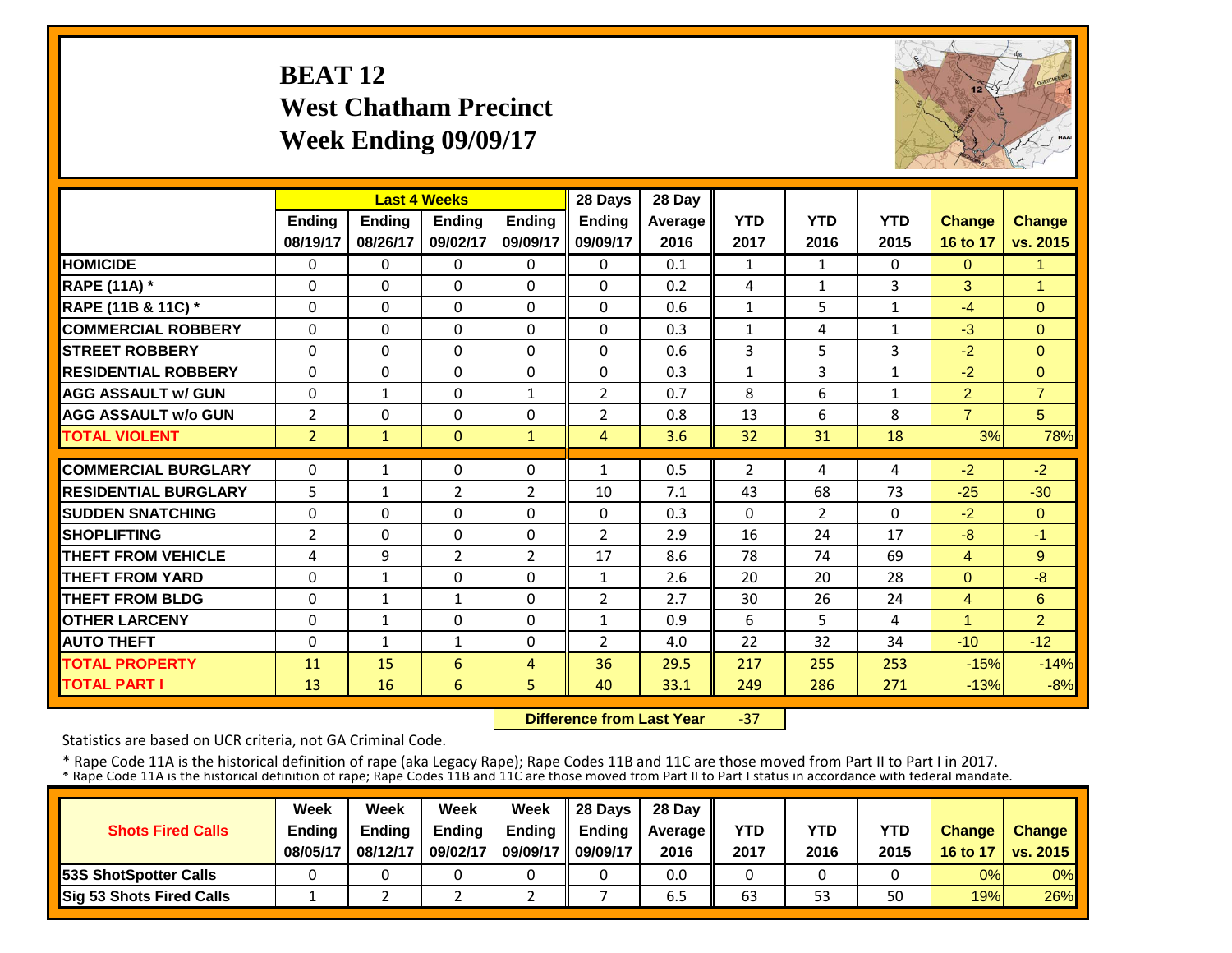# **BEAT 13 West Chatham Precinct Week Ending 09/09/17**



|               |                                                                                                                                |                                                                                                                    |                                                                                                                                   | 28 Days                                                             | 28 Day                                                                                          |                                                                     |                                                                      |                                                                    |                                                        |                                                                                         |
|---------------|--------------------------------------------------------------------------------------------------------------------------------|--------------------------------------------------------------------------------------------------------------------|-----------------------------------------------------------------------------------------------------------------------------------|---------------------------------------------------------------------|-------------------------------------------------------------------------------------------------|---------------------------------------------------------------------|----------------------------------------------------------------------|--------------------------------------------------------------------|--------------------------------------------------------|-----------------------------------------------------------------------------------------|
| <b>Ending</b> | Ending                                                                                                                         | <b>Ending</b>                                                                                                      | <b>Ending</b>                                                                                                                     | <b>Ending</b>                                                       | Average                                                                                         | <b>YTD</b>                                                          | <b>YTD</b>                                                           | <b>YTD</b>                                                         | <b>Change</b>                                          | <b>Change</b>                                                                           |
| 08/19/17      | 08/26/17                                                                                                                       | 09/02/17                                                                                                           | 09/09/17                                                                                                                          | 09/09/17                                                            | 2016                                                                                            | 2017                                                                | 2016                                                                 | 2015                                                               | 16 to 17                                               | vs. 2015                                                                                |
| 0             | $\Omega$                                                                                                                       | 0                                                                                                                  | $\Omega$                                                                                                                          | 0                                                                   | 0.1                                                                                             | 1                                                                   | $\Omega$                                                             | 0                                                                  | $\mathbf{1}$                                           | $\blacktriangleleft$                                                                    |
| $\Omega$      | $\Omega$                                                                                                                       | $\Omega$                                                                                                           | $\Omega$                                                                                                                          | $\Omega$                                                            | 0.4                                                                                             | 3                                                                   | 4                                                                    | $\mathbf{1}$                                                       | $-1$                                                   | 2                                                                                       |
| $\mathbf 0$   | $\Omega$                                                                                                                       | $\Omega$                                                                                                           | 0                                                                                                                                 | $\Omega$                                                            | 0.1                                                                                             | $\Omega$                                                            | $\Omega$                                                             | $\Omega$                                                           | $\Omega$                                               | $\Omega$                                                                                |
| $\mathbf{1}$  | $\Omega$                                                                                                                       | $\Omega$                                                                                                           | $\Omega$                                                                                                                          | $\mathbf{1}$                                                        | 0.2                                                                                             | $\overline{2}$                                                      | $\mathbf{1}$                                                         | $\overline{2}$                                                     | $\overline{1}$                                         | $\Omega$                                                                                |
| $\Omega$      | $\Omega$                                                                                                                       | $\Omega$                                                                                                           | $\Omega$                                                                                                                          | $\Omega$                                                            | 0.8                                                                                             | 5                                                                   | 3                                                                    | 4                                                                  | 2                                                      | $\overline{1}$                                                                          |
| $\Omega$      | $\Omega$                                                                                                                       | $\Omega$                                                                                                           | 0                                                                                                                                 | $\Omega$                                                            | 0.2                                                                                             | $\mathbf{1}$                                                        | $\overline{2}$                                                       | $\overline{2}$                                                     | $-1$                                                   | $-1$                                                                                    |
| $\Omega$      | $\Omega$                                                                                                                       | $\Omega$                                                                                                           | 0                                                                                                                                 | 0                                                                   | 1.2                                                                                             | $\overline{7}$                                                      | 11                                                                   | 8                                                                  | $-4$                                                   | $-1$                                                                                    |
| 0             | $\Omega$                                                                                                                       | 0                                                                                                                  | $\Omega$                                                                                                                          | $\Omega$                                                            | 0.8                                                                                             | 10                                                                  | 10                                                                   | 9                                                                  | $\Omega$                                               | $\blacktriangleleft$                                                                    |
| $\mathbf{1}$  | $\Omega$                                                                                                                       | $\Omega$                                                                                                           | $\Omega$                                                                                                                          | $\mathbf{1}$                                                        | 3.6                                                                                             | 29                                                                  | 31                                                                   | 26                                                                 | $-6%$                                                  | 12%                                                                                     |
|               |                                                                                                                                |                                                                                                                    |                                                                                                                                   |                                                                     |                                                                                                 |                                                                     |                                                                      |                                                                    |                                                        | $-1$                                                                                    |
|               |                                                                                                                                |                                                                                                                    |                                                                                                                                   |                                                                     |                                                                                                 |                                                                     |                                                                      |                                                                    |                                                        | $-9$                                                                                    |
|               |                                                                                                                                |                                                                                                                    |                                                                                                                                   |                                                                     |                                                                                                 |                                                                     |                                                                      |                                                                    |                                                        | $-2$                                                                                    |
|               |                                                                                                                                |                                                                                                                    |                                                                                                                                   |                                                                     |                                                                                                 |                                                                     |                                                                      |                                                                    |                                                        | 13                                                                                      |
|               |                                                                                                                                |                                                                                                                    |                                                                                                                                   |                                                                     |                                                                                                 |                                                                     |                                                                      |                                                                    |                                                        | $-11$                                                                                   |
|               |                                                                                                                                |                                                                                                                    |                                                                                                                                   |                                                                     |                                                                                                 |                                                                     |                                                                      |                                                                    |                                                        | $\overline{2}$                                                                          |
|               |                                                                                                                                |                                                                                                                    |                                                                                                                                   |                                                                     |                                                                                                 |                                                                     |                                                                      |                                                                    |                                                        | $-4$                                                                                    |
|               |                                                                                                                                |                                                                                                                    |                                                                                                                                   |                                                                     |                                                                                                 |                                                                     |                                                                      |                                                                    |                                                        | $\overline{2}$                                                                          |
|               |                                                                                                                                |                                                                                                                    |                                                                                                                                   |                                                                     |                                                                                                 |                                                                     |                                                                      |                                                                    |                                                        | $-1$                                                                                    |
|               |                                                                                                                                |                                                                                                                    |                                                                                                                                   |                                                                     |                                                                                                 |                                                                     |                                                                      |                                                                    |                                                        | $-6%$                                                                                   |
| 10            | $\overline{4}$                                                                                                                 | 8                                                                                                                  | 5.                                                                                                                                | 27                                                                  | 20.7                                                                                            | 189                                                                 | 182                                                                  | 197                                                                | 4%                                                     | $-4%$                                                                                   |
|               | 1<br>$\mathbf{1}$<br>$\Omega$<br>3<br>$\mathbf{1}$<br>$\overline{2}$<br>$\mathbf{1}$<br>$\Omega$<br>$\Omega$<br>$\overline{9}$ | 1<br>$\mathbf{1}$<br>$\Omega$<br>$\Omega$<br>$\Omega$<br>$\Omega$<br>$\Omega$<br>$\mathbf{1}$<br>$\mathbf{1}$<br>4 | <b>Last 4 Weeks</b><br>1<br>$\Omega$<br>$\mathbf{1}$<br>0<br>2<br>$\mathbf{1}$<br>$\mathbf{1}$<br>$\Omega$<br>$\overline{2}$<br>8 | 0<br>$\Omega$<br>$\Omega$<br>0<br>2<br>0<br>$\Omega$<br>0<br>3<br>5 | 3<br>$\overline{2}$<br>$\mathbf{1}$<br>3<br>5<br>3<br>$\overline{2}$<br>$\mathbf{1}$<br>6<br>26 | 1.1<br>3.1<br>0.3<br>1.6<br>4.2<br>1.9<br>2.1<br>0.1<br>2.7<br>17.1 | 17<br>24<br>$\overline{2}$<br>18<br>31<br>20<br>16<br>5<br>27<br>160 | 11<br>26<br>$\mathbf{1}$<br>15<br>47<br>13<br>16<br>1<br>21<br>151 | 18<br>33<br>4<br>5<br>42<br>18<br>20<br>3<br>28<br>171 | 6<br>$-2$<br>$\overline{1}$<br>3<br>$-16$<br>$\overline{7}$<br>$\Omega$<br>4<br>6<br>6% |

 **Difference from Last Year**7

Statistics are based on UCR criteria, not GA Criminal Code.

|                               | Week          | Week          | Week          | Week          | $\parallel$ 28 Davs | 28 Day    |      |      |      |               |                     |
|-------------------------------|---------------|---------------|---------------|---------------|---------------------|-----------|------|------|------|---------------|---------------------|
| <b>Shots Fired Calls</b>      | <b>Ending</b> | <b>Ending</b> | <b>Ending</b> | <b>Ending</b> | <b>Ending</b>       | Average I | YTD  | YTD  | YTD  | <b>Change</b> | <b>Change</b>       |
|                               | 08/05/17      | 08/12/17      | 09/02/17      | 09/09/17      | 09/09/17            | 2016      | 2017 | 2016 | 2017 |               | 16 to 17   vs. 2015 |
| <b>153S ShotSpotter Calls</b> |               |               |               |               |                     | 0.2       |      |      |      | 0%            | $0\%$               |
| Sig 53 Shots Fired Calls      |               |               |               |               |                     | 8.6       | 54   | 76   | 64   | $-29%$        | $-16%$              |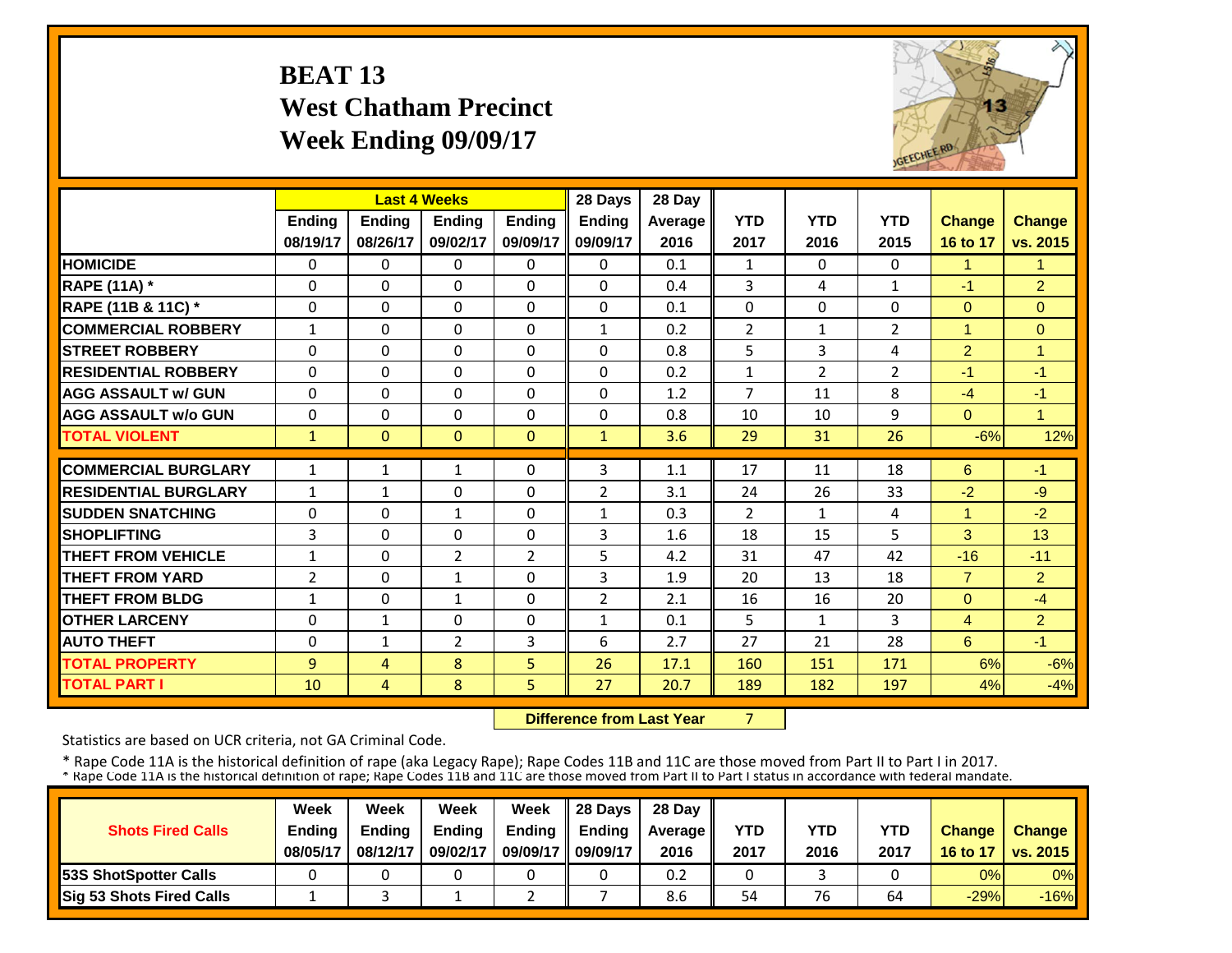# **BEAT 14 West Chatham Precinct Week Ending 09/09/17**



|                             |                |                | <b>Last 4 Weeks</b> |               | 28 Days        | 28 Day  |                |                |                |                |                |
|-----------------------------|----------------|----------------|---------------------|---------------|----------------|---------|----------------|----------------|----------------|----------------|----------------|
|                             | Ending         | <b>Ending</b>  | <b>Ending</b>       | <b>Endina</b> | Ending         | Average | <b>YTD</b>     | <b>YTD</b>     | <b>YTD</b>     | <b>Change</b>  | <b>Change</b>  |
|                             | 08/19/17       | 08/26/17       | 09/02/17            | 09/09/17      | 09/09/17       | 2016    | 2017           | 2016           | 2015           | 16 to 17       | vs. 2015       |
| <b>HOMICIDE</b>             | $\Omega$       | 0              | $\Omega$            | $\Omega$      | $\Omega$       | 0.2     | $\Omega$       | $\mathbf{1}$   | 0              | $-1$           | $\Omega$       |
| <b>RAPE (11A)</b> *         | $\Omega$       | $\Omega$       | $\Omega$            | $\Omega$      | $\Omega$       | 0.0     | $\mathbf{1}$   | $\Omega$       | 3              | $\mathbf{1}$   | $-2$           |
| RAPE (11B & 11C) *          | $\Omega$       | 0              | $\Omega$            | $\Omega$      | $\Omega$       | 0.2     | $\mathbf{1}$   | $\overline{2}$ | 1              | $-1$           | $\overline{0}$ |
| <b>COMMERCIAL ROBBERY</b>   | $\Omega$       | $\Omega$       | $\Omega$            | $\mathbf{1}$  | $\mathbf{1}$   | 0.2     | 3              | $\mathbf{1}$   | $\mathbf{1}$   | $\overline{2}$ | $\overline{2}$ |
| <b>STREET ROBBERY</b>       | $\mathbf 0$    | $\Omega$       | $\Omega$            | $\Omega$      | 0              | 0.4     | $\overline{2}$ | $\mathbf{1}$   | $\mathbf{1}$   | $\mathbf{1}$   | $\overline{1}$ |
| <b>RESIDENTIAL ROBBERY</b>  | $\Omega$       | $\Omega$       | $\Omega$            | $\Omega$      | $\Omega$       | 0.2     | $\Omega$       | $\mathbf{1}$   | 0              | $-1$           | $\Omega$       |
| <b>AGG ASSAULT w/ GUN</b>   | $\Omega$       | $\Omega$       | $\mathbf{1}$        | $\Omega$      | $\mathbf{1}$   | 0.2     | 6              | 2              | 0              | $\overline{4}$ | 6              |
| <b>AGG ASSAULT w/o GUN</b>  | $\Omega$       | $\mathbf{1}$   | 0                   | $\Omega$      | $\mathbf{1}$   | 0.5     | 4              | 4              | 1              | $\Omega$       | 3              |
| <b>TOTAL VIOLENT</b>        | $\Omega$       | $\mathbf{1}$   | $\mathbf{1}$        | $\mathbf{1}$  | 3              | 1.6     | 17             | 12             | $\overline{7}$ | 42%            | 143%           |
| <b>COMMERCIAL BURGLARY</b>  | $\mathbf{1}$   | 0              | 1                   | $\mathbf{1}$  | 3              | 0.9     | 8              | 5              | 6              | 3              | $\overline{2}$ |
| <b>RESIDENTIAL BURGLARY</b> | $\mathbf{1}$   | 4              | 3                   | $\Omega$      | 8              | 4.0     | 51             | 37             | 29             | 14             | 22             |
| <b>ISUDDEN SNATCHING</b>    | $\Omega$       | 0              | $\Omega$            | $\Omega$      | $\Omega$       | 0.1     | $\Omega$       | $\mathbf{1}$   | 0              | $-1$           | $\Omega$       |
| <b>SHOPLIFTING</b>          | $\Omega$       | 0              | $\Omega$            | $\Omega$      | $\Omega$       | 0.7     | 11             | 8              | 5              | 3              | 6              |
| <b>THEFT FROM VEHICLE</b>   | $\mathbf{1}$   | 0              | 1                   | 1             | 3              | 3.7     | 55             | 24             | 35             | 31             | 20             |
| <b>THEFT FROM YARD</b>      | $\Omega$       | $\mathbf{1}$   | 1                   | $\Omega$      | $\overline{2}$ | 1.6     | 16             | 16             | 16             | $\Omega$       | $\Omega$       |
| <b>THEFT FROM BLDG</b>      | $\Omega$       | $\Omega$       | $\Omega$            | $\mathbf{1}$  | $\mathbf{1}$   | 1.8     | 26             | 11             | 22             | 15             | $\overline{4}$ |
| <b>OTHER LARCENY</b>        | $\Omega$       | 0              | $\Omega$            | $\Omega$      | 0              | 1.2     | 9              | 7              | 6              | $\overline{2}$ | 3              |
| <b>AUTO THEFT</b>           | $\Omega$       | $\mathbf{1}$   | $\Omega$            | $\Omega$      | $\mathbf{1}$   | 2.6     | 19             | 24             | 22             | $-5$           | $-3$           |
| <b>TOTAL PROPERTY</b>       | $\overline{3}$ | 6              | 6                   | 3             | 18             | 16.5    | 195            | 133            | 141            | 47%            | 38%            |
| <b>TOTAL PART I</b>         | 3              | $\overline{7}$ | $\overline{7}$      | 4             | 21             | 18.1    | 212            | 145            | 148            | 46%            | 43%            |

 **Difference from Last Year**67

Statistics are based on UCR criteria, not GA Criminal Code.

|                               | Week          | Week     | Week          | Week          | Il 28 Davs    | 28 Day         |      |      |      |               |                 |
|-------------------------------|---------------|----------|---------------|---------------|---------------|----------------|------|------|------|---------------|-----------------|
| <b>Shots Fired Calls</b>      | <b>Ending</b> | Ending   | <b>Ending</b> | <b>Ending</b> | <b>Ending</b> | <b>Average</b> | YTD  | YTD  | YTD  | <b>Change</b> | <b>Change</b>   |
|                               | 08/05/17      | 08/12/17 | 09/02/17      | 09/09/17      | 09/09/17      | 2016           | 2017 | 2016 | 2015 | 16 to 17      | <b>vs. 2015</b> |
| <b>153S ShotSpotter Calls</b> |               |          |               |               |               | 0.0            |      |      |      | 0%            | $0\%$           |
| Sig 53 Shots Fired Calls      |               |          |               |               |               | $\overline{A}$ | 70   | 67   | 62   | 4%            | 13%             |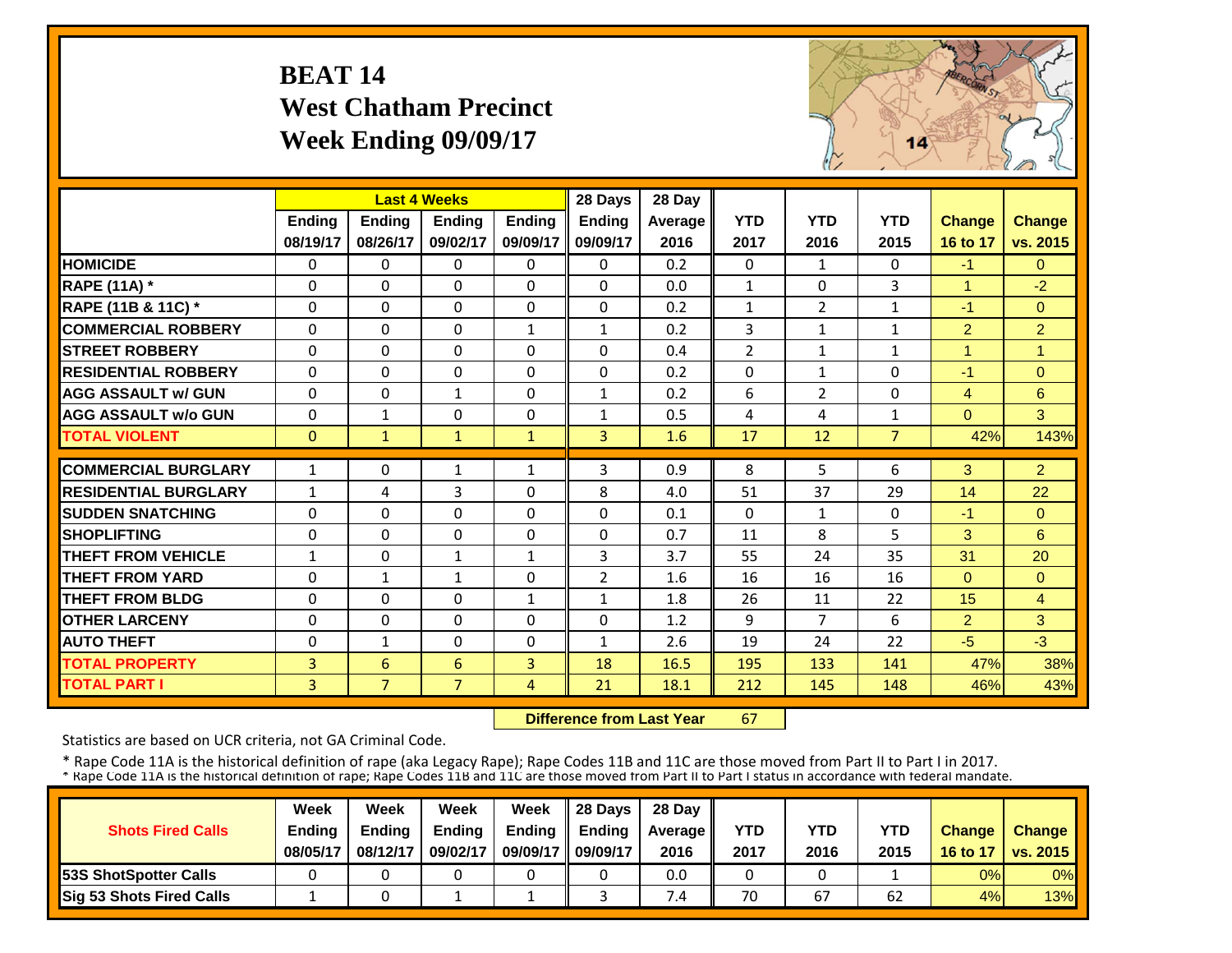#### **BEAT 15 West Chatham Precinct Week Ending 09/09/17**



|                             |                |                | <b>Last 4 Weeks</b> |                | 28 Days       | 28 Day  |                |                |                |                |                |
|-----------------------------|----------------|----------------|---------------------|----------------|---------------|---------|----------------|----------------|----------------|----------------|----------------|
|                             | <b>Ending</b>  | <b>Ending</b>  | <b>Endina</b>       | <b>Ending</b>  | <b>Ending</b> | Average | <b>YTD</b>     | <b>YTD</b>     | <b>YTD</b>     | <b>Change</b>  | <b>Change</b>  |
|                             | 08/19/17       | 08/26/17       | 09/02/17            | 09/09/17       | 09/09/17      | 2016    | 2017           | 2016           | 2015           | 16 to 17       | vs. 2015       |
| <b>HOMICIDE</b>             | 0              | 0              | 0                   | $\Omega$       | 0             | 0.2     | $\mathbf{0}$   | $\overline{2}$ | 0              | $-2$           | $\Omega$       |
| <b>RAPE (11A) *</b>         | $\Omega$       | $\Omega$       | $\Omega$            | $\Omega$       | $\Omega$      | 0.2     | $\Omega$       | $\overline{2}$ | $\overline{2}$ | $-2$           | $-2$           |
| RAPE (11B & 11C) *          | $\Omega$       | $\Omega$       | $\Omega$            | $\Omega$       | $\Omega$      | 0.4     | $\mathbf 0$    | 3              | 0              | $-3$           | $\Omega$       |
| <b>COMMERCIAL ROBBERY</b>   | $\Omega$       | $\Omega$       | $\Omega$            | $\Omega$       | 0             | 0.5     | $\Omega$       | 4              | 1              | $-4$           | $-1$           |
| <b>STREET ROBBERY</b>       | 0              | $\Omega$       | 1                   | 0              | 1             | 0.7     | 4              | 8              | 4              | $-4$           | $\mathbf{0}$   |
| <b>RESIDENTIAL ROBBERY</b>  | $\Omega$       | $\Omega$       | 0                   | 0              | 0             | 0.3     | $\Omega$       | 3              | 1              | $-3$           | $-1$           |
| <b>AGG ASSAULT w/ GUN</b>   | $\Omega$       | $\Omega$       | $\Omega$            | $\Omega$       | 0             | 0.9     | 8              | 8              | 9              | $\Omega$       | $-1$           |
| <b>AGG ASSAULT w/o GUN</b>  | 0              | 0              | $\Omega$            | $\Omega$       | 0             | 0.9     | 4              | 8              | 5              | $-4$           | $-1$           |
| <b>TOTAL VIOLENT</b>        | $\Omega$       | $\Omega$       | $\mathbf{1}$        | $\Omega$       | $\mathbf{1}$  | 4.0     | 16             | 38             | 22             | $-58%$         | $-27%$         |
| <b>COMMERCIAL BURGLARY</b>  | $\Omega$       | $\mathbf{1}$   | $\Omega$            | $\Omega$       | $\mathbf{1}$  | 1.3     | 4              | 12             | 12             | $-8$           | $-8$           |
| <b>RESIDENTIAL BURGLARY</b> | $\Omega$       | 2              | 1                   | $\mathbf{1}$   | 4             | 3.9     | 37             | 34             | 38             | 3              | $-1$           |
| <b>SUDDEN SNATCHING</b>     | $\Omega$       | $\Omega$       | $\Omega$            | $\Omega$       | 0             | 0.2     | $\overline{2}$ | $\overline{2}$ | 0              | $\Omega$       | $\overline{2}$ |
| <b>SHOPLIFTING</b>          | $\Omega$       | $\Omega$       | $\Omega$            | $\Omega$       | 0             | 1.5     | 9              | 14             | 6              | $-5$           | 3              |
| <b>THEFT FROM VEHICLE</b>   | $\Omega$       | 2              | 3                   | $\Omega$       | 5             | 2.9     | 28             | 26             | 28             | $\overline{2}$ | $\Omega$       |
| <b>THEFT FROM YARD</b>      | $\Omega$       | $\Omega$       | $\Omega$            | 0              | 0             | 1.0     | 13             | 10             | 8              | 3              | 5              |
| <b>THEFT FROM BLDG</b>      | $\overline{2}$ | $\mathbf{1}$   | $\Omega$            | $\mathbf{1}$   | 4             | 2.2     | 24             | 20             | 6              | 4              | 18             |
| <b>OTHER LARCENY</b>        | $\Omega$       | $\Omega$       | $\Omega$            | $\Omega$       | 0             | 0.3     | 4              | $\overline{2}$ | 0              | $\overline{2}$ | $\overline{4}$ |
| <b>AUTO THEFT</b>           | $\Omega$       | $\overline{2}$ | $\Omega$            | $\overline{2}$ | 4             | 1.9     | 27             | 18             | 20             | 9              | $\overline{7}$ |
| <b>TOTAL PROPERTY</b>       | $\overline{2}$ | 8              | 4                   | 4              | 18            | 15.2    | 148            | 138            | 118            | 7%             | 25%            |
| <b>TOTAL PART I</b>         | $\overline{2}$ | 8              | 5                   | 4              | 19            | 19.2    | 164            | 176            | 140            | $-7%$          | 17%            |

 **Difference from Last Year** $-12$ 

Statistics are based on UCR criteria, not GA Criminal Code.

|                               | Week          | Week     | Week          | Week          | Il 28 Davs    | 28 Day         |      |      |      |               |                 |
|-------------------------------|---------------|----------|---------------|---------------|---------------|----------------|------|------|------|---------------|-----------------|
| <b>Shots Fired Calls</b>      | <b>Ending</b> | Ending   | <b>Ending</b> | <b>Ending</b> | <b>Ending</b> | <b>Average</b> | YTD  | YTD  | YTD  | <b>Change</b> | <b>Change</b>   |
|                               | 08/05/17      | 08/12/17 | 09/02/17      | 09/09/17      | 09/09/17      | 2016           | 2017 | 2016 | 2015 | 16 to 17      | <b>vs. 2015</b> |
| <b>153S ShotSpotter Calls</b> |               |          |               |               |               | 0.0            |      |      |      | 0%            | 0%              |
| Sig 53 Shots Fired Calls      |               |          |               |               |               | 8.2            | 55   | 79   | 74   | $-30%$        | $-26%$          |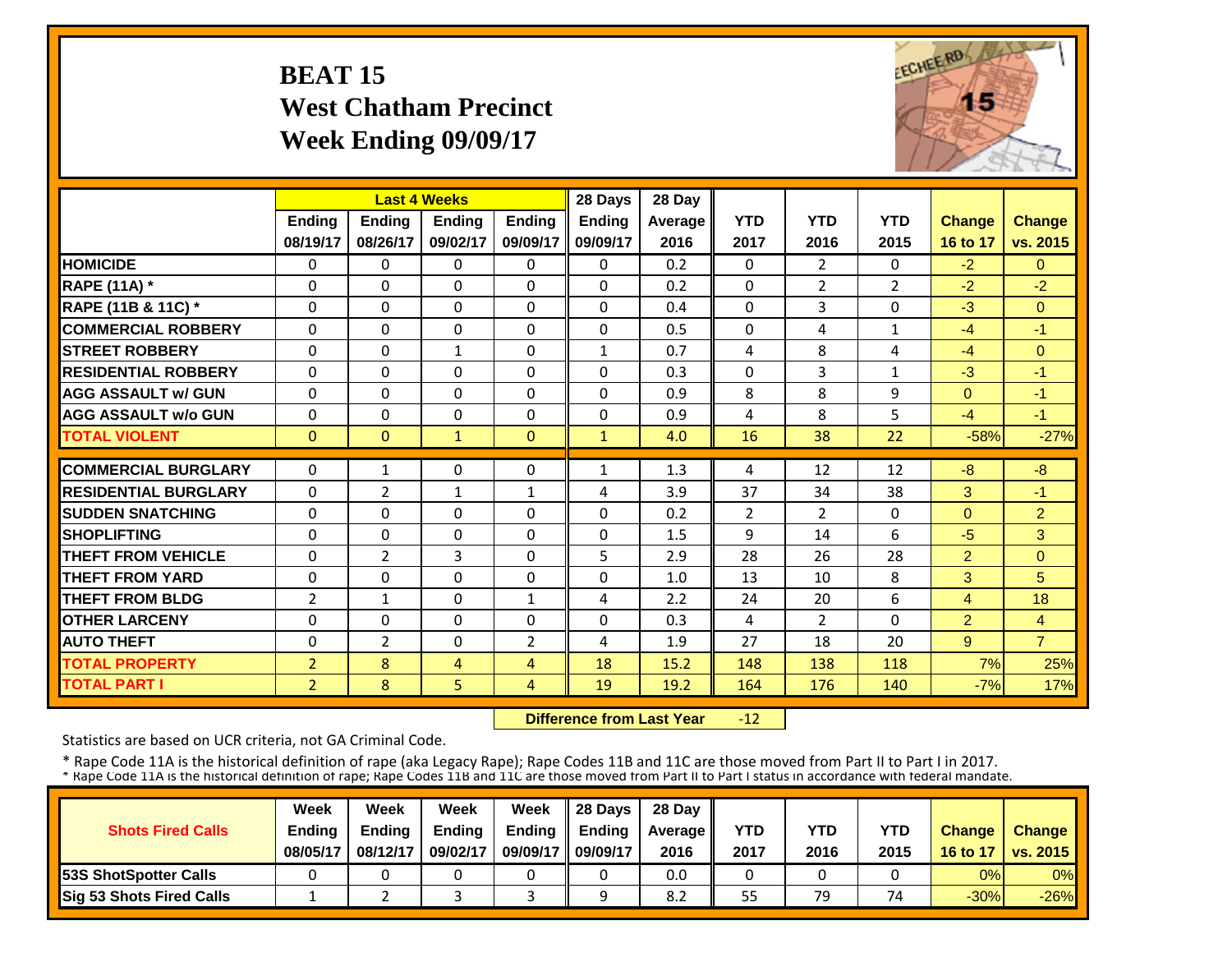# **BEAT 16 West Chatham Precinct Week Ending 09/09/17**



|                             |                |                | <b>Last 4 Weeks</b> |                | 28 Days        | 28 Day  |                |              |            |                |                |
|-----------------------------|----------------|----------------|---------------------|----------------|----------------|---------|----------------|--------------|------------|----------------|----------------|
|                             | <b>Ending</b>  | <b>Endina</b>  | <b>Endina</b>       | <b>Endina</b>  | <b>Ending</b>  | Average | <b>YTD</b>     | <b>YTD</b>   | <b>YTD</b> | <b>Change</b>  | <b>Change</b>  |
|                             | 08/19/17       | 08/26/17       | 09/02/17            | 09/09/17       | 09/09/17       | 2016    | 2017           | 2016         | 2015       | 16 to 17       | vs. 2015       |
| <b>HOMICIDE</b>             | 0              | $\Omega$       | $\Omega$            | $\Omega$       | $\Omega$       | 0.0     | $\mathbf{1}$   | $\Omega$     | 0          | 1              | $\mathbf{1}$   |
| <b>RAPE (11A) *</b>         | $\Omega$       | $\Omega$       | $\Omega$            | $\Omega$       | $\Omega$       | 0.2     | $\overline{2}$ | $\mathbf{1}$ | $\Omega$   | 1              | $\overline{2}$ |
| RAPE (11B & 11C) *          | 0              | 0              | $\mathbf 0$         | 0              | $\Omega$       | 0.0     | $\overline{2}$ | $\Omega$     | $\Omega$   | $\overline{2}$ | $\overline{2}$ |
| <b>COMMERCIAL ROBBERY</b>   | $\Omega$       | $\Omega$       | $\mathbf{1}$        | $\Omega$       | $\mathbf{1}$   | 0.1     | $\mathbf{1}$   | $\mathbf{1}$ | 3          | $\Omega$       | $-2$           |
| <b>ISTREET ROBBERY</b>      | $\Omega$       | $\Omega$       | $\Omega$            | $\Omega$       | $\Omega$       | 0.4     | 3              | 5            | 4          | $-2$           | $-1$           |
| <b>RESIDENTIAL ROBBERY</b>  | $\Omega$       | $\Omega$       | $\Omega$            | $\Omega$       | $\Omega$       | 0.4     | $\mathbf{1}$   | 4            | 2          | $-3$           | $-1$           |
| <b>AGG ASSAULT w/ GUN</b>   | $\Omega$       | $\Omega$       | $\Omega$            | $\Omega$       | $\Omega$       | 0.5     | $\mathbf{1}$   | 5            | 0          | $-4$           | $\overline{1}$ |
| <b>AGG ASSAULT w/o GUN</b>  | $\Omega$       | $\Omega$       | $\Omega$            | $\Omega$       | $\Omega$       | 0.5     | 8              | 3            | 8          | 5              | $\Omega$       |
| <b>TOTAL VIOLENT</b>        | $\mathbf{0}$   | $\mathbf{0}$   | $\mathbf{1}$        | $\mathbf{0}$   | $\mathbf{1}$   | 1.9     | 19             | 19           | 17         | 0%             | 12%            |
| <b>COMMERCIAL BURGLARY</b>  | $\Omega$       | $\Omega$       | $\Omega$            | $\Omega$       | $\Omega$       | 0.9     | 4              | 8            | 2          | $-4$           | $\overline{2}$ |
| <b>RESIDENTIAL BURGLARY</b> | $\overline{2}$ | $\Omega$       | $\Omega$            | 1              | 3              | 3.1     | 16             | 23           | 28         | $-7$           | $-12$          |
| <b>ISUDDEN SNATCHING</b>    | $\Omega$       | $\Omega$       | $\Omega$            | $\Omega$       | $\Omega$       | 0.1     | $\overline{2}$ | $\mathbf{1}$ | 0          | 1              | $\overline{2}$ |
| <b>SHOPLIFTING</b>          | 3              | $\overline{2}$ | 3                   | $\overline{2}$ | 10             | 7.0     | 65             | 63           | 116        | $\overline{2}$ | $-51$          |
| <b>THEFT FROM VEHICLE</b>   | $\mathbf{1}$   | $\mathbf{1}$   | $\overline{2}$      | $\Omega$       | 4              | 6.3     | 43             | 55           | 36         | $-12$          | $\overline{7}$ |
| <b>THEFT FROM YARD</b>      | $\Omega$       | $\Omega$       | $\mathbf{1}$        | $\mathbf{1}$   | $\overline{2}$ | 1.4     | 21             | 12           | 24         | 9              | $-3$           |
| <b>THEFT FROM BLDG</b>      | $\overline{2}$ | $\Omega$       | $\mathbf{1}$        | 0              | 3              | 3.7     | 33             | 25           | 30         | 8              | 3              |
| <b>OTHER LARCENY</b>        | $\Omega$       | $\Omega$       | $\Omega$            | 0              | $\Omega$       | 0.5     | 6              | 1            | 4          | 5              | $\overline{2}$ |
| <b>AUTO THEFT</b>           | 2              | $\Omega$       | $\overline{2}$      | 4              | 8              | 3.0     | 41             | 27           | 16         | 14             | 25             |
| <b>TOTAL PROPERTY</b>       | 10             | 3              | 9                   | 8              | 30             | 25.9    | 231            | 215          | 256        | 7%             | $-10%$         |
| <b>TOTAL PART I</b>         | 10             | 3              | 10                  | 8              | 31             | 27.8    | 250            | 234          | 273        | 7%             | $-8%$          |
|                             |                |                |                     |                |                |         |                |              |            |                |                |

 **Difference from Last Year**16

Statistics are based on UCR criteria, not GA Criminal Code.

|                               | Week          | Week          | Week          | Week          | $\parallel$ 28 Davs | 28 Day    |      |      |      |               |                     |
|-------------------------------|---------------|---------------|---------------|---------------|---------------------|-----------|------|------|------|---------------|---------------------|
| <b>Shots Fired Calls</b>      | <b>Ending</b> | <b>Ending</b> | <b>Ending</b> | <b>Ending</b> | <b>Ending</b>       | Average I | YTD  | YTD  | YTD  | <b>Change</b> | <b>Change</b>       |
|                               | 08/05/17      | 08/12/17      | 09/02/17      | 09/09/17      | 09/09/17            | 2016      | 2017 | 2016 | 2015 |               | 16 to 17   vs. 2015 |
| <b>153S ShotSpotter Calls</b> |               |               |               |               |                     | 0.0       |      |      |      | 0%            | $0\%$               |
| Sig 53 Shots Fired Calls      |               |               |               |               |                     | 6.1       | 54   | 50   | 34   | 8%            | <b>59%</b>          |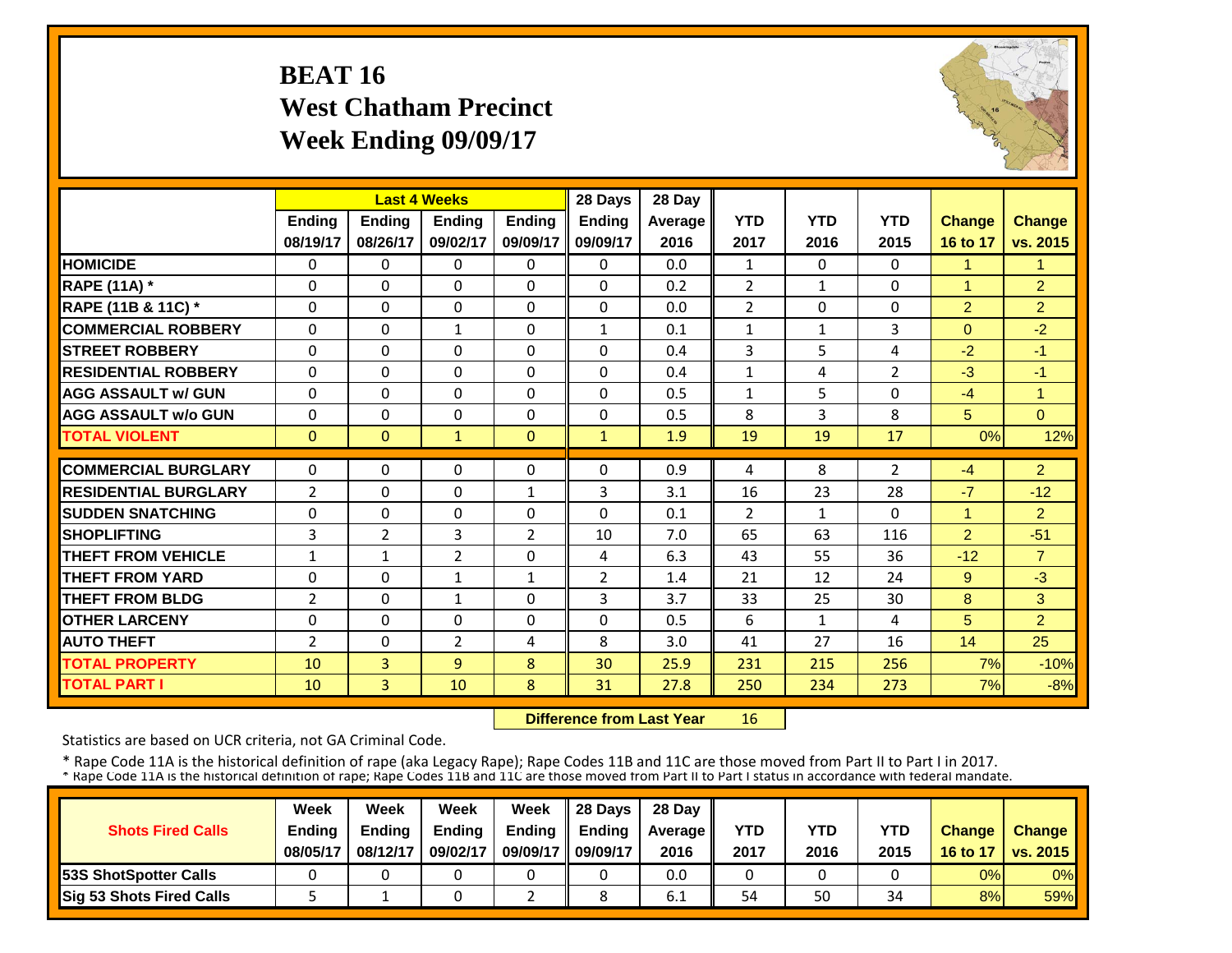

#### **COMPSTATDOWNTOWN PRECINCTWeek Ending 09/09/17**

**PRECINCT COMMANDER:**

**CAPT. CARY HILL**



|                             | Week                      | Week                      | <b>Weekly</b>  | 28-Day             | 28-Day                   | Avg            |                    |                          |                    |                           |                           |
|-----------------------------|---------------------------|---------------------------|----------------|--------------------|--------------------------|----------------|--------------------|--------------------------|--------------------|---------------------------|---------------------------|
|                             | <b>Ending</b><br>09/09/17 | <b>Ending</b><br>09/02/17 | Avg<br>2016    | Ending<br>09/09/17 | <b>Ending</b><br>8/12/17 | 28-Day<br>2016 | <b>YTD</b><br>2017 | <b>YTD</b><br>2016       | <b>YTD</b><br>2015 | <b>Change</b><br>16 to 17 | <b>Change</b><br>vs. 2015 |
| <b>HOMICIDE</b>             | $\bf{0}$                  | 0                         | $\Omega$       | $\bf{0}$           | $\Omega$                 | 0              | 3                  | 4                        | 3                  | $-1$                      | $\mathbf{0}$              |
| <b>RAPE (11A) *</b>         | 0                         | $\Omega$                  | $\Omega$       |                    | $\overline{2}$           |                | 15                 | 8                        | 9                  | $\overline{7}$            | 6                         |
| RAPE (11B & 11C) *          | $\bf{0}$                  | 0                         | 0              | $\bf{0}$           | $\Omega$                 |                | 6                  | 8                        | 3                  | $-2$                      | 3                         |
| <b>COMMERCIAL ROBBERY</b>   |                           | 0                         | $\Omega$       | 3                  |                          |                | 8                  | $\overline{\phantom{a}}$ | $\overline{ }$     |                           | $\blacktriangleleft$      |
| <b>STREET ROBBERY</b>       | $\mathbf{2}$              | 3                         | 3              | 8                  | $\overline{7}$           | 13             | 63                 | 114                      | 75                 | $-51$                     | $-12$                     |
| <b>RESIDENTIAL ROBBERY</b>  | $\bf{0}$                  | 0                         | 0              | 0                  |                          | 0              | 3                  | 5                        | 6                  | $-2$                      | $-3$                      |
| <b>AGG ASSAULT w/ GUN</b>   | 3                         | 0                         |                | 4                  | $\overline{2}$           | 6              | 40                 | 47                       | 34                 | $-7$                      | 6                         |
| <b>AGG ASSAULT w/o GUN</b>  |                           |                           |                | 13                 | 4                        | 5              | 60                 | 46                       | 30                 | 14                        | 30                        |
| <b>TOTAL VIOLENT</b>        | $\overline{7}$            | 4                         | $\overline{7}$ | 29                 | 17                       | 27             | 198                | 239                      | 167                | $-17%$                    | 19%                       |
|                             |                           |                           |                |                    |                          |                |                    |                          |                    |                           | $\overline{7}$            |
| <b>COMMERCIAL BURGLARY</b>  |                           |                           |                | $\mathbf{2}$       | 2                        | 5              | 26                 | 44                       | 19                 | $-18$                     |                           |
| <b>RESIDENTIAL BURGLARY</b> | 3                         | 2                         | 3              | 6                  | 9                        | 11             | 55                 | 92                       | 104                | $-37$                     | -49                       |
| <b>SUDDEN SNATCHING</b>     | $\bf{0}$                  | 0                         |                | 2 <sup>1</sup>     | 3                        | 4              | 37                 | 34                       | 28                 | 3                         | 9                         |
| <b>SHOPLIFTING</b>          | 4                         | $\overline{2}$            | 5              | 13                 | 12                       | 19             | 154                | 158                      | 180                | $-4$                      | $-26$                     |
| <b>THEFT FROM VEHICLE</b>   | 8                         | 9                         | 11             | 32                 | 35                       | 42             | 297                | 364                      | 276                | $-67$                     | 21                        |
| <b>THEFT FROM YARD</b>      | $\mathbf{2}$              | $\overline{2}$            | 4              | 12                 | 13                       | 16             | 145                | 146                      | 152                | $-1$                      | $-7$                      |
| <b>THEFT FROM BLDG</b>      |                           | 2                         | 5              | 9                  | 12                       | 21             | 152                | 194                      | 150                | $-42$                     | $\overline{2}$            |
| <b>OTHER LARCENY</b>        |                           | 2                         |                | 3                  | 3                        | $\overline{2}$ | 28                 | 17                       | 15                 | 11                        | 13                        |
| <b>AUTO THEFT</b>           |                           | 2                         | 4              | 9                  | 14                       | 16             | 120                | 123                      | 143                | $-3$                      | $-23$                     |
| <b>TOTAL PROPERTY</b>       | 21                        | 22                        | 34             | 88                 | 103                      | 136            | 1014               | 1172                     | 1067               | $-13%$                    | $-5%$                     |
| <b>TOTAL PART I</b>         | 28                        | 26                        | 41             | 117                | 120                      | 163            | 1212               | 1411                     | 1234               | $-14%$                    | $-2%$                     |

Statistics are based on UCR criteria, not GA Criminal Code. **Difference from Last Year** -199

Statistics are preliminary, based on RMS data at the time prepared, and are subject to change due to late reports, reclassifications, updated locations, etc.

| <b>Citizen Initiated Calls</b>  | Week<br><b>Ending</b><br>09/09/17 | Week<br><b>Ending</b><br>09/02/17 | Weekly<br>Avg<br>2016 | 28-Day<br><b>Ending</b><br>09/09/17 | $28-Dav$<br>Ending<br>8/5/17 | Avg<br>$28-Day$<br>2016 | <b>YTD</b><br>2017 | YTD<br>2016 | <b>YTD</b><br>2015 | <b>Change</b><br>16 to 17 | <b>Change</b><br>vs. 2015 |
|---------------------------------|-----------------------------------|-----------------------------------|-----------------------|-------------------------------------|------------------------------|-------------------------|--------------------|-------------|--------------------|---------------------------|---------------------------|
| <b>Midnight Shift</b>           | 91                                | 117                               | 121                   | 412                                 | 439                          | 484                     | 3951               | 4233        | 4183               | $-282$                    | $-232$                    |
| <b>Day Shift</b>                | 211                               | 231                               | 233                   | 870                                 | 854                          | 931                     | 7603               | 7894        | 8036               | $-291$                    | $-433$                    |
| <b>Afternoon Shift</b>          | 196                               | 203                               | 252                   | 814                                 | 854                          | 1010                    | 8183               | 8680        | 8708               | $-497$                    | $-525$                    |
| <b>TOTAL CITIZEN CFS</b>        | 498                               | 551                               | 606                   | 2096                                | 2147                         | 2425                    | 19737              | 20807       | 20928              | $-5.1%$                   | $-5.7%$                   |
| 53S ShotSpotter Calls           |                                   |                                   | 8                     | 25                                  | 21                           | 30                      | 192                | 273         | 160                | -81                       | 32                        |
| <b>Sig 53 Shots Fired Calls</b> |                                   |                                   | 11                    | 25                                  | 14                           | 43                      | 298                | 389         | 256                | -91                       | 42                        |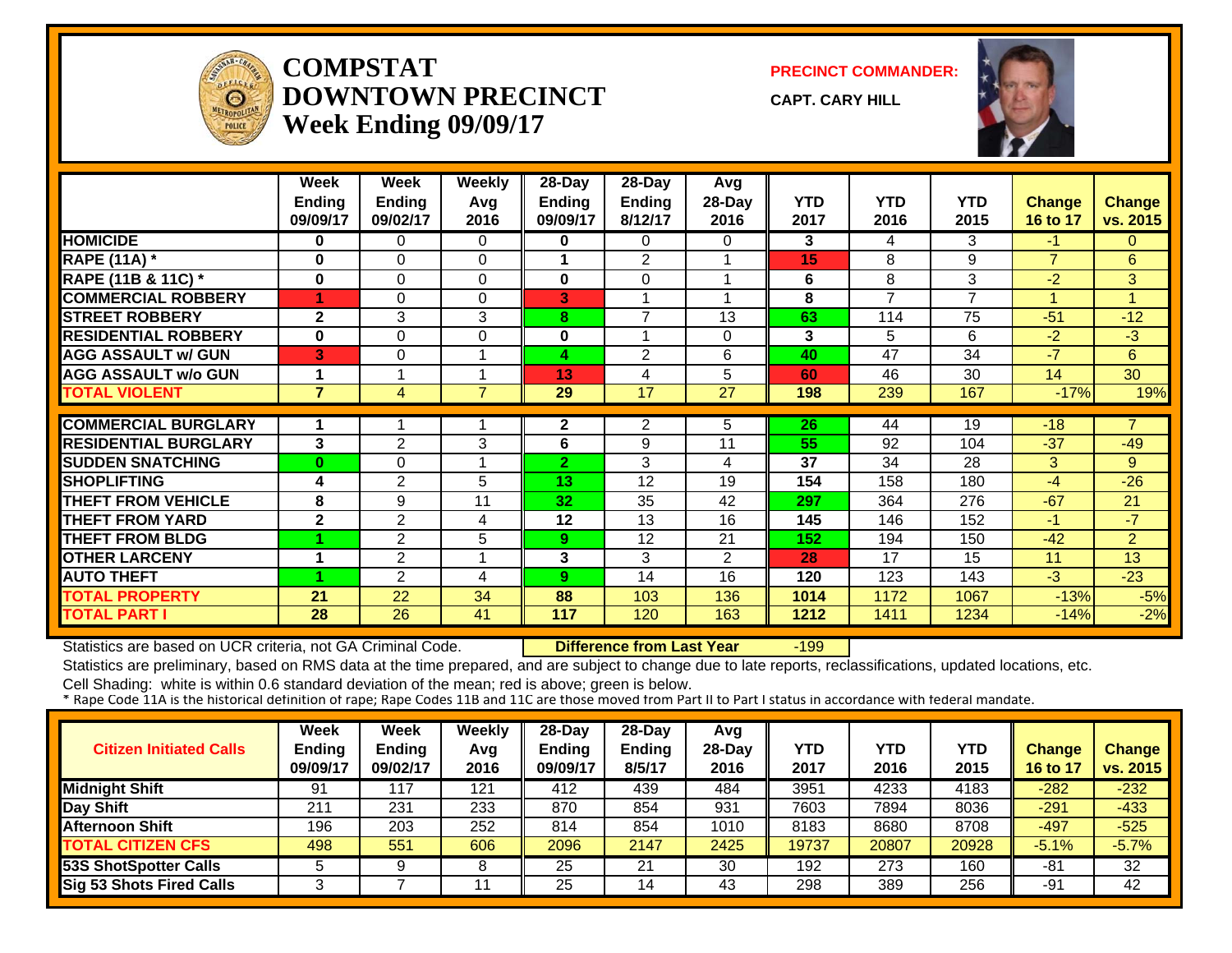# **BEAT 21 Downtown PrecinctWeek Ending 09/09/17**



|                             |                | <b>Last 4 Weeks</b> |               |                | 28 Days        | 28 Day  |                |                |                |                |                      |
|-----------------------------|----------------|---------------------|---------------|----------------|----------------|---------|----------------|----------------|----------------|----------------|----------------------|
|                             | Ending         | Ending              | <b>Ending</b> | <b>Ending</b>  | Ending         | Average | <b>YTD</b>     | <b>YTD</b>     | <b>YTD</b>     | <b>Change</b>  | <b>Change</b>        |
|                             | 08/19/17       | 08/26/17            | 09/02/17      | 09/09/17       | 09/09/17       | 2016    | 2017           | 2016           | 2015           | 16 to 17       | vs. 2015             |
| <b>HOMICIDE</b>             | $\Omega$       | $\Omega$            | $\Omega$      | $\Omega$       | $\Omega$       | 0.2     | $\Omega$       | $\overline{2}$ | 0              | $-2$           | $\Omega$             |
| <b>RAPE (11A) *</b>         | $\Omega$       | $\Omega$            | $\Omega$      | $\Omega$       | $\Omega$       | 0.1     | $\mathbf{1}$   | $\mathbf{1}$   | $\overline{2}$ | $\Omega$       | $-1$                 |
| RAPE (11B & 11C) *          | 0              | 0                   | $\Omega$      | $\Omega$       | $\mathbf 0$    | 0.1     | $\mathbf{1}$   | $\Omega$       | $\mathbf 1$    | $\mathbf{1}$   | $\Omega$             |
| <b>COMMERCIAL ROBBERY</b>   | $\mathbf{1}$   | $\Omega$            | $\Omega$      | $\Omega$       | $\mathbf{1}$   | 0.3     | $\overline{2}$ | 4              | $\overline{2}$ | $-2$           | $\Omega$             |
| <b>STREET ROBBERY</b>       | 0              | 0                   | $\mathbf 0$   | $\Omega$       | $\Omega$       | 0.7     | 6              | 6              | 10             | $\overline{0}$ | $-4$                 |
| <b>RESIDENTIAL ROBBERY</b>  | $\Omega$       | $\Omega$            | $\Omega$      | $\Omega$       | $\Omega$       | 0.1     | $\Omega$       | $\mathbf{1}$   | 3              | $-1$           | $-3$                 |
| <b>AGG ASSAULT w/ GUN</b>   | $\Omega$       | $\Omega$            | $\Omega$      | $\overline{2}$ | $\overline{2}$ | 1.1     | 18             | 10             | 10             | 8              | 8                    |
| <b>AGG ASSAULT w/o GUN</b>  | $\mathbf{1}$   | $\mathbf{1}$        | $\Omega$      | $\mathbf{1}$   | 3              | 1.4     | 10             | 11             | $\overline{7}$ | $-1$           | 3                    |
| <b>TOTAL VIOLENT</b>        | $\overline{2}$ | $\mathbf{1}$        | $\mathbf{0}$  | $\overline{3}$ | 6              | 3.9     | 38             | 35             | 35             | 9%             | 9%                   |
| <b>COMMERCIAL BURGLARY</b>  | $\Omega$       | $\Omega$            | $\Omega$      | $\Omega$       | $\Omega$       | 0.7     | 4              | 3              | 1              | $\mathbf{1}$   | 3                    |
| <b>RESIDENTIAL BURGLARY</b> | $\Omega$       | $\mathbf{1}$        | $\Omega$      | $\overline{2}$ | 3              | 1.9     | 14             | 14             | 34             | $\overline{0}$ | $-20$                |
| <b>ISUDDEN SNATCHING</b>    | $\Omega$       | $\Omega$            | $\Omega$      | $\Omega$       | $\Omega$       | 0.1     | $\Omega$       | $\mathbf{1}$   | $\mathbf{1}$   | $-1$           | $-1$                 |
| <b>SHOPLIFTING</b>          | $\mathbf{1}$   | $\Omega$            | $\Omega$      | 3              | 4              | 2.1     | 26             | 14             | 20             | 12             | 6                    |
| <b>THEFT FROM VEHICLE</b>   | $\Omega$       | 1                   | 4             | $\Omega$       | 5.             | 2.5     | 22             | 22             | 36             | $\Omega$       | $-14$                |
| <b>THEFT FROM YARD</b>      | $\Omega$       | $\Omega$            | $\Omega$      | $\Omega$       | $\Omega$       | 1.7     | 8              | 16             | $\overline{7}$ | $-8$           | $\blacktriangleleft$ |
| <b>THEFT FROM BLDG</b>      | $\Omega$       | $\mathbf{1}$        | $\Omega$      | $\Omega$       | $\mathbf{1}$   | 2.0     | 15             | 17             | 15             | $-2$           | $\Omega$             |
| <b>OTHER LARCENY</b>        | $\Omega$       | $\Omega$            | $\Omega$      | $\Omega$       | $\Omega$       | 0.2     | $\mathbf{1}$   | $\mathbf{1}$   | 1              | $\Omega$       | $\Omega$             |
| <b>AUTO THEFT</b>           | 1              | $\Omega$            | $\mathbf{1}$  | $\Omega$       | $\overline{2}$ | 2.5     | 20             | 23             | 28             | $-3$           | $-8$                 |
| <b>TOTAL PROPERTY</b>       | $\overline{2}$ | $\overline{3}$      | 5             | 5              | 15             | 13.6    | 110            | 111            | 143            | $-1%$          | $-23%$               |
| <b>TOTAL PART I</b>         | 4              | $\overline{4}$      | 5             | 8              | 21             | 17.5    | 148            | 146            | 178            | 1%             | $-17%$               |

 **Difference from Last Year**2

Statistics are based on UCR criteria, not GA Criminal Code.

|                               | Week          | Week          | Week          | Week          | $\parallel$ 28 Davs | 28 Day    |      |      |      |               |                     |
|-------------------------------|---------------|---------------|---------------|---------------|---------------------|-----------|------|------|------|---------------|---------------------|
| <b>Shots Fired Calls</b>      | <b>Ending</b> | <b>Ending</b> | <b>Ending</b> | <b>Ending</b> | <b>Ending</b>       | Average I | YTD  | YTD  | YTD  | <b>Change</b> | <b>Change</b>       |
|                               | 08/05/17      | 08/12/17      | 09/02/17      | 09/09/17      | 09/09/17            | 2016      | 2017 | 2016 | 2015 |               | 16 to 17   vs. 2015 |
| <b>153S ShotSpotter Calls</b> |               |               |               |               |                     | 0.0       |      |      |      | 0%            | $0\%$               |
| Sig 53 Shots Fired Calls      |               |               |               |               |                     | 9.3       | 71   | 83   | 66   | $-14%$        | 8%                  |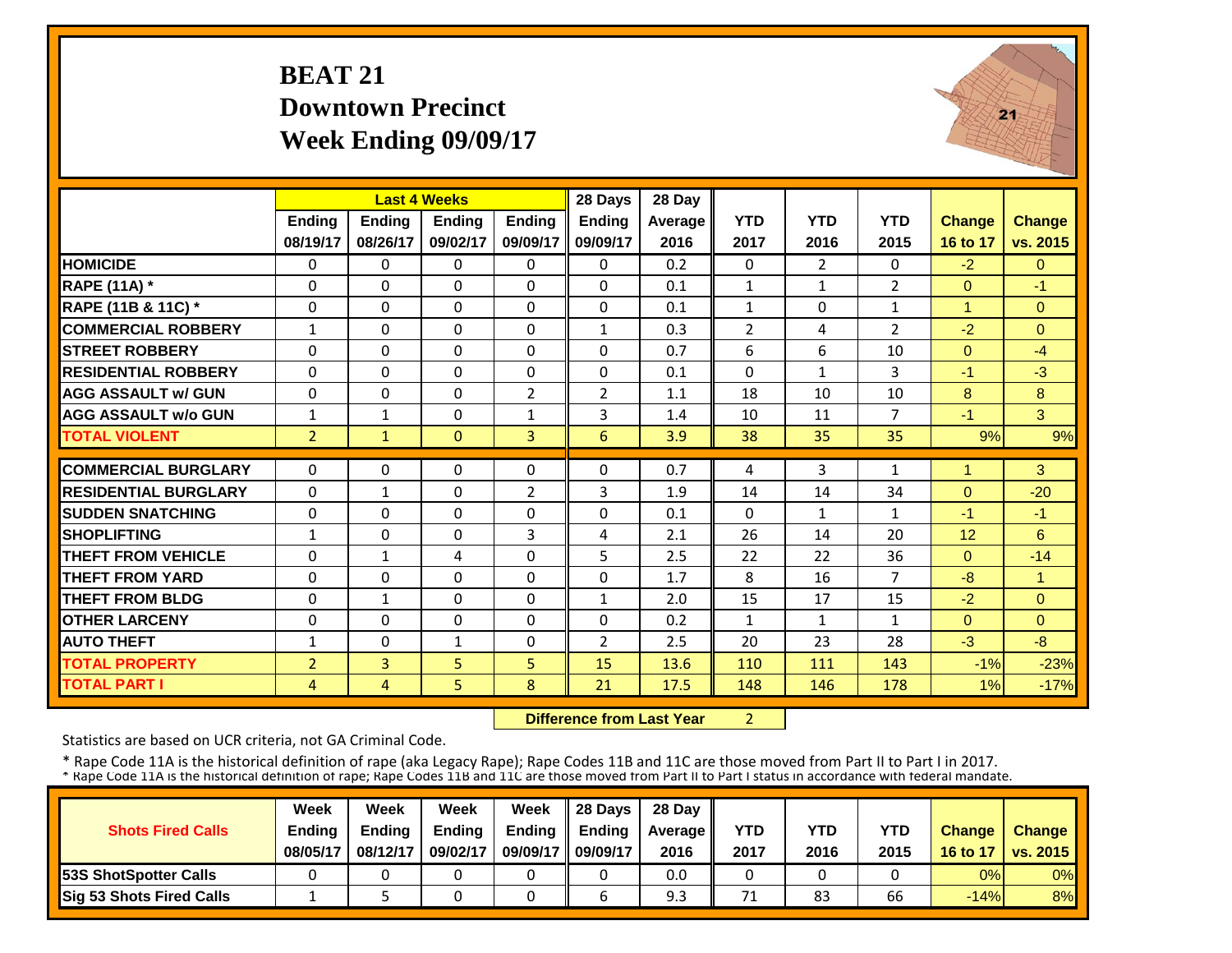# **BEAT 22 Downtown PrecinctWeek Ending 09/09/17**



|                             |                |                | <b>Last 4 Weeks</b> |               | 28 Days        | 28 Day  |                |                |              |                |                |
|-----------------------------|----------------|----------------|---------------------|---------------|----------------|---------|----------------|----------------|--------------|----------------|----------------|
|                             | <b>Ending</b>  | <b>Ending</b>  | <b>Ending</b>       | <b>Endina</b> | <b>Ending</b>  | Average | <b>YTD</b>     | <b>YTD</b>     | <b>YTD</b>   | <b>Change</b>  | <b>Change</b>  |
|                             | 08/19/17       | 08/26/17       | 09/02/17            | 09/09/17      | 09/09/17       | 2016    | 2017           | 2016           | 2015         | 16 to 17       | vs. 2015       |
| <b>HOMICIDE</b>             | $\Omega$       | 0              | $\Omega$            | $\Omega$      | $\Omega$       | 0.0     | $\Omega$       | $\Omega$       | 0            | $\Omega$       | $\Omega$       |
| <b>RAPE (11A)</b> *         | $\Omega$       | $\Omega$       | $\Omega$            | $\Omega$      | $\Omega$       | 0.4     | $\overline{7}$ | 5.             | 4            | $\overline{2}$ | 3              |
| RAPE (11B & 11C) *          | $\Omega$       | 0              | $\Omega$            | $\Omega$      | $\Omega$       | 0.2     | $\mathbf{1}$   | $\mathbf{1}$   | 0            | $\Omega$       | $\overline{1}$ |
| <b>COMMERCIAL ROBBERY</b>   | $\Omega$       | 0              | 0                   | $\Omega$      | 0              | 0.1     | $\overline{2}$ | $\mathbf{1}$   | $\mathbf{1}$ | 1              | $\overline{1}$ |
| <b>STREET ROBBERY</b>       | $\Omega$       | $\Omega$       | $\overline{2}$      | $\Omega$      | $\overline{2}$ | 3.4     | 9              | 22             | 22           | $-13$          | $-13$          |
| <b>RESIDENTIAL ROBBERY</b>  | $\Omega$       | $\Omega$       | $\Omega$            | $\Omega$      | $\Omega$       | 0.0     | $\Omega$       | $\Omega$       | $\Omega$     | $\Omega$       | $\Omega$       |
| <b>AGG ASSAULT w/ GUN</b>   | $\Omega$       | $\Omega$       | 0                   | $\Omega$      | $\Omega$       | 0.6     | 5              | 5              | 4            | $\Omega$       | $\overline{1}$ |
| <b>AGG ASSAULT w/o GUN</b>  | $\mathbf{1}$   | 3              | 0                   | 0             | 4              | 0.9     | 13             | 7              | 4            | 6              | 9              |
| <b>TOTAL VIOLENT</b>        | $\mathbf{1}$   | $\overline{3}$ | $\overline{2}$      | $\mathbf{0}$  | 6              | 5.6     | 37             | 41             | 35           | $-10%$         | 6%             |
| <b>COMMERCIAL BURGLARY</b>  | $\Omega$       | 0              | 0                   | 1             | 1              | 0.8     | 11             | 9              | 6            | $\overline{2}$ | 5              |
| <b>RESIDENTIAL BURGLARY</b> | $\Omega$       | 0              | 0                   | $\Omega$      | $\Omega$       | 0.5     | $\Omega$       | $\overline{7}$ | 0            | $-7$           | $\Omega$       |
| <b>ISUDDEN SNATCHING</b>    | $\mathbf{1}$   | 0              | $\Omega$            | $\Omega$      | $\mathbf{1}$   | 2.9     | 25             | 21             | 13           | 4              | 12             |
| <b>SHOPLIFTING</b>          | $\mathbf{1}$   | 0              | $\mathbf{1}$        | $\Omega$      | $\overline{2}$ | 3.0     | 29             | 32             | 19           | $-3$           | 10             |
| <b>THEFT FROM VEHICLE</b>   | $\Omega$       | 2              | 1                   | 2             | 5              | 10.9    | 45             | 91             | 42           | $-46$          | 3              |
| <b>THEFT FROM YARD</b>      | 0              | $\mathbf{1}$   | 1                   | $\Omega$      | $\overline{2}$ | 3.1     | 33             | 35             | 37           | $-2$           | $-4$           |
| <b>THEFT FROM BLDG</b>      | $\overline{2}$ | 2              | $\Omega$            | $\Omega$      | 4              | 8.0     | 57             | 70             | 53           | $-13$          | $\overline{4}$ |
| <b>OTHER LARCENY</b>        | $\Omega$       | $\Omega$       | $\Omega$            | $\Omega$      | $\Omega$       | 0.4     | 4              | 3              | $\mathbf{1}$ | $\mathbf{1}$   | 3              |
| <b>AUTO THEFT</b>           | 1              | 0              | $\mathbf{1}$        | 0             | $\overline{2}$ | 3.1     | 18             | 20             | 15           | $-2$           | 3              |
| <b>TOTAL PROPERTY</b>       | 5              | 5              | 4                   | 3             | 17             | 32.7    | 222            | 288            | 186          | $-23%$         | 19%            |
| <b>TOTAL PART I</b>         | 6              | 8              | 6                   | 3             | 23             | 38.3    | 259            | 329            | 221          | $-21%$         | 17%            |

 **Difference from Last Year**‐70

Statistics are based on UCR criteria, not GA Criminal Code.

|                               | Week          | Week     | Week          | Week          | Il 28 Davs    | 28 Day         |      |      |                |               |                 |
|-------------------------------|---------------|----------|---------------|---------------|---------------|----------------|------|------|----------------|---------------|-----------------|
| <b>Shots Fired Calls</b>      | <b>Ending</b> | Ending   | <b>Ending</b> | <b>Ending</b> | <b>Ending</b> | <b>Average</b> | YTD  | YTD  | YTD            | <b>Change</b> | <b>Change</b>   |
|                               | 08/05/17      | 08/12/17 | 09/02/17      | 09/09/17      | 09/09/17      | 2016           | 2017 | 2016 | 2015           | 16 to 17      | <b>vs. 2015</b> |
| <b>153S ShotSpotter Calls</b> |               |          |               |               |               | 1.2            |      |      |                | 0%            | $0\%$           |
| Sig 53 Shots Fired Calls      |               |          |               |               |               | $1.8\,$        | 14   | 18   | $\overline{ }$ | $-22%$        | $-18%$          |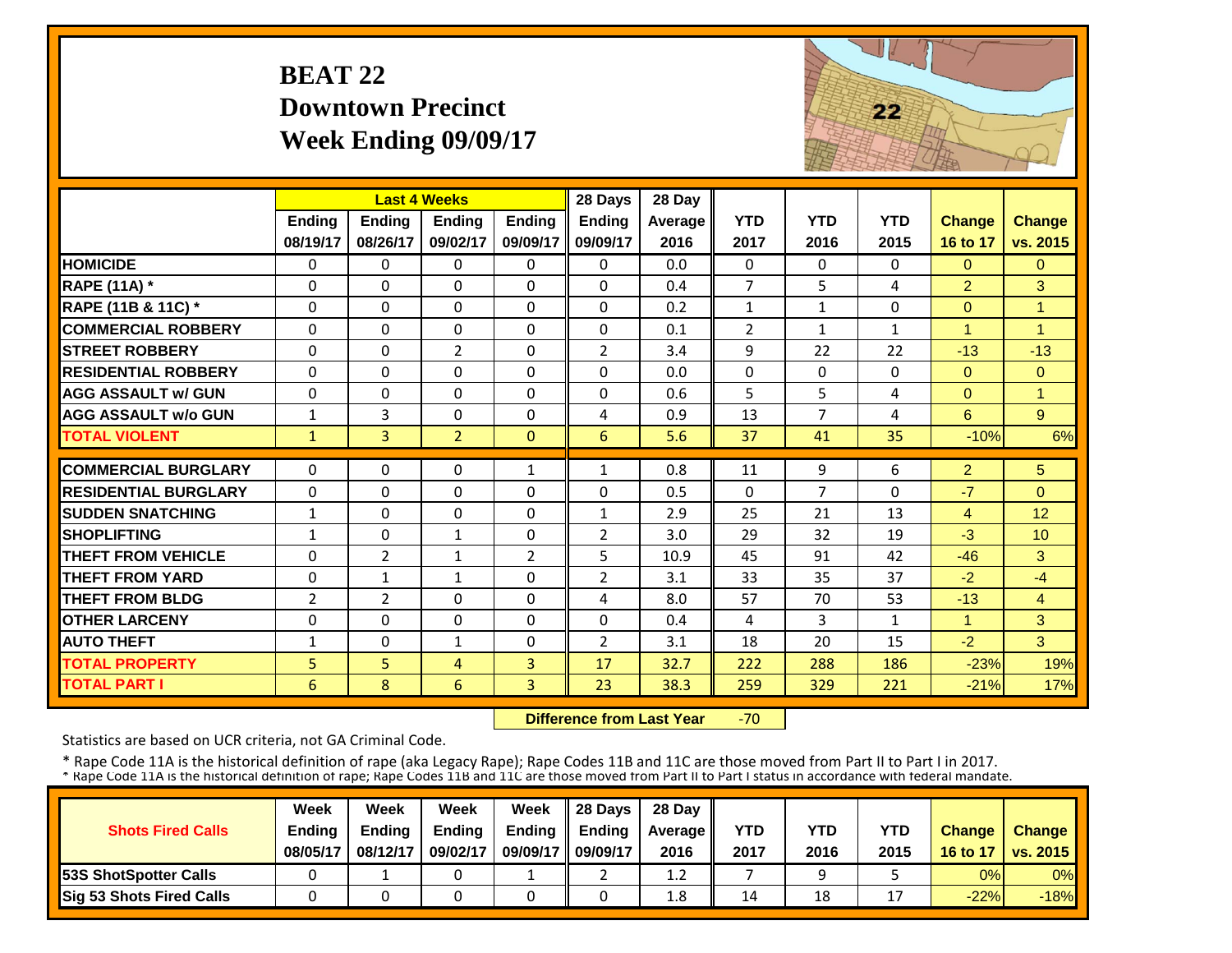# **BEAT 23 Downtown PrecinctWeek Ending 09/09/17**



|                             |                | <b>Last 4 Weeks</b> |               |                | 28 Days        | 28 Day  |                |              |              |                |                |
|-----------------------------|----------------|---------------------|---------------|----------------|----------------|---------|----------------|--------------|--------------|----------------|----------------|
|                             | <b>Ending</b>  | <b>Ending</b>       | <b>Endina</b> | <b>Ending</b>  | <b>Endina</b>  | Average | <b>YTD</b>     | <b>YTD</b>   | <b>YTD</b>   | <b>Change</b>  | <b>Change</b>  |
|                             | 08/19/17       | 08/26/17            | 09/02/17      | 09/09/17       | 09/09/17       | 2016    | 2017           | 2016         | 2015         | 16 to 17       | vs. 2015       |
| <b>HOMICIDE</b>             | 0              | $\Omega$            | $\Omega$      | 0              | $\Omega$       | 0.0     | $\overline{2}$ | $\Omega$     | 1            | $\overline{2}$ | 1              |
| <b>RAPE (11A) *</b>         | $\Omega$       | $\Omega$            | $\Omega$      | 0              | 0              | 0.1     | $\mathbf{1}$   | 1            | $\mathbf{1}$ | $\Omega$       | $\Omega$       |
| RAPE (11B & 11C) *          | $\Omega$       | $\Omega$            | $\Omega$      | $\Omega$       | $\Omega$       | 0.0     | $\overline{2}$ | $\Omega$     | 0            | $\overline{2}$ | $\overline{2}$ |
| <b>COMMERCIAL ROBBERY</b>   | $\mathbf{0}$   | $\Omega$            | $\Omega$      | $\Omega$       | $\Omega$       | 0.0     | $\Omega$       | $\Omega$     | $\Omega$     | $\Omega$       | $\Omega$       |
| <b>STREET ROBBERY</b>       | $\mathbf{1}$   | $\Omega$            | $\Omega$      | $\Omega$       | $\mathbf{1}$   | 1.7     | 5              | 14           | 11           | $-9$           | $-6$           |
| <b>RESIDENTIAL ROBBERY</b>  | $\Omega$       | $\Omega$            | $\Omega$      | $\Omega$       | 0              | 0.2     | $\Omega$       | $\mathbf{1}$ | 1            | $-1$           | $-1$           |
| <b>AGG ASSAULT w/ GUN</b>   | $\Omega$       | $\Omega$            | $\Omega$      | $\mathbf{1}$   | $\mathbf{1}$   | 0.6     | $\overline{3}$ | 4            | 4            | $-1$           | $-1$           |
| <b>AGG ASSAULT w/o GUN</b>  | $\mathbf{1}$   | 1                   | $\Omega$      | $\Omega$       | $\overline{2}$ | 0.8     | 10             | 8            | 4            | $\overline{2}$ | 6              |
| <b>TOTAL VIOLENT</b>        | $\overline{2}$ | $\mathbf{1}$        | $\Omega$      | $\mathbf{1}$   | 4              | 3.3     | 23             | 28           | 22           | $-18%$         | 5%             |
| <b>COMMERCIAL BURGLARY</b>  | $\Omega$       | $\Omega$            | $\Omega$      | 0              | 0              | 0.1     | 1              | $\mathbf{1}$ | 0            | $\Omega$       | $\mathbf{1}$   |
| <b>RESIDENTIAL BURGLARY</b> | $\Omega$       | $\Omega$            | $\Omega$      | $\Omega$       | $\Omega$       | 1.3     | 3              | 9            | 7            | $-6$           | $-4$           |
| <b>SUDDEN SNATCHING</b>     | $\Omega$       | $\Omega$            | $\Omega$      |                | 0              | 0.4     | 5              | 3            | 3            | $\overline{2}$ | $\overline{2}$ |
| <b>SHOPLIFTING</b>          | $\Omega$       | $\Omega$            | $\Omega$      | 0<br>$\Omega$  | 0              | 2.0     | 10             | 16           | 22           | $-6$           | $-12$          |
| THEFT FROM VEHICLE          | $\mathbf{1}$   | $\Omega$            | $\Omega$      | $\Omega$       | $\mathbf{1}$   | 4.4     | 31             | 41           | 32           | $-10$          | $-1$           |
| <b>THEFT FROM YARD</b>      |                | $\Omega$            | $\Omega$      | $\Omega$       | $\mathbf{1}$   | 1.7     | 9              | 13           | 9            | $-4$           | $\Omega$       |
| <b>THEFT FROM BLDG</b>      | 1              | $\Omega$            | $\Omega$      |                |                | 3.1     | 20             | 32           | 18           | $-12$          | $\overline{2}$ |
|                             | $\Omega$       |                     |               | $\mathbf{1}$   | $\mathbf{1}$   |         |                |              |              |                |                |
| <b>OTHER LARCENY</b>        | $\Omega$       | $\Omega$            | $\Omega$      | $\Omega$       | $\Omega$       | 0.3     | $\mathbf{1}$   | 1            | 0            | $\Omega$       | 1              |
| <b>AUTO THEFT</b>           | 0              | $\Omega$            | $\Omega$      | $\Omega$       | $\Omega$       | 2.0     | 6              | 15           | 14           | $-9$           | $-8$           |
| <b>TOTAL PROPERTY</b>       | $\overline{2}$ | $\Omega$            | $\mathbf{0}$  | $\mathbf{1}$   | 3              | 15.3    | 86             | 131          | 105          | $-34%$         | $-18%$         |
| <b>TOTAL PART I</b>         | $\overline{4}$ | $\mathbf{1}$        | $\mathbf{0}$  | $\overline{2}$ | $\overline{7}$ | 18.6    | 109            | 159          | 127          | $-31%$         | $-14%$         |

 **Difference from Last Year**‐50

Statistics are based on UCR criteria, not GA Criminal Code.

|                               | Week          | Week          | Week          | Week          | $\parallel$ 28 Davs | 28 Day    |      |      |      |               |                     |
|-------------------------------|---------------|---------------|---------------|---------------|---------------------|-----------|------|------|------|---------------|---------------------|
| <b>Shots Fired Calls</b>      | <b>Ending</b> | <b>Ending</b> | <b>Ending</b> | <b>Ending</b> | <b>Ending</b>       | Average I | YTD  | YTD  | YTD  | <b>Change</b> | <b>Change</b>       |
|                               | 08/05/17      | 08/12/17      | 09/02/17      | 09/09/17      | 09/09/17            | 2016      | 2017 | 2016 | 2015 |               | 16 to 17   vs. 2015 |
| <b>153S ShotSpotter Calls</b> |               |               |               |               |                     | 3.5       | 31   | 31   | 33   | 0%            | $0\%$               |
| Sig 53 Shots Fired Calls      |               |               |               |               |                     | 3.5       | 24   | 27   | 23   | $-11%$        | 4%                  |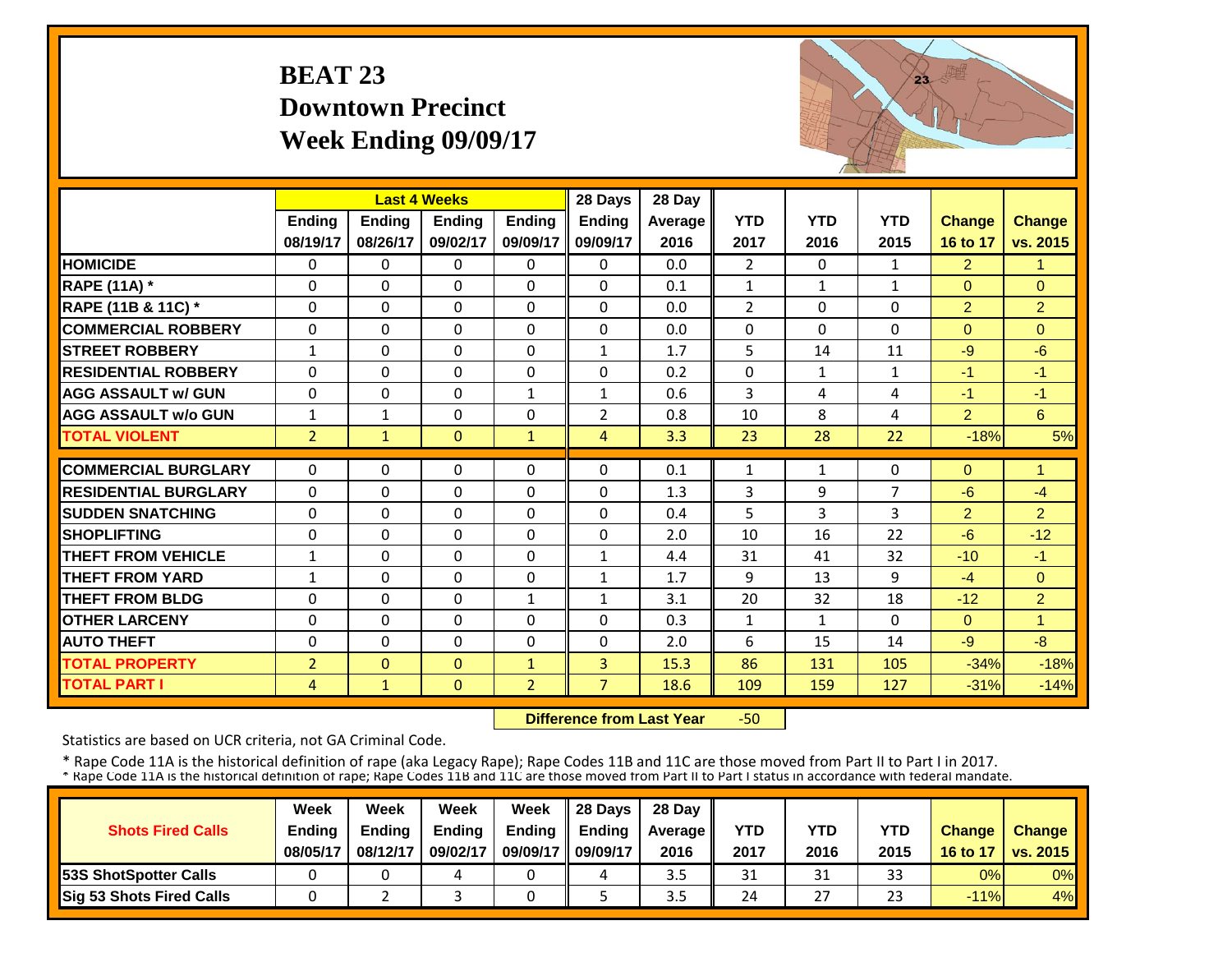# **BEAT 24 Downtown PrecinctWeek Ending 09/09/17**



|                             |               | <b>Last 4 Weeks</b> |                |                | 28 Days        | 28 Day  |                |                |                |                |                |
|-----------------------------|---------------|---------------------|----------------|----------------|----------------|---------|----------------|----------------|----------------|----------------|----------------|
|                             | <b>Ending</b> | <b>Ending</b>       | <b>Endina</b>  | <b>Endina</b>  | <b>Endina</b>  | Average | <b>YTD</b>     | <b>YTD</b>     | <b>YTD</b>     | <b>Change</b>  | Change         |
|                             | 08/19/17      | 08/26/17            | 09/02/17       | 09/09/17       | 09/09/17       | 2016    | 2017           | 2016           | 2015           | 16 to 17       | vs. 2015       |
| <b>HOMICIDE</b>             | $\Omega$      | $\Omega$            | $\Omega$       | $\mathbf{0}$   | $\Omega$       | 0.1     | $\Omega$       | $\Omega$       | 0              | $\mathbf{0}$   | $\Omega$       |
| <b>RAPE (11A) *</b>         | $\Omega$      | $\Omega$            | $\Omega$       | 0              | $\Omega$       | 0.2     | $\overline{2}$ | $\Omega$       | $\overline{2}$ | $\overline{2}$ | $\Omega$       |
| RAPE (11B & 11C) *          | 0             | $\Omega$            | 0              | $\Omega$       | $\Omega$       | 0.2     | $\Omega$       | $\overline{2}$ | 0              | $-2$           | $\overline{0}$ |
| <b>COMMERCIAL ROBBERY</b>   | $\Omega$      | $\Omega$            | $\Omega$       | $\mathbf{1}$   | $\mathbf{1}$   | 0.1     | $\overline{2}$ | $\mathbf{1}$   | $\mathbf{1}$   |                | $\overline{1}$ |
| <b>STREET ROBBERY</b>       | $\Omega$      | $\Omega$            | $\Omega$       | $\mathbf{1}$   | $\mathbf{1}$   | 3.1     | 13             | 31             | 10             | $-18$          | 3              |
| <b>RESIDENTIAL ROBBERY</b>  | $\Omega$      | $\Omega$            | $\Omega$       | 0              | 0              | 0.2     | $\Omega$       | $\overline{2}$ | $\mathbf{1}$   | $-2$           | $-1$           |
| <b>AGG ASSAULT w/ GUN</b>   | $\mathbf{1}$  | $\Omega$            | $\Omega$       | 0              | $\mathbf{1}$   | 0.1     | 4              | 0              | $\mathbf{1}$   | 4              | 3              |
| <b>AGG ASSAULT w/o GUN</b>  | $\Omega$      | $\mathbf{1}$        | 0              | $\Omega$       | $\mathbf{1}$   | 0.5     | 4              | $\overline{2}$ | 4              | $\overline{2}$ | $\Omega$       |
| <b>TOTAL VIOLENT</b>        | $\mathbf{1}$  | $\mathbf{1}$        | $\Omega$       | $\overline{2}$ | $\overline{4}$ | 4.3     | 25             | 38             | 19             | $-34%$         | 32%            |
| <b>COMMERCIAL BURGLARY</b>  | $\Omega$      | $\Omega$            | $\Omega$       | $\Omega$       | 0              | 0.5     | 2              | 4              | 1              | $-2$           | $\overline{1}$ |
| <b>RESIDENTIAL BURGLARY</b> | 0             | $\Omega$            | 1              | 1              | $\overline{2}$ | 1.5     | 8              | 10             | 14             | $-2$           | $-6$           |
| <b>SUDDEN SNATCHING</b>     | $\Omega$      | $\mathbf{1}$        | 0              | $\Omega$       | $\mathbf{1}$   | 0.5     | $\overline{2}$ | 7              | 5              | $-5$           | $-3$           |
| <b>SHOPLIFTING</b>          | $\mathbf{1}$  | $\mathbf{1}$        | $\Omega$       | $\Omega$       | $\overline{2}$ | 5.0     | 34             | 50             | 75             | $-16$          | $-41$          |
| <b>THEFT FROM VEHICLE</b>   | 1             | 2                   | 3              | $\overline{2}$ | 8              | 10.3    | 84             | 95             | 90             | $-11$          | $-6$           |
| <b>THEFT FROM YARD</b>      | 2             | $\overline{2}$      | $\Omega$       | $\Omega$       | 4              | 5.1     | 46             | 47             | 58             | $-1$           | $-12$          |
| <b>THEFT FROM BLDG</b>      | $\Omega$      | $\Omega$            | $\overline{2}$ | $\Omega$       | $\overline{2}$ | 3.7     | 25             | 37             | 33             | $-12$          | $-8$           |
| <b>OTHER LARCENY</b>        | $\Omega$      | $\Omega$            | $\Omega$       | $\mathbf{1}$   | $\mathbf{1}$   | 0.8     | 13             | 6              | 10             | $\overline{7}$ | 3              |
| <b>AUTO THEFT</b>           | 1             | 2                   | $\Omega$       | 0              | 3              | 3.3     | 33             | 19             | 31             | 14             | $\overline{2}$ |
| <b>TOTAL PROPERTY</b>       | 5             | 8                   | 6              | 4              | 23             | 30.7    | 247            | 275            | 317            | $-10%$         | $-22%$         |
| <b>TOTAL PART I</b>         | 6             | 9                   | 6              | 6              | 27             | 35.0    | 272            | 313            | 336            | $-13%$         | $-19%$         |
|                             |               |                     |                |                |                |         |                |                |                |                |                |

 **Difference from Last Year** $-41$ 

Statistics are based on UCR criteria, not GA Criminal Code.

|                               | Week          | Week          | Week          | Week          | $\parallel$ 28 Davs | 28 Day    |      |      |      |               |                     |
|-------------------------------|---------------|---------------|---------------|---------------|---------------------|-----------|------|------|------|---------------|---------------------|
| <b>Shots Fired Calls</b>      | <b>Ending</b> | <b>Ending</b> | <b>Ending</b> | <b>Ending</b> | <b>Ending</b>       | Average I | YTD  | YTD  | YTD  | <b>Change</b> | <b>Change</b>       |
|                               | 08/05/17      | 08/12/17      | 09/02/17      | 09/09/17      | 09/09/17            | 2016      | 2017 | 2016 | 2015 |               | 16 to 17   vs. 2015 |
| <b>153S ShotSpotter Calls</b> |               |               |               |               |                     | 3.8       | 28   | 36   | 12   | 0%            | $0\%$               |
| Sig 53 Shots Fired Calls      |               |               |               |               |                     | 8.8       | 55   | 82   | 35   | $-33%$        | <b>57%</b>          |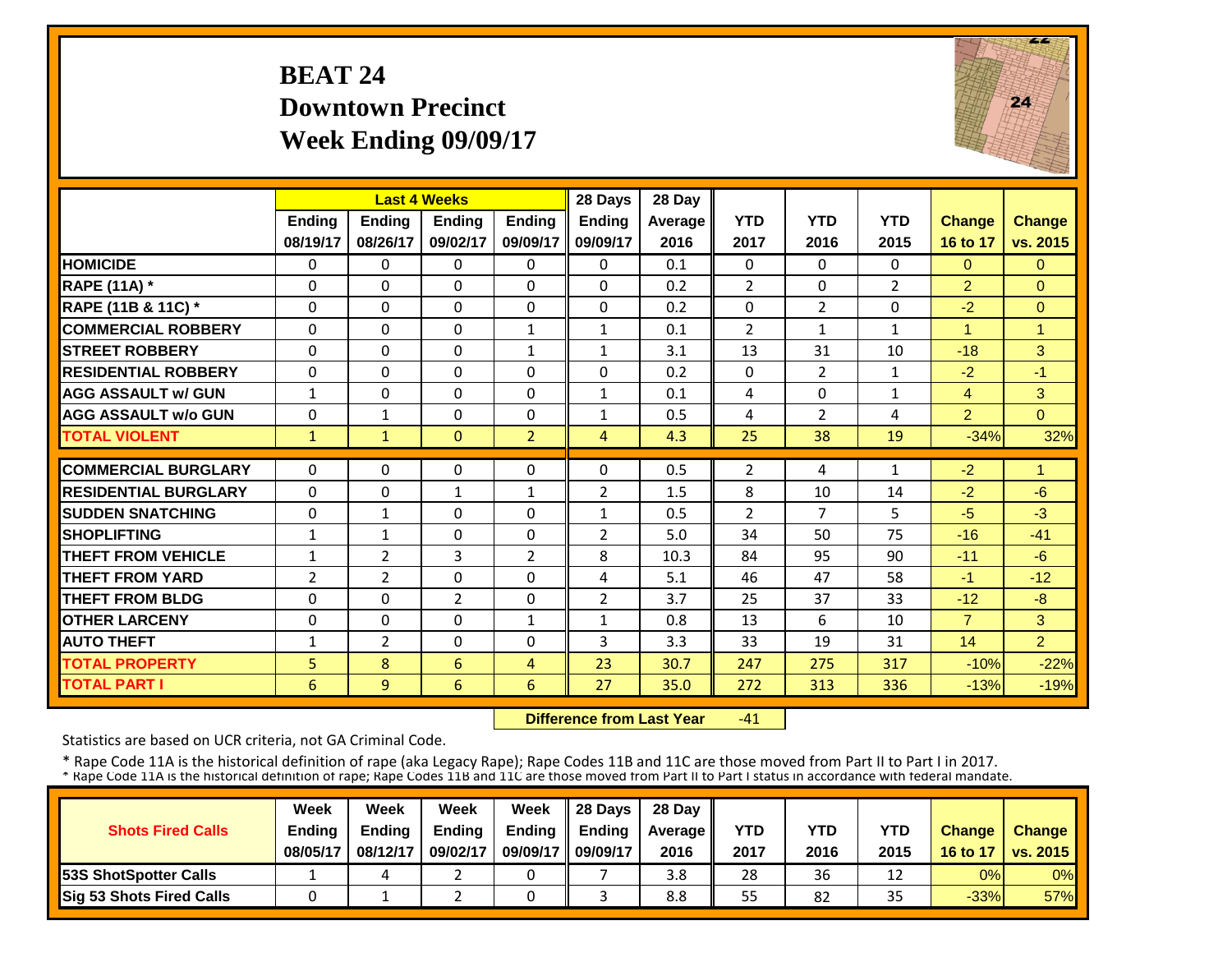# **BEAT 25 Downtown PrecinctWeek Ending 09/09/17**



|                                               |                |                | <b>Last 4 Weeks</b> |                | 28 Days        | 28 Day  |                |                      |                |                |                |
|-----------------------------------------------|----------------|----------------|---------------------|----------------|----------------|---------|----------------|----------------------|----------------|----------------|----------------|
|                                               | Ending         | Ending         | <b>Endina</b>       | <b>Endina</b>  | <b>Ending</b>  | Average | <b>YTD</b>     | <b>YTD</b>           | <b>YTD</b>     | <b>Change</b>  | <b>Change</b>  |
|                                               | 08/19/17       | 08/26/17       | 09/02/17            | 09/09/17       | 09/09/17       | 2016    | 2017           | 2016                 | 2015           | 16 to 17       | vs. 2015       |
| <b>HOMICIDE</b>                               | $\mathbf{0}$   | $\Omega$       | $\Omega$            | $\Omega$       | $\Omega$       | 0.0     | $\Omega$       | $\Omega$             | $\mathbf{1}$   | $\Omega$       | $-1$           |
| <b>RAPE (11A) *</b>                           | $\mathbf{1}$   | $\Omega$       | $\Omega$            | $\Omega$       | $\mathbf{1}$   | 0.1     | 3              | $\mathbf{1}$         | $\Omega$       | $\overline{2}$ | 3              |
| RAPE (11B & 11C) *                            | $\Omega$       | $\Omega$       | $\Omega$            | $\Omega$       | $\Omega$       | 0.2     | $\Omega$       | $\overline{2}$       | $\Omega$       | $-2$           | $\Omega$       |
| <b>COMMERCIAL ROBBERY</b>                     | $\mathbf{1}$   | $\Omega$       | $\Omega$            | $\Omega$       | $\mathbf{1}$   | 0.1     | $\overline{2}$ | $\mathbf{1}$         | $\overline{2}$ | $\overline{1}$ | $\mathbf{0}$   |
| <b>STREET ROBBERY</b>                         | $\mathbf{1}$   | $\mathbf{1}$   | $\mathbf{1}$        | $\mathbf{1}$   | 4              | 2.4     | 18             | 23                   | 14             | $-5$           | $\overline{4}$ |
| <b>RESIDENTIAL ROBBERY</b>                    | $\Omega$       | $\Omega$       | $\Omega$            | 0              | 0              | 0.0     | $\Omega$       | $\Omega$             | 0              | $\Omega$       | $\Omega$       |
| <b>AGG ASSAULT w/ GUN</b>                     | $\Omega$       | $\Omega$       | $\Omega$            | 0              | 0              | 0.9     | 6              | $\overline{7}$       | 9              | $-1$           | $-3$           |
| <b>AGG ASSAULT w/o GUN</b>                    | $\Omega$       | $\mathbf{1}$   | $\Omega$            | $\Omega$       | $\mathbf{1}$   | 0.8     | 5              | 6                    | 4              | $-1$           | $\overline{1}$ |
| <b>TOTAL VIOLENT</b>                          | $\overline{3}$ | $\overline{2}$ | $\mathbf{1}$        | $\mathbf{1}$   | $\overline{7}$ | 4.5     | 34             | 40                   | 30             | $-15%$         | 13%            |
| <b>COMMERCIAL BURGLARY</b>                    | $\Omega$       | $\Omega$       | 1                   | $\Omega$       | $\mathbf{1}$   | 1.6     | 5              | 15                   | 6              | $-10$          | $-1$           |
| <b>RESIDENTIAL BURGLARY</b>                   | $\Omega$       | $\Omega$       | $\Omega$            | $\Omega$       | $\Omega$       | 1.7     | 5              |                      |                | $-10$          | $-9$           |
|                                               |                |                |                     |                |                |         |                | 15                   | 14             | 1              |                |
| <b>SUDDEN SNATCHING</b><br><b>SHOPLIFTING</b> | 0              | $\Omega$       | $\Omega$            | 0              | 0              | 0.2     | 3<br>40        | $\overline{2}$<br>27 | 5<br>16        |                | $-2$           |
|                                               | 0              | $\overline{2}$ | 0                   | $\Omega$       | $\overline{2}$ | 4.0     |                |                      |                | 13             | 24             |
| <b>THEFT FROM VEHICLE</b>                     | 3              | $\Omega$       | $\Omega$            | $\overline{2}$ | 5              | 9.5     | 58             | 82                   | 40             | $-24$          | 18             |
| <b>THEFT FROM YARD</b>                        | $\Omega$       | $\mathbf{1}$   | $\Omega$            | $\mathbf{1}$   | $\overline{2}$ | 2.3     | 30             | 19                   | 14             | 11             | 16             |
| <b>THEFT FROM BLDG</b>                        | 0              | $\Omega$       | $\Omega$            | $\Omega$       | 0              | 2.3     | 20             | 18                   | 18             | $\overline{2}$ | $\overline{2}$ |
| <b>OTHER LARCENY</b>                          | $\Omega$       | $\Omega$       | $\mathbf{1}$        | 0              | $\mathbf{1}$   | 0.3     | 4              | 3                    | $\overline{2}$ | 1              | $\overline{2}$ |
| <b>AUTO THEFT</b>                             | $\Omega$       | $\Omega$       | $\Omega$            | 1              | $\mathbf{1}$   | 3.2     | 30             | 26                   | 30             | $\overline{4}$ | $\Omega$       |
| <b>TOTAL PROPERTY</b>                         | 3              | 3              | $\overline{2}$      | 4              | 12             | 25.0    | 195            | 207                  | 145            | $-6%$          | 34%            |
| <b>TOTAL PART I</b>                           | 6              | 5.             | $\overline{3}$      | 5              | 19             | 29.5    | 229            | 247                  | 175            | $-7%$          | 31%            |

 **Difference from Last Year** $-18$ 

Statistics are based on UCR criteria, not GA Criminal Code.

|                               | Week          | Week          | Week          | Week          | $\parallel$ 28 Davs | 28 Day    |      |      |      |               |                     |
|-------------------------------|---------------|---------------|---------------|---------------|---------------------|-----------|------|------|------|---------------|---------------------|
| <b>Shots Fired Calls</b>      | <b>Ending</b> | <b>Ending</b> | <b>Ending</b> | <b>Ending</b> | <b>Ending</b>       | Average I | YTD  | YTD  | YTD  | <b>Change</b> | <b>Change</b>       |
|                               | 08/05/17      | 08/12/17      | 09/02/17      | 09/09/17      | 09/09/17            | 2016      | 2017 | 2016 | 2015 |               | 16 to 17   vs. 2015 |
| <b>153S ShotSpotter Calls</b> |               |               |               |               |                     | 6.3       | 39   | 55   | 41   | 0%            | $0\%$               |
| Sig 53 Shots Fired Calls      |               |               |               |               |                     | 6.4       | 43   | 71   | 43   | $-39%$        | 0%                  |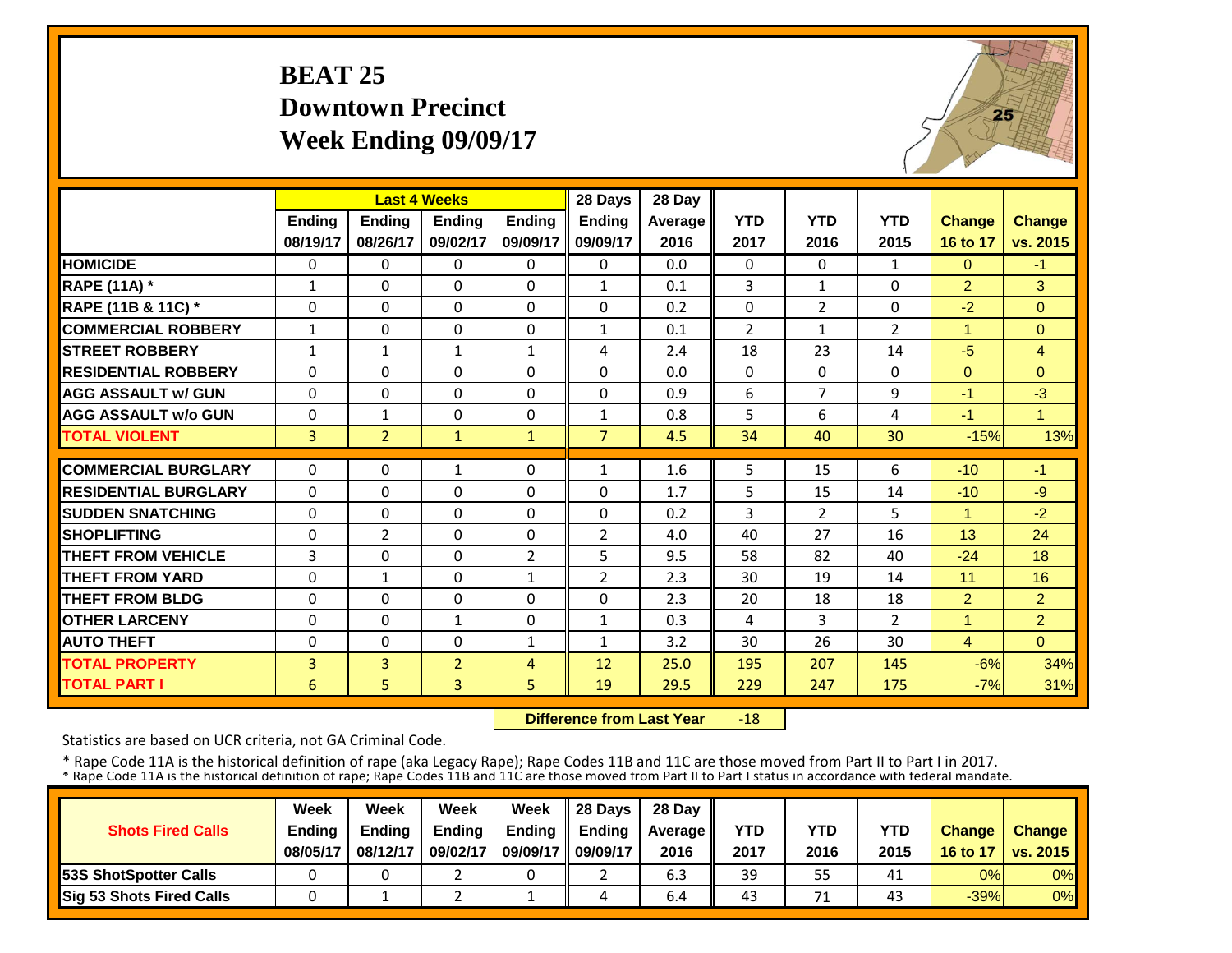#### **BEAT 26 Downtown PrecinctWeek Ending 09/09/17**



|                             |                | <b>Last 4 Weeks</b> |               |               | 28 Days        | 28 Day  |                |                |                |                |                |
|-----------------------------|----------------|---------------------|---------------|---------------|----------------|---------|----------------|----------------|----------------|----------------|----------------|
|                             | <b>Ending</b>  | <b>Endina</b>       | <b>Ending</b> | <b>Endina</b> | <b>Ending</b>  | Average | <b>YTD</b>     | <b>YTD</b>     | <b>YTD</b>     | <b>Change</b>  | <b>Change</b>  |
|                             | 08/19/17       | 08/26/17            | 09/02/17      | 09/09/17      | 09/09/17       | 2016    | 2017           | 2016           | 2015           | 16 to 17       | vs. 2015       |
| <b>HOMICIDE</b>             | 0              | $\Omega$            | $\Omega$      | $\Omega$      | 0              | 0.2     | 1              | $\overline{2}$ | $\mathbf{1}$   | $-1$           | $\overline{0}$ |
| <b>RAPE (11A)</b> *         | $\Omega$       | $\Omega$            | $\Omega$      | $\Omega$      | 0              | 0.1     | $\mathbf{1}$   | $\Omega$       | 0              | 1              | $\overline{1}$ |
| RAPE (11B & 11C) *          | $\mathbf 0$    | $\Omega$            | $\Omega$      | $\Omega$      | $\Omega$       | 0.5     | $\overline{2}$ | 3              | $\overline{2}$ | $-1$           | $\Omega$       |
| <b>COMMERCIAL ROBBERY</b>   | $\Omega$       | $\Omega$            | $\Omega$      | $\Omega$      | 0              | 0.0     | $\Omega$       | $\Omega$       | 1              | $\mathbf{0}$   | $-1$           |
| <b>ISTREET ROBBERY</b>      | 0              | $\Omega$            | $\Omega$      | 0             | 0              | 1.7     | 12             | 18             | 8              | $-6$           | $\overline{4}$ |
| <b>RESIDENTIAL ROBBERY</b>  | $\Omega$       | $\Omega$            | $\Omega$      | 0             | 0              | 0.1     | 3              | $\mathbf{1}$   | $\mathbf{1}$   | $\overline{2}$ | $\overline{2}$ |
| <b>AGG ASSAULT w/ GUN</b>   | $\Omega$       | $\Omega$            | $\Omega$      | $\Omega$      | $\Omega$       | 2.3     | 4              | 21             | 6              | $-17$          | $-2$           |
| <b>AGG ASSAULT w/o GUN</b>  | $\Omega$       | $\mathbf{1}$        | $\mathbf{1}$  | $\Omega$      | $\overline{2}$ | 1.1     | 18             | 12             | 7              | 6              | 11             |
| <b>TOTAL VIOLENT</b>        | $\mathbf{0}$   | $\mathbf{1}$        | $\mathbf{1}$  | $\Omega$      | $\overline{2}$ | 5.9     | 41             | 57             | 26             | $-28%$         | 58%            |
| <b>COMMERCIAL BURGLARY</b>  | $\Omega$       | $\Omega$            | $\Omega$      | $\Omega$      | 0              | 1.3     | 3              | 12             | 5              | $-9$           | $-2$           |
| <b>RESIDENTIAL BURGLARY</b> | $\Omega$       | $\Omega$            | $\mathbf{1}$  | 0             | 1              | 4.1     | 25             | 37             | 35             | $-12$          | $-10$          |
| <b>SUDDEN SNATCHING</b>     | 0              | $\Omega$            | $\Omega$      | $\Omega$      | 0              | 0.0     | $\overline{2}$ | $\Omega$       | $\mathbf{1}$   | $\overline{2}$ | 1              |
| <b>SHOPLIFTING</b>          | $\mathbf{1}$   | $\Omega$            | $\mathbf{1}$  | $\mathbf{1}$  | 3              | 2.4     | 15             | 19             | 28             | $-4$           | $-13$          |
| <b>THEFT FROM VEHICLE</b>   | $\overline{2}$ | 3                   | $\mathbf{1}$  | 2             | 8              | 4.6     | 57             | 33             | 36             | 24             | 21             |
| <b>THEFT FROM YARD</b>      | $\mathbf{1}$   | $\Omega$            | 1             | $\mathbf{1}$  | 3              | 1.7     | 19             | 16             | 27             | 3              | $-8$           |
| <b>THEFT FROM BLDG</b>      | $\mathbf{1}$   | $\Omega$            | $\Omega$      | $\Omega$      | $\mathbf{1}$   | 1.9     | 15             | 20             | 13             | $-5$           | $\overline{2}$ |
| <b>OTHER LARCENY</b>        | $\Omega$       | $\Omega$            | $\mathbf{1}$  | $\Omega$      | $\mathbf{1}$   | 0.5     | 5              | 3              | $\mathbf{1}$   | $\overline{2}$ | $\overline{4}$ |
| <b>AUTO THEFT</b>           | $\Omega$       | $\mathbf{1}$        | $\Omega$      | 0             | $\mathbf{1}$   | 2.1     | 13             | 20             | 25             | $-7$           | $-12$          |
| <b>TOTAL PROPERTY</b>       | 5              | 4                   | 5             | 4             | 18             | 18.7    | 154            | 160            | 171            | $-4%$          | $-10%$         |
| <b>TOTAL PART I</b>         | 5              | 5 <sup>1</sup>      | 6             | 4             | 20             | 24.6    | 195            | 217            | 197            | $-10%$         | $-1%$          |

 **Difference from Last Year** $-22$ 

Statistics are based on UCR criteria, not GA Criminal Code.

|                               | Week          | Week          | Week          | Week          | 28 Davs       | 28 Day    |      |      |      |               |                     |
|-------------------------------|---------------|---------------|---------------|---------------|---------------|-----------|------|------|------|---------------|---------------------|
| <b>Shots Fired Calls</b>      | <b>Ending</b> | <b>Ending</b> | <b>Ending</b> | <b>Ending</b> | <b>Ending</b> | Average I | YTD  | YTD  | YTD  | <b>Change</b> | <b>Change</b>       |
|                               | 08/05/17      | 08/12/17      | 09/02/17      | 09/09/17      | 09/09/17      | 2016      | 2017 | 2016 | 2015 |               | 16 to 17   vs. 2015 |
| <b>153S ShotSpotter Calls</b> |               |               |               | 4             | 10            | 15.6      | 87   | 142  | 69   | 0%            | $0\%$               |
| Sig 53 Shots Fired Calls      |               |               |               |               |               | 13.3      | 91   | 108  | 72   | $-16%$        | 26%                 |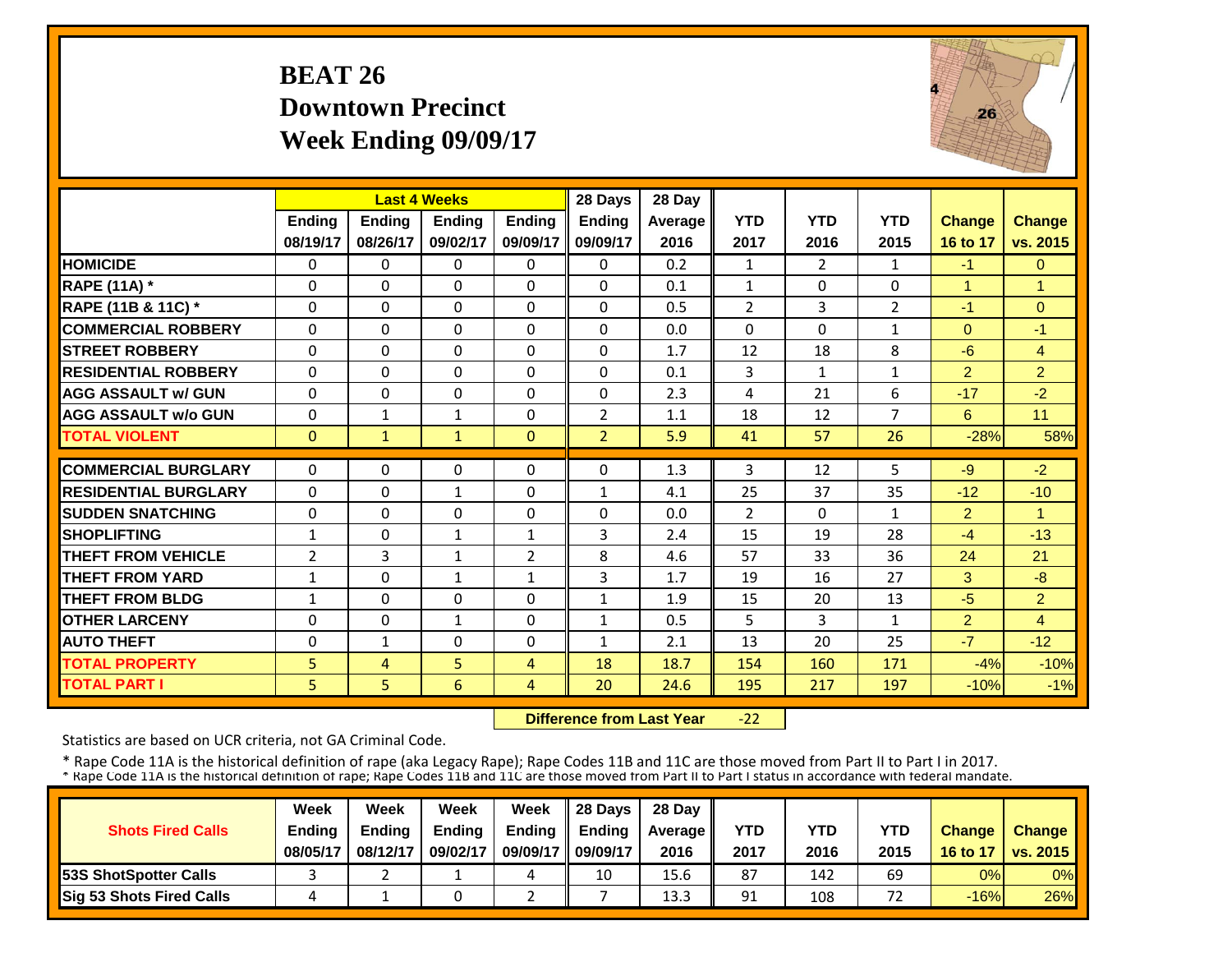

#### **COMPSTATCENTRAL PRECINCTWeek Ending 09/09/17**

**PRECINCT COMMANDER:**

**CAPT. BEN HERRON**



|                             | Week<br><b>Ending</b><br>09/09/17 | Week<br><b>Ending</b><br>09/02/17 | <b>Weekly</b><br>Avg<br>2016 | 28-Day<br><b>Ending</b><br>09/09/17 | 28-Day<br><b>Ending</b><br>8/12/17 | Avg<br>28-Day<br>2016 | YTD<br>2017             | <b>YTD</b><br>2016 | <b>YTD</b><br>2015 | <b>Change</b><br>16 to 17 | <b>Change</b><br>vs. 2015 |
|-----------------------------|-----------------------------------|-----------------------------------|------------------------------|-------------------------------------|------------------------------------|-----------------------|-------------------------|--------------------|--------------------|---------------------------|---------------------------|
| <b>HOMICIDE</b>             | 0                                 | 0                                 | $\Omega$                     | 0                                   |                                    | $\overline{2}$        | 10                      | 19                 | 11                 | -9                        | $-1$                      |
| <b>RAPE (11A) *</b>         | $\overline{2}$                    | 0                                 | $\mathbf 0$                  | 3                                   | 4                                  |                       | 14                      | 10                 | 5                  | 4                         | 9                         |
| RAPE (11B & 11C) *          | 0                                 | 0                                 | 0                            | $\mathbf 0$                         |                                    |                       | $\overline{\mathbf{r}}$ | $\overline{ }$     | 4                  | $\Omega$                  | 3                         |
| <b>COMMERCIAL ROBBERY</b>   | $\overline{2}$                    | 0                                 | $\Omega$                     | 4                                   | 3                                  |                       | 18                      | 12                 | $\overline{7}$     | 6                         | 11                        |
| <b>STREET ROBBERY</b>       | 1                                 | 0                                 | 2                            | 5.                                  | 9                                  | 8                     | 42                      | 62                 | 61                 | $-20$                     | $-19$                     |
| <b>RESIDENTIAL ROBBERY</b>  | $\bf{0}$                          | 0                                 | $\Omega$                     | $\bf{0}$                            |                                    |                       | 6                       | 7                  | 6                  | $-1$                      | $\overline{0}$            |
| <b>AGG ASSAULT w/ GUN</b>   | 1                                 | 3                                 |                              | 9                                   | $\overline{7}$                     | 5                     | 83                      | 47                 | 76                 | 36                        | $\overline{7}$            |
| <b>AGG ASSAULT w/o GUN</b>  | $\overline{2}$                    | $\overline{2}$                    |                              | 10                                  | $\overline{7}$                     | 4                     | 62                      | 39                 | 41                 | 23                        | 21                        |
| <b>TOTAL VIOLENT</b>        | 8                                 | 5                                 | 6                            | 31                                  | 33                                 | 23                    | 242                     | 203                | 211                | 19%                       | 15%                       |
|                             |                                   |                                   |                              |                                     |                                    |                       |                         |                    |                    |                           |                           |
| <b>COMMERCIAL BURGLARY</b>  | $\mathbf{2}$                      | 3                                 | 2<br>7                       | 6                                   | 3                                  | 8                     | 29                      | 73                 | 50                 | $-44$                     | $-21$                     |
| <b>RESIDENTIAL BURGLARY</b> | 5                                 | 3                                 |                              | 14                                  | 16                                 | 30                    | 142                     | 211                | 307                | $-69$                     | $-165$                    |
| <b>SUDDEN SNATCHING</b>     | $\bf{0}$                          | 0                                 | $\Omega$                     | $\mathbf{0}$                        | $\overline{2}$                     |                       | 18                      | 16                 | 8                  | $\overline{2}$            | 10                        |
| <b>SHOPLIFTING</b>          | 5                                 | 3                                 | 3                            | 16                                  | 24                                 | 13                    | 179                     | 108                | 60                 | 71                        | 119                       |
| <b>THEFT FROM VEHICLE</b>   | 4                                 | 6                                 | 9                            | 27                                  | 36                                 | 35                    | 308                     | 295                | 432                | 13                        | $-124$                    |
| <b>THEFT FROM YARD</b>      | $\bf{0}$                          | 4                                 | 4                            | 12                                  | 15                                 | 17                    | 154                     | 161                | 136                | $-7$                      | 18                        |
| <b>THEFT FROM BLDG</b>      | 4                                 | 9                                 | 6                            | 28                                  | 17                                 | 23                    | 143                     | 210                | 161                | $-67$                     | $-18$                     |
| <b>OTHER LARCENY</b>        |                                   | 0                                 | $\Omega$                     |                                     |                                    | $\overline{2}$        | 29                      | 12                 | 25                 | 17                        | $\overline{4}$            |
| <b>AUTO THEFT</b>           | $\overline{2}$                    |                                   | 4                            | 13                                  | 14                                 | 18                    | 155                     | 166                | 209                | $-11$                     | $-54$                     |
| <b>TOTAL PROPERTY</b>       | 23                                | 29                                | 37                           | 117                                 | 128                                | 146                   | 1157                    | 1252               | 1388               | $-8%$                     | $-17%$                    |
| <b>TOTAL PART I</b>         | 31                                | 34                                | 42                           | 148                                 | 161                                | 169                   | 1399                    | 1455               | 1599               | $-4%$                     | $-13%$                    |

Statistics are based on UCR criteria, not GA Criminal Code. **Difference from Last Year** -56

Statistics are preliminary, based on RMS data at the time prepared, and are subject to change due to late reports, reclassifications, updated locations, etc.

| <b>Citizen Initiated Calls</b>  | <b>Week</b><br>Ending<br>09/09/17 | Week<br><b>Ending</b><br>09/02/17 | Weekly<br>Avg<br>2015 | $28$ -Dav<br>Ending<br>09/09/17 | $28-Dav$<br><b>Ending</b><br>8/5/17 | Avg<br>$28-Day$<br>2016 | YTD<br>2017 | YTD<br>2016 | <b>YTD</b><br>2015 | Change<br>16 to 17 | <b>Change</b><br>vs. 2015 |
|---------------------------------|-----------------------------------|-----------------------------------|-----------------------|---------------------------------|-------------------------------------|-------------------------|-------------|-------------|--------------------|--------------------|---------------------------|
| <b>Midnight Shift</b>           | 111                               | 96                                | 126                   | 415                             | 400                                 | 503                     | 3811        | 4430        | 4285               | $-619$             | $-474$                    |
| Day Shift                       | 225                               | 240                               | 271                   | 949                             | 963                                 | 1085                    | 8609        | 9267        | 9367               | $-658$             | $-758$                    |
| <b>Afternoon Shift</b>          | 233                               | 265                               | 294                   | 1025                            | 1072                                | 1176                    | 9560        | 10174       | 10118              | $-614$             | $-558$                    |
| <b>TOTAL CITIZEN CFS</b>        | 569                               | 601                               | 691                   | 2389                            | 2435                                | 2764                    | 21980       | 23871       | 23770              | $-7.9%$            | $-7.5%$                   |
| <b>53S ShotSpotter Calls</b>    |                                   | 10                                | 12                    | 49                              | 28                                  | 49                      | 437         | 477         | 406                | -40                | 31                        |
| <b>Sig 53 Shots Fired Calls</b> | 18                                |                                   | 19                    | 50                              | 44                                  | 74                      | 631         | 668         | 645                | $-37$              | $-14$                     |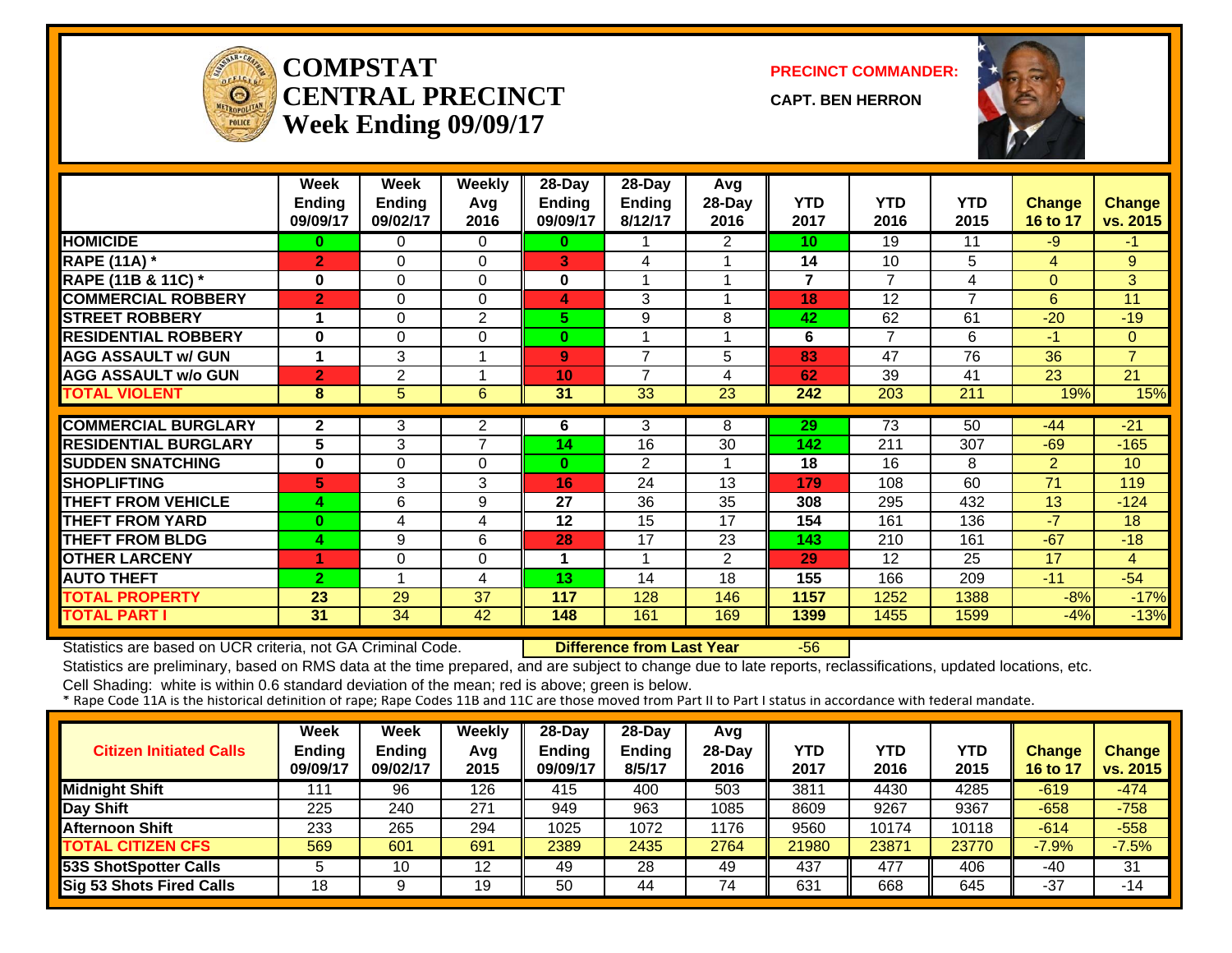# **BEAT 31 Central Precinct Week Ending 09/09/17**



|                             |                | <b>Last 4 Weeks</b> |                |                | 28 Days        | 28 Day  |                |                |                |                |                |
|-----------------------------|----------------|---------------------|----------------|----------------|----------------|---------|----------------|----------------|----------------|----------------|----------------|
|                             | <b>Ending</b>  | <b>Endina</b>       | <b>Endina</b>  | <b>Ending</b>  | <b>Ending</b>  | Average | <b>YTD</b>     | <b>YTD</b>     | <b>YTD</b>     | <b>Change</b>  | <b>Change</b>  |
|                             | 08/19/17       | 08/26/17            | 09/02/17       | 09/09/17       | 09/09/17       | 2016    | 2017           | 2016           | 2015           | 16 to 17       | vs. 2015       |
| <b>HOMICIDE</b>             | 0              | 0                   | 0              | $\Omega$       | $\Omega$       | 0.2     | 4              | 2              | $\overline{2}$ | $\overline{2}$ | $\overline{2}$ |
| <b>RAPE (11A)</b> *         | $\Omega$       | $\Omega$            | $\Omega$       | $\mathbf{1}$   | $\mathbf{1}$   | 0.0     | 4              | $\Omega$       | $\mathbf{1}$   | $\overline{4}$ | 3              |
| RAPE (11B & 11C) *          | $\Omega$       | $\Omega$            | $\Omega$       | $\Omega$       | $\Omega$       | 0.2     | $\Omega$       | 3              | $\Omega$       | $-3$           | $\Omega$       |
| <b>COMMERCIAL ROBBERY</b>   | $\Omega$       | $\Omega$            | $\Omega$       | $\Omega$       | $\Omega$       | 0.1     | 0              | $\mathbf{1}$   | $\Omega$       | $-1$           | $\Omega$       |
| <b>STREET ROBBERY</b>       | $\Omega$       | $\mathbf{1}$        | $\Omega$       | $\Omega$       | $\mathbf{1}$   | 0.8     | $\overline{7}$ | $\overline{7}$ | 16             | $\overline{0}$ | $-9$           |
| <b>RESIDENTIAL ROBBERY</b>  | $\Omega$       | $\Omega$            | $\Omega$       | $\Omega$       | $\Omega$       | 0.2     | $\overline{2}$ | $\overline{2}$ | $\overline{2}$ | $\Omega$       | $\Omega$       |
| <b>AGG ASSAULT w/ GUN</b>   | $\mathbf{1}$   | $\overline{2}$      | $\Omega$       | $\Omega$       | 3              | 1.5     | 25             | 14             | 26             | 11             | $-1$           |
| <b>AGG ASSAULT w/o GUN</b>  | $\Omega$       | $\mathbf{1}$        | $\mathbf{1}$   | $\mathbf{1}$   | 3              | 0.8     | 17             | 9              | 5              | 8              | 12             |
| <b>TOTAL VIOLENT</b>        | $\mathbf{1}$   | $\overline{4}$      | $\mathbf{1}$   | $\overline{2}$ | 8              | 4.0     | 59             | 38             | 52             | 55%            | 13%            |
| <b>COMMERCIAL BURGLARY</b>  | $\Omega$       | $\Omega$            | $\Omega$       | $\Omega$       | $\Omega$       | 0.5     | 5              | 4              | 6              | 1              | $-1$           |
|                             |                |                     |                |                |                |         |                |                |                |                |                |
| <b>RESIDENTIAL BURGLARY</b> | $\Omega$       | $\Omega$            | $\mathbf{1}$   | $\Omega$       | $\mathbf{1}$   | 6.0     | 53             | 38             | 70             | 15             | $-17$          |
| <b>SUDDEN SNATCHING</b>     | $\Omega$       | $\Omega$            | $\Omega$       | $\Omega$       | $\Omega$       | 0.3     | 6              | 3              | 1              | 3              | 5              |
| <b>SHOPLIFTING</b>          | $\Omega$       | 4                   | $\mathbf{1}$   | $\overline{2}$ | 7              | 0.5     | 25             | 4              | $\Omega$       | 21             | 25             |
| <b>THEFT FROM VEHICLE</b>   | $\mathbf{1}$   | $\overline{2}$      | $\mathbf{1}$   | $\Omega$       | 4              | 2.8     | 30             | 25             | 46             | 5              | $-16$          |
| <b>THEFT FROM YARD</b>      | $\Omega$       | 3                   | $\Omega$       | $\Omega$       | 3              | 1.8     | 18             | 14             | 13             | $\overline{4}$ | 5              |
| <b>THEFT FROM BLDG</b>      | 1              | 3                   | 4              | $\Omega$       | 8              | 2.4     | 20             | 18             | 20             | $\overline{2}$ | $\mathbf{0}$   |
| <b>OTHER LARCENY</b>        | $\Omega$       | $\Omega$            | $\Omega$       | $\Omega$       | $\Omega$       | 0.3     | 2              | $\overline{2}$ | $\mathbf{1}$   | $\Omega$       | $\mathbf{1}$   |
| <b>AUTO THEFT</b>           | $\Omega$       | $\overline{2}$      | $\Omega$       | $\Omega$       | $\overline{2}$ | 3.0     | 29             | 26             | 31             | 3              | $-2$           |
| <b>TOTAL PROPERTY</b>       | $\overline{2}$ | 14                  | $\overline{7}$ | $\overline{2}$ | 25             | 17.6    | 188            | 134            | 188            | 40%            | 0%             |
| <b>TOTAL PART I</b>         | 3              | 18                  | 8              | 4              | 33             | 21.6    | 247            | 172            | 240            | 44%            | 3%             |

 **Difference from Last Year**75

Statistics are based on UCR criteria, not GA Criminal Code.

|                               | Week          | Week          | Week          | Week          | 28 Davs       | 28 Day    |      |      |      |               |                     |
|-------------------------------|---------------|---------------|---------------|---------------|---------------|-----------|------|------|------|---------------|---------------------|
| <b>Shots Fired Calls</b>      | <b>Ending</b> | <b>Ending</b> | <b>Ending</b> | <b>Ending</b> | <b>Ending</b> | Average I | YTD  | YTD  | YTD  | <b>Change</b> | <b>Change</b>       |
|                               | 08/05/17      | 08/12/17      | 09/02/17      | 09/09/17      | 09/09/17      | 2016      | 2017 | 2016 | 2015 |               | 16 to 17   vs. 2015 |
| <b>153S ShotSpotter Calls</b> |               |               | ь             |               | 19            | 16.8      | 170  | 171  | 169  | 0%            | $0\%$               |
| Sig 53 Shots Fired Calls      |               |               |               | 4             | 12            | 13.7      | 149  | 118  | 125  | 26%           | 19%                 |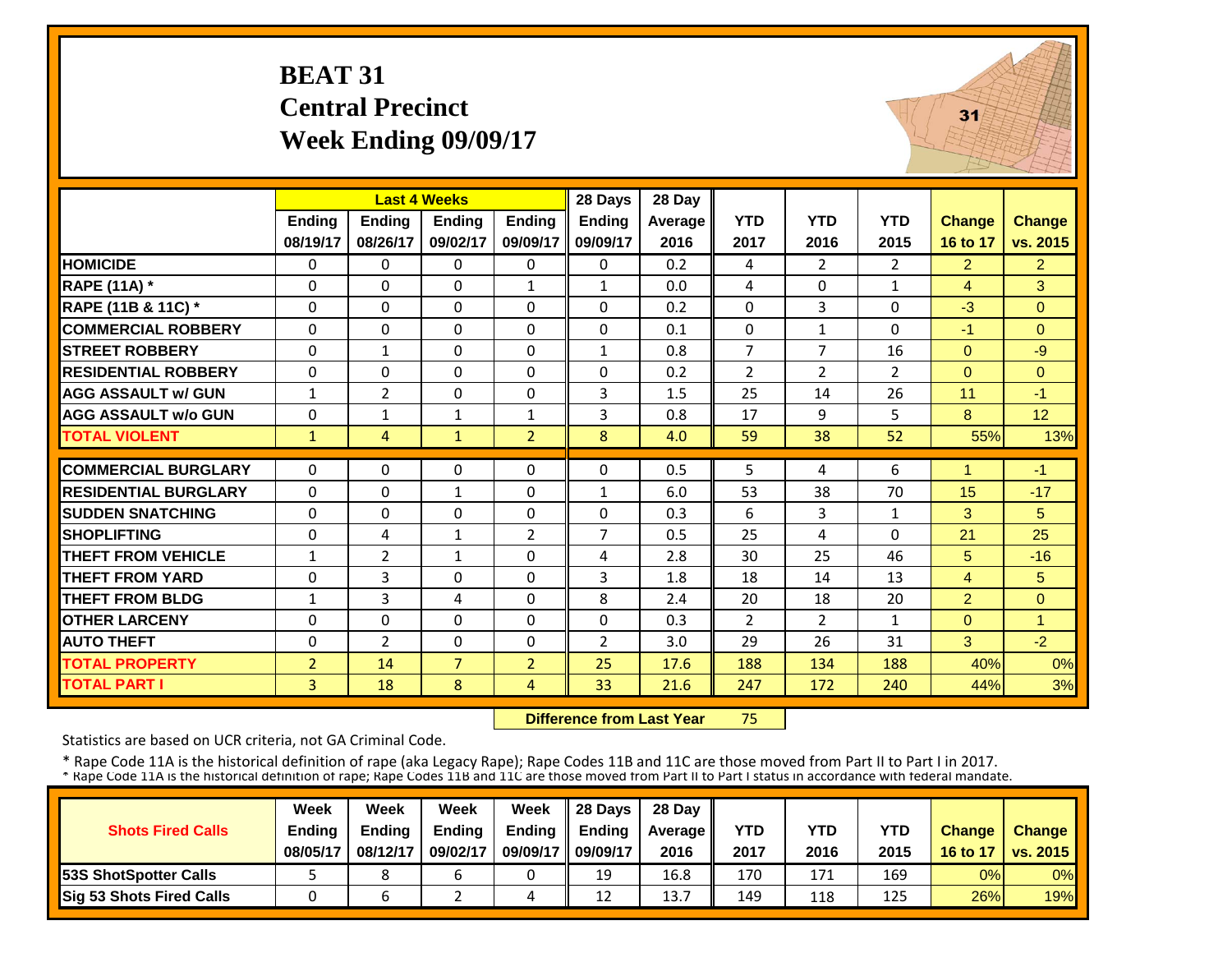# **BEAT 32 Central Precinct Week Ending 09/09/17**



|                             |                |                | <b>Last 4 Weeks</b> |                | 28 Days        | 28 Day  |                |                |              |               |                |
|-----------------------------|----------------|----------------|---------------------|----------------|----------------|---------|----------------|----------------|--------------|---------------|----------------|
|                             | <b>Endina</b>  | <b>Endina</b>  | <b>Endina</b>       | <b>Endina</b>  | <b>Ending</b>  | Average | <b>YTD</b>     | <b>YTD</b>     | <b>YTD</b>   | <b>Change</b> | <b>Change</b>  |
|                             | 08/19/17       | 08/26/17       | 09/02/17            | 09/09/17       | 09/09/17       | 2016    | 2017           | 2016           | 2015         | 16 to 17      | vs. 2015       |
| <b>HOMICIDE</b>             | $\Omega$       | $\Omega$       | $\mathbf{0}$        | $\Omega$       | 0              | 0.3     | $\mathbf{1}$   | $\overline{2}$ | $\mathbf{1}$ | $-1$          | $\Omega$       |
| <b>RAPE (11A)</b> *         | $\Omega$       | $\Omega$       | $\Omega$            | $\Omega$       | 0              | 0.1     | $\Omega$       | $\mathbf{1}$   | $\mathbf{1}$ | $-1$          | $-1$           |
| RAPE (11B & 11C) *          | 0              | $\Omega$       | $\Omega$            | $\Omega$       | $\Omega$       | 0.0     | 0              | $\Omega$       | 0            | $\Omega$      | $\Omega$       |
| <b>COMMERCIAL ROBBERY</b>   | $\overline{2}$ | $\Omega$       | $\Omega$            | $\mathbf{1}$   | 3              | 0.4     | $\overline{7}$ | 4              | $\mathbf{1}$ | 3             | $6\phantom{1}$ |
| <b>ISTREET ROBBERY</b>      | $\Omega$       | $\mathbf{1}$   | $\Omega$            | $\Omega$       | $\mathbf{1}$   | 1.1     | 4              | 12             | 4            | $-8$          | $\Omega$       |
| <b>RESIDENTIAL ROBBERY</b>  | $\Omega$       | $\Omega$       | $\Omega$            | $\Omega$       | $\Omega$       | 0.0     | $\mathbf{1}$   | $\mathbf{1}$   | 0            | $\Omega$      | 1              |
| <b>AGG ASSAULT w/ GUN</b>   | 0              | $\Omega$       | $\Omega$            | $\Omega$       | $\Omega$       | 1.0     | 10             | 11             | 13           | $-1$          | $-3$           |
| <b>AGG ASSAULT w/o GUN</b>  | 1              | $\mathbf{1}$   | 1                   | $\Omega$       | 3              | 0.5     | 12             | 6              | 8            | 6             | $\overline{4}$ |
| <b>TOTAL VIOLENT</b>        | 3              | $\overline{2}$ | $\mathbf{1}$        | $\mathbf{1}$   | $\overline{7}$ | 3.4     | 35             | 37             | 28           | $-5%$         | 25%            |
|                             |                |                |                     |                |                |         |                |                |              |               |                |
| <b>COMMERCIAL BURGLARY</b>  | $\Omega$       | $\Omega$       | 1                   | 1              | 2              | 1.8     | 11             | 17             | 9            | $-6$          | $\overline{2}$ |
| <b>RESIDENTIAL BURGLARY</b> | $\Omega$       | $\mathbf{1}$   | $\mathbf{1}$        | 4              | 6              | 4.5     | 31             | 34             | 43           | $-3$          | $-12$          |
| <b>SUDDEN SNATCHING</b>     | $\Omega$       | $\Omega$       | $\Omega$            | $\Omega$       | $\Omega$       | 0.2     | $\overline{2}$ | $\overline{2}$ | $\mathbf{1}$ | $\Omega$      | 1              |
| <b>SHOPLIFTING</b>          | $\overline{2}$ | $\Omega$       | $\Omega$            | $\Omega$       | 2              | 2.1     | 36             | 25             | 15           | 11            | 21             |
| <b>THEFT FROM VEHICLE</b>   | 1              | $\overline{2}$ | $\Omega$            | $\Omega$       | 3              | 4.3     | 28             | 43             | 42           | $-15$         | $-14$          |
| <b>THEFT FROM YARD</b>      | $\Omega$       | $\Omega$       | $\mathbf{1}$        | $\Omega$       | $\mathbf{1}$   | 1.8     | 16             | 18             | 13           | $-2$          | 3              |
| <b>THEFT FROM BLDG</b>      | 1              | $\overline{2}$ | $\mathbf{1}$        | 1              | 5              | 2.7     | 28             | 28             | 25           | $\Omega$      | 3              |
| <b>OTHER LARCENY</b>        | $\Omega$       | $\Omega$       | $\Omega$            | $\Omega$       | $\Omega$       | 0.1     | $\overline{7}$ | $\mathbf{1}$   | 3            | 6             | $\overline{4}$ |
| <b>AUTO THEFT</b>           | $\Omega$       | $\Omega$       | $\Omega$            | 0              | $\Omega$       | 2.8     | 25             | 27             | 30           | $-2$          | $-5$           |
| <b>TOTAL PROPERTY</b>       | $\overline{4}$ | 5              | 4                   | 6              | 19             | 20.2    | 184            | 195            | 181          | $-6%$         | 2%             |
| <b>TOTAL PART I</b>         | $\overline{7}$ | $\overline{7}$ | 5                   | $\overline{7}$ | 26             | 23.6    | 219            | 232            | 209          | $-6%$         | 5%             |

 **Difference from Last Year**‐13

Statistics are based on UCR criteria, not GA Criminal Code.

|                                 | Week          | Week          | Week     | Week          | 28 Davs       | 28 Day    |      |      |      |               |                     |
|---------------------------------|---------------|---------------|----------|---------------|---------------|-----------|------|------|------|---------------|---------------------|
| <b>Shots Fired Calls</b>        | <b>Endina</b> | <b>Endina</b> | Ending   | <b>Ending</b> | <b>Endina</b> | Average I | YTD  | YTD  | YTD  | <b>Change</b> | <b>Change</b>       |
|                                 | 08/05/17      | 08/12/17      | 09/02/17 | 09/09/17      | 09/09/17      | 2016      | 2017 | 2016 | 2015 |               | 16 to 17   vs. 2015 |
| <b>153S ShotSpotter Calls</b>   |               |               |          |               |               | 0.1       |      |      |      | 0%            | $0\%$               |
| <b>Sig 53 Shots Fired Calls</b> |               |               |          | 4             |               | 9.4       | 72   | 70   | 84   | 3%            | $-14%$              |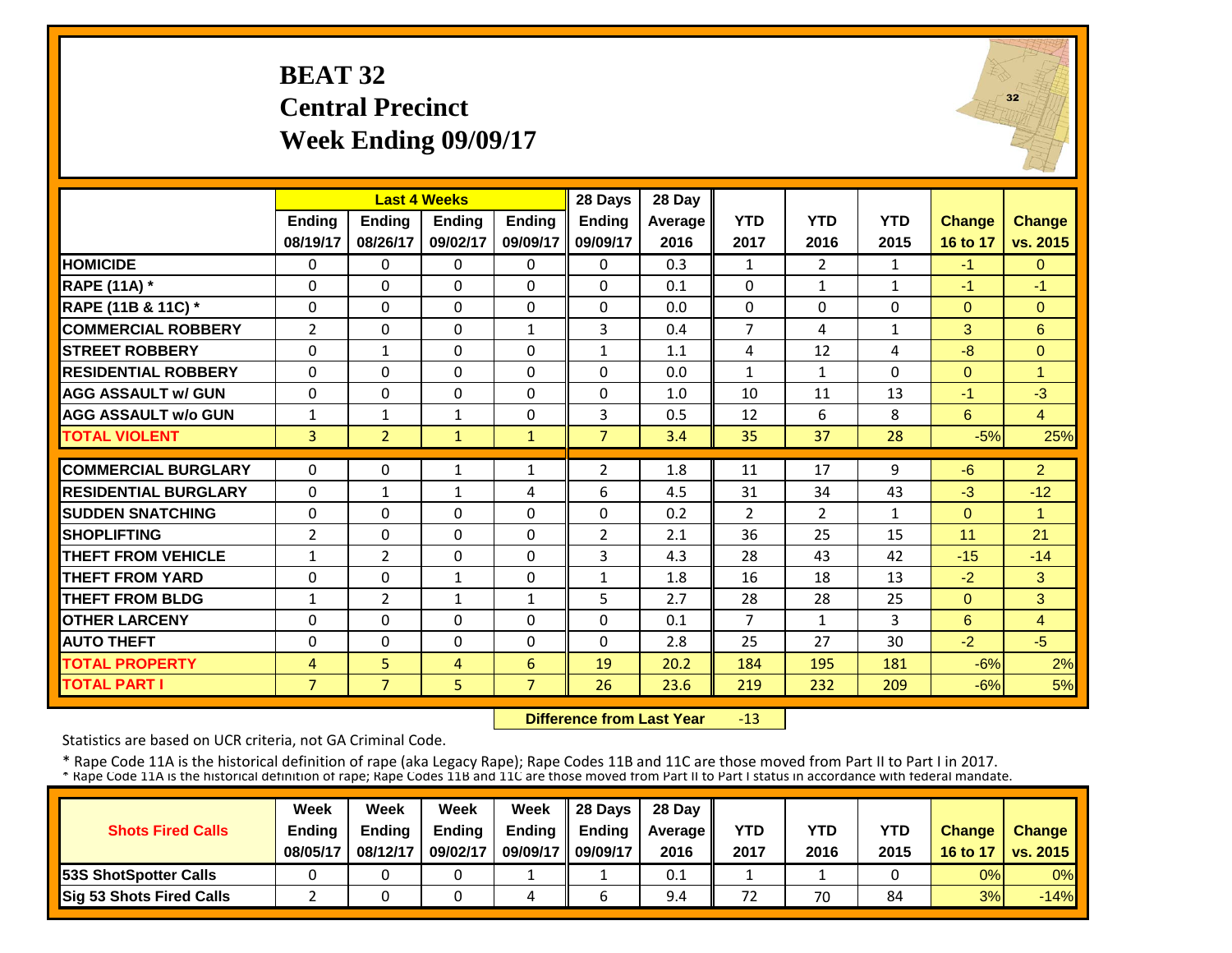# **BEAT 33 Central Precinct Week Ending 09/09/17**



|                             |                |                | <b>Last 4 Weeks</b> |                | 28 Days       | 28 Day  |                |              |                |                |                |
|-----------------------------|----------------|----------------|---------------------|----------------|---------------|---------|----------------|--------------|----------------|----------------|----------------|
|                             | Ending         | Ending         | Ending              | <b>Ending</b>  | <b>Ending</b> | Average | <b>YTD</b>     | <b>YTD</b>   | <b>YTD</b>     | <b>Change</b>  | Change         |
|                             | 08/19/17       | 08/26/17       | 09/02/17            | 09/09/17       | 09/09/17      | 2016    | 2017           | 2016         | 2015           | 16 to 17       | vs. 2015       |
| <b>HOMICIDE</b>             | $\Omega$       | $\Omega$       | $\Omega$            | 0              | $\Omega$      | 0.8     | $\Omega$       | 10           | 3              | $-10$          | $-3$           |
| <b>RAPE (11A)</b> *         | $\Omega$       | $\Omega$       | $\Omega$            | $\mathbf{1}$   | $\mathbf{1}$  | 0.4     | $\mathbf{1}$   | 4            | $\overline{2}$ | $-3$           | $-1$           |
| RAPE (11B & 11C) *          | 0              | $\Omega$       | $\Omega$            | 0              | 0             | 0.2     | 3              | $\Omega$     | 0              | 3              | 3              |
| <b>COMMERCIAL ROBBERY</b>   | $\Omega$       | $\Omega$       | $\Omega$            | 0              | 0             | 0.2     | $\overline{2}$ | 3            | 0              | $-1$           | $\overline{2}$ |
| <b>STREET ROBBERY</b>       | $\Omega$       | $\mathbf{1}$   | $\Omega$            | $\Omega$       | $\mathbf{1}$  | 2.1     | 15             | 14           | 17             | 1              | $-2$           |
| <b>RESIDENTIAL ROBBERY</b>  | $\Omega$       | $\Omega$       | $\Omega$            | $\Omega$       | 0             | 0.1     | $\Omega$       | $\mathbf{1}$ | $\mathbf{1}$   | $-1$           | $-1$           |
| <b>AGG ASSAULT w/ GUN</b>   | $\mathbf{1}$   | $\mathbf{1}$   | $\mathbf{1}$        | $\Omega$       | 3             | 0.4     | 11             | 4            | 9              | $\overline{7}$ | $\overline{2}$ |
| <b>AGG ASSAULT w/o GUN</b>  | $\Omega$       | $\Omega$       | $\Omega$            | 0              | 0             | 0.8     | 8              | 9            | 8              | -1             | $\Omega$       |
| <b>TOTAL VIOLENT</b>        | $\mathbf{1}$   | $\overline{2}$ | $\mathbf{1}$        | $\mathbf{1}$   | 5             | 5.0     | 40             | 45           | 40             | $-11%$         | 0%             |
| <b>COMMERCIAL BURGLARY</b>  | 1              | $\Omega$       | $\overline{2}$      | 0              | 3             | 2.4     | $\overline{7}$ | 23           | 20             | $-16$          | $-13$          |
| <b>RESIDENTIAL BURGLARY</b> | $\mathbf{1}$   | $\Omega$       | $\Omega$            | $\Omega$       | 1             | 3.8     | 9              | 21           | 39             | $-12$          | $-30$          |
| <b>SUDDEN SNATCHING</b>     | 0              | $\Omega$       | $\Omega$            | $\Omega$       | 0             | 0.5     | 3              | 6.           | $\overline{2}$ | $-3$           | 1              |
| <b>SHOPLIFTING</b>          | $\Omega$       | $\Omega$       | 1                   | $\Omega$       | $\mathbf{1}$  | 2.1     | 27             | 17           | 11             | 10             | 16             |
| <b>THEFT FROM VEHICLE</b>   | 1              | $\mathbf{1}$   | 1                   | $\Omega$       | 3             | 8.1     | 64             | 59           | 84             | 5              | $-20$          |
| <b>THEFT FROM YARD</b>      | $\mathbf{1}$   | $\mathbf{1}$   | $\overline{2}$      | 0              | 4             | 6.0     | 54             | 61           | 36             | $-7$           | 18             |
| <b>THEFT FROM BLDG</b>      | 3              | $\mathbf{1}$   | 3                   | $\mathbf{1}$   | 8             | 4.8     | 29             | 45           | 33             | $-16$          | $-4$           |
| <b>OTHER LARCENY</b>        | $\Omega$       | $\Omega$       | $\Omega$            | $\mathbf{1}$   | $\mathbf{1}$  | 0.5     | 5              | 5.           | $\overline{7}$ | $\mathbf{0}$   | $-2$           |
| <b>AUTO THEFT</b>           | 0              | $\mathbf{1}$   | $\Omega$            | 0              | $\mathbf{1}$  | 3.4     | 31             | 33           | 44             | $-2$           | $-13$          |
| <b>TOTAL PROPERTY</b>       | $\overline{7}$ | 4              | 9                   | $\overline{2}$ | 22            | 31.7    | 229            | 270          | 276            | $-15%$         | $-17%$         |
| <b>TOTAL PART I</b>         | 8              | 6              | 10                  | 3              | 27            | 36.6    | 269            | 315          | 316            | $-15%$         | $-15%$         |

 **Difference from Last Year** $-46$ 

Statistics are based on UCR criteria, not GA Criminal Code.

|                                 | Week     | Week     | Week          | Week          | 28 Davs       | 28 Day         |      |      |            |               |                          |
|---------------------------------|----------|----------|---------------|---------------|---------------|----------------|------|------|------------|---------------|--------------------------|
| <b>Shots Fired Calls</b>        | Ending   | Endina   | <b>Ending</b> | <b>Ending</b> | <b>Endina</b> | <b>Average</b> | YTD  | YTD  | <b>YTD</b> | <b>Change</b> | <b>Change</b>            |
|                                 | 08/05/17 | 08/12/17 | 09/02/17      | 09/09/17      | 09/09/17      | 2016           | 2017 | 2016 | 2015       | 16 to 17      | $\vert$ vs. 2015 $\vert$ |
| <b>153S ShotSpotter Calls</b>   | 10       |          |               |               | 13            | 5.4            | 53   | 49   | 49         | 0%            | $0\%$                    |
| <b>Sig 53 Shots Fired Calls</b> |          |          |               |               |               | 12.8           | 99   | 122  | 98         | $-19%$        | $1\%$                    |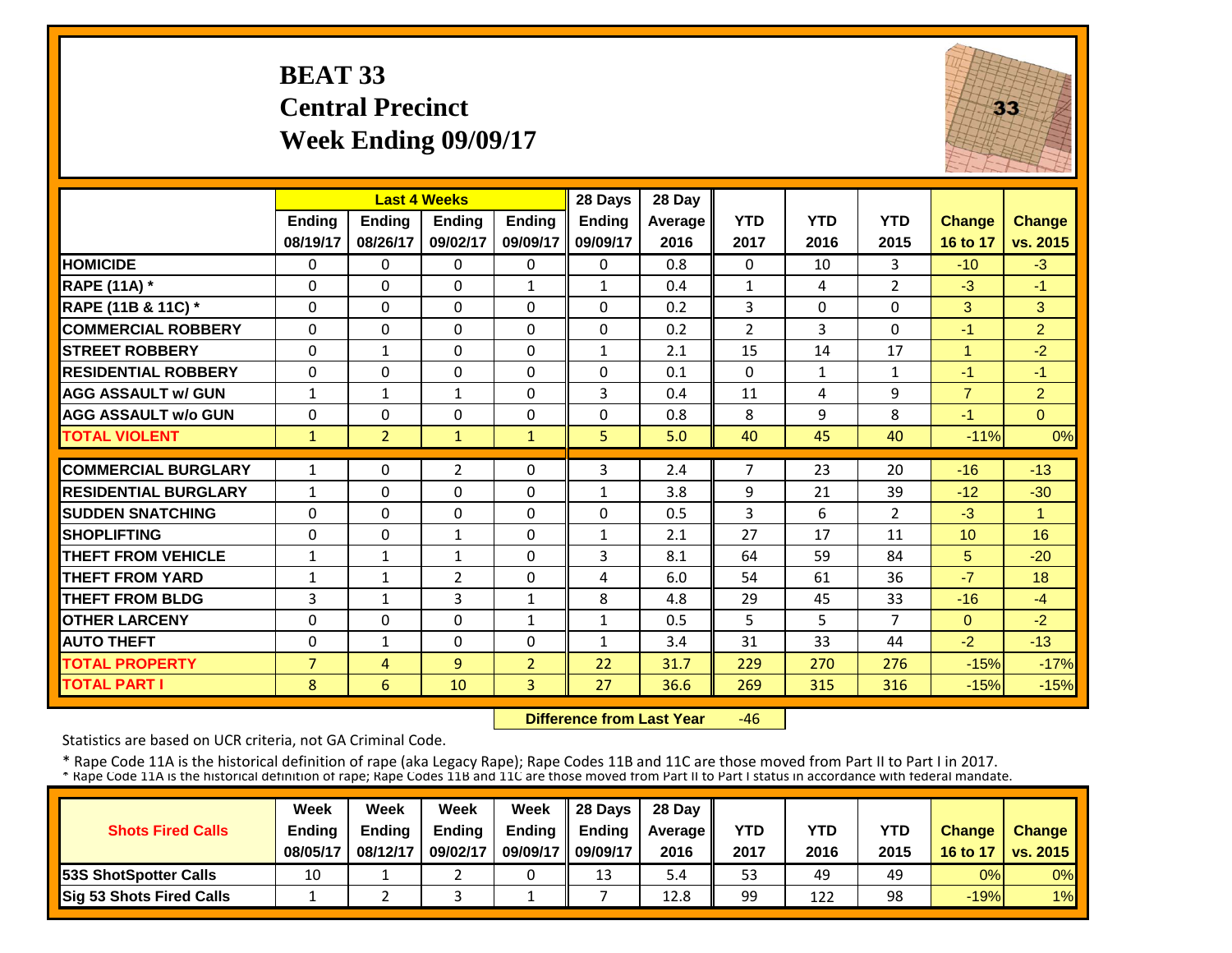# **BEAT 34 Central Precinct Week Ending 09/09/17**



|                             |               |                | <b>Last 4 Weeks</b> |               | 28 Days        | 28 Day  |                |                |              |                |                |
|-----------------------------|---------------|----------------|---------------------|---------------|----------------|---------|----------------|----------------|--------------|----------------|----------------|
|                             | <b>Ending</b> | <b>Ending</b>  | <b>Endina</b>       | <b>Endina</b> | <b>Ending</b>  | Average | <b>YTD</b>     | <b>YTD</b>     | <b>YTD</b>   | <b>Change</b>  | <b>Change</b>  |
|                             | 08/19/17      | 08/26/17       | 09/02/17            | 09/09/17      | 09/09/17       | 2016    | 2017           | 2016           | 2015         | 16 to 17       | vs. 2015       |
| <b>HOMICIDE</b>             | $\Omega$      | $\Omega$       | $\Omega$            | $\Omega$      | $\Omega$       | 0.0     | 1              | $\Omega$       | 0            |                | 1              |
| <b>RAPE (11A)</b> *         | $\Omega$      | $\Omega$       | $\Omega$            | $\Omega$      | $\Omega$       | 0.1     | 4              | $\overline{2}$ | 1            | $\overline{2}$ | 3              |
| RAPE (11B & 11C) *          | $\Omega$      | $\Omega$       | $\Omega$            | $\Omega$      | $\Omega$       | 0.2     | $\overline{2}$ | $\overline{2}$ | 3            | $\Omega$       | $-1$           |
| <b>COMMERCIAL ROBBERY</b>   | $\Omega$      | $\Omega$       | $\Omega$            | $\Omega$      | $\Omega$       | 0.2     | 6              | 3              | 4            | 3              | $\overline{2}$ |
| <b>ISTREET ROBBERY</b>      | $\Omega$      | $\Omega$       | $\Omega$            | $\Omega$      | $\Omega$       | 0.8     | $\overline{3}$ | 5              | 6            | $-2$           | $-3$           |
| <b>RESIDENTIAL ROBBERY</b>  | $\Omega$      | $\Omega$       | $\Omega$            | $\Omega$      | $\Omega$       | 0.2     | $\Omega$       | $\Omega$       | 1            | $\Omega$       | $-1$           |
| <b>AGG ASSAULT w/ GUN</b>   | $\Omega$      | $\Omega$       | $\overline{2}$      | $\Omega$      | 2              | 0.5     | 9              | 2              | 6            | $\overline{7}$ | 3              |
| <b>AGG ASSAULT w/o GUN</b>  | 0             | $\mathbf{1}$   | $\Omega$            | $\Omega$      | $\mathbf{1}$   | 0.5     | $\overline{7}$ | 5              | 4            | $\overline{2}$ | 3              |
| <b>TOTAL VIOLENT</b>        | $\mathbf{0}$  | $\mathbf{1}$   | $\overline{2}$      | $\mathbf{0}$  | $\overline{3}$ | 2.4     | 32             | 19             | 25           | 68%            | 28%            |
| <b>COMMERCIAL BURGLARY</b>  | $\Omega$      | $\Omega$       | $\Omega$            | $\mathbf{1}$  | $\mathbf{1}$   | 1.4     | 1              | 8              | 7            | $-7$           | $-6$           |
| <b>RESIDENTIAL BURGLARY</b> | 4             | $\Omega$       | $\Omega$            | $\mathbf{1}$  | 5              | 4.4     | 11             | 36             | 28           | $-25$          | $-17$          |
| <b>SUDDEN SNATCHING</b>     | $\Omega$      | $\Omega$       | $\Omega$            | $\Omega$      | $\Omega$       | 0.1     | $\overline{2}$ | 1              | $\mathbf{1}$ | 1              | 1              |
| <b>SHOPLIFTING</b>          | $\mathbf 0$   | $\overline{2}$ | $\mathbf{1}$        | 3             | 6              | 4.4     | 56             | 36             | 18           | 20             | 38             |
| THEFT FROM VEHICLE          | 0             | 3              | 1                   | 1             | 5              | 7.0     | 63             | 54             | 88           | 9              | $-25$          |
| <b>THEFT FROM YARD</b>      | 0             | $\mathbf{1}$   | 0                   | 0             | $\mathbf{1}$   | 2.6     | 29             | 19             | 31           | 10             | $-2$           |
| <b>THEFT FROM BLDG</b>      | 0             | $\mathbf{1}$   | $\mathbf{1}$        | 0             | $\overline{2}$ | 5.3     | 28             | 51             | 23           | $-23$          | 5              |
| <b>OTHER LARCENY</b>        | $\Omega$      | $\Omega$       | $\Omega$            | $\Omega$      | $\Omega$       | 0.3     | 5              | 1              | 4            | 4              | 1              |
| <b>AUTO THEFT</b>           | $\mathbf{1}$  | $\mathbf{1}$   | $\Omega$            | $\Omega$      | $\overline{2}$ | 3.4     | 24             | 28             | 29           | $-4$           | $-5$           |
| <b>TOTAL PROPERTY</b>       | 5             | 8              | 3                   | 6             | 22             | 28.8    | 219            | 234            | 229          | $-6%$          | $-4%$          |
| <b>TOTAL PART I</b>         | 5             | 9              | 5                   | 6             | 25             | 31.1    | 251            | 253            | 254          | $-1%$          | $-1%$          |

 **Difference from Last Year** $-2$ 

Statistics are based on UCR criteria, not GA Criminal Code.

|                               | Week          | Week          | Week          | Week          | $\parallel$ 28 Davs | 28 Day    |      |      |      |               |                     |
|-------------------------------|---------------|---------------|---------------|---------------|---------------------|-----------|------|------|------|---------------|---------------------|
| <b>Shots Fired Calls</b>      | <b>Ending</b> | <b>Ending</b> | <b>Ending</b> | <b>Ending</b> | <b>Ending</b>       | Average I | YTD  | YTD  | YTD  | <b>Change</b> | <b>Change</b>       |
|                               | 08/05/17      | 08/12/17      | 09/02/17      | 09/09/17      | 09/09/17            | 2016      | 2017 | 2016 | 2015 |               | 16 to 17   vs. 2015 |
| <b>153S ShotSpotter Calls</b> |               |               |               |               |                     | 0.2       |      |      |      | 0%            | $0\%$               |
| Sig 53 Shots Fired Calls      |               |               |               |               |                     | 7.4       | 70   | 67   | 78   | 4%            | $-10%$              |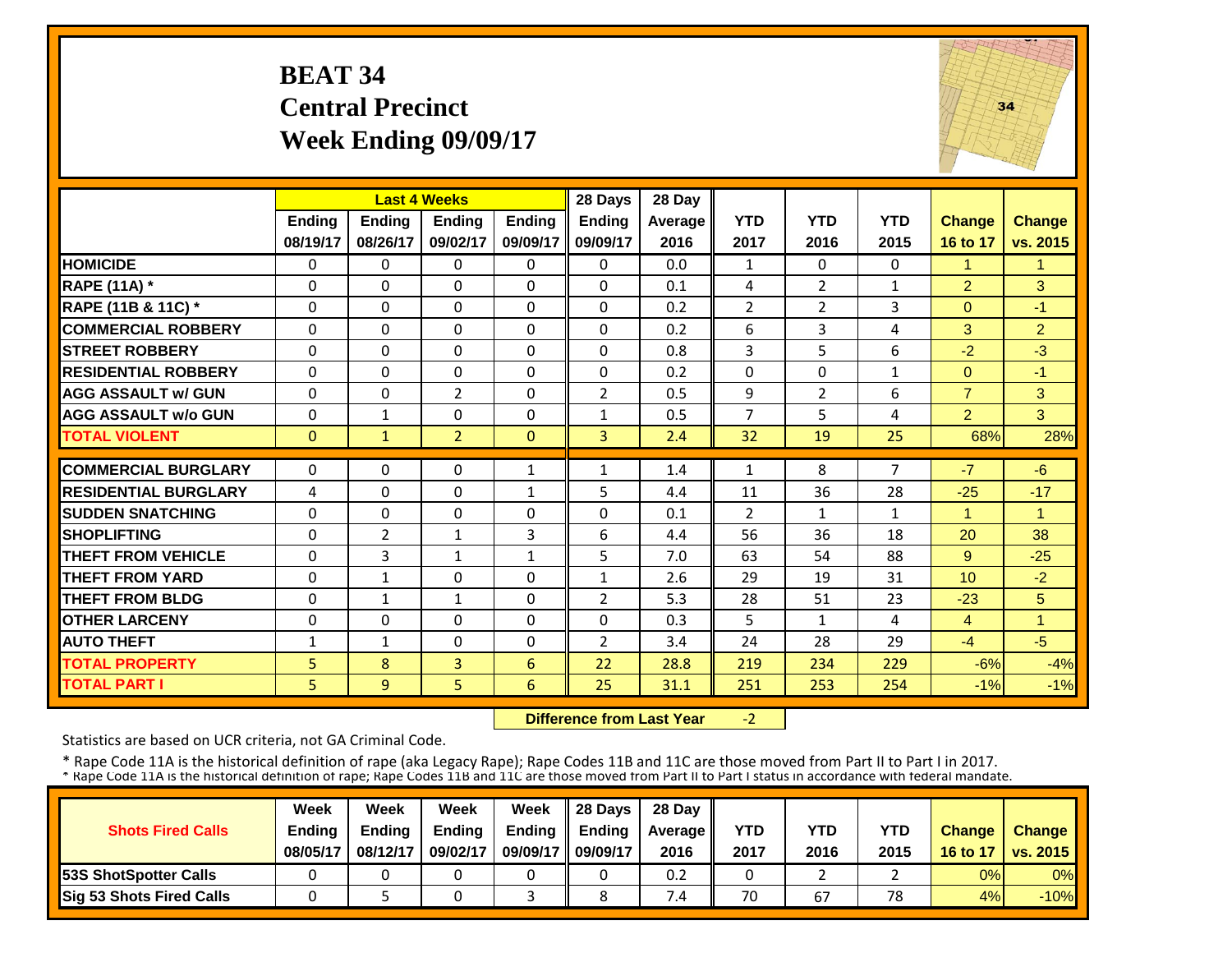# **BEAT 35 Central Precinct Week Ending 09/09/17**



|                             |                | <b>Last 4 Weeks</b> |               |                | 28 Days        | 28 Day  |                |                |                |               |                |
|-----------------------------|----------------|---------------------|---------------|----------------|----------------|---------|----------------|----------------|----------------|---------------|----------------|
|                             | Ending         | <b>Ending</b>       | <b>Ending</b> | <b>Endina</b>  | <b>Endina</b>  | Average | <b>YTD</b>     | <b>YTD</b>     | <b>YTD</b>     | <b>Change</b> | <b>Change</b>  |
|                             | 08/19/17       | 08/26/17            | 09/02/17      | 09/09/17       | 09/09/17       | 2016    | 2017           | 2016           | 2015           | 16 to 17      | vs. 2015       |
| <b>HOMICIDE</b>             | $\Omega$       | 0                   | $\mathbf 0$   | $\Omega$       | 0              | 0.5     | 4              | 5              | 4              | $-1$          | $\overline{0}$ |
| <b>RAPE (11A) *</b>         | $\mathbf{1}$   | $\Omega$            | $\Omega$      | $\Omega$       | $\mathbf{1}$   | 0.2     | 3              | 2              | 0              | 1             | 3              |
| RAPE (11B & 11C) *          | $\Omega$       | $\Omega$            | $\Omega$      | $\Omega$       | $\Omega$       | 0.2     | $\overline{2}$ | $\overline{2}$ | $\mathbf{1}$   | $\Omega$      | $\overline{1}$ |
| <b>COMMERCIAL ROBBERY</b>   | $\Omega$       | 0                   | $\Omega$      | $\Omega$       | $\Omega$       | 0.1     | $\mathbf{1}$   | $\Omega$       | 0              | 1             | 1              |
| <b>STREET ROBBERY</b>       | $\mathbf{1}$   | 0                   | 0             | $\Omega$       | $\mathbf{1}$   | 1.5     | $\overline{7}$ | 15             | 10             | $-8$          | $-3$           |
| <b>IRESIDENTIAL ROBBERY</b> | $\Omega$       | 0                   | $\Omega$      | $\Omega$       | 0              | 0.4     | 3              | 3              | $\overline{2}$ | $\Omega$      | 1              |
| <b>AGG ASSAULT w/ GUN</b>   | $\Omega$       | 0                   | $\Omega$      | $\mathbf{1}$   | $\mathbf{1}$   | 1.2     | 22             | 10             | 20             | 12            | $\overline{2}$ |
| <b>AGG ASSAULT w/o GUN</b>  | $\mathbf{1}$   | 0                   | $\Omega$      | $\mathbf{1}$   | $\overline{2}$ | 1.2     | 16             | 8              | 10             | 8             | 6              |
| <b>TOTAL VIOLENT</b>        | $\overline{3}$ | $\overline{0}$      | $\mathbf{0}$  | $\overline{2}$ | 5              | 5.3     | 58             | 45             | 47             | 29%           | 23%            |
| <b>COMMERCIAL BURGLARY</b>  | $\Omega$       | 0                   | 0             | $\Omega$       | $\Omega$       | 1.0     | $\Omega$       | 8              | 4              | $-8$          | $-4$           |
| <b>RESIDENTIAL BURGLARY</b> | $\Omega$       | $\Omega$            | $\Omega$      | $\Omega$       | $\Omega$       | 8.0     | 29             | 56             | 86             | $-27$         | $-57$          |
| <b>SUDDEN SNATCHING</b>     | $\Omega$       | 0                   | $\Omega$      | $\Omega$       | $\Omega$       | 0.2     | $\overline{2}$ | $\overline{2}$ | 0              | $\mathbf{0}$  | $\overline{2}$ |
| <b>SHOPLIFTING</b>          | $\Omega$       | 0                   | 0             | $\Omega$       | $\Omega$       | 0.3     | 3              | 3              | 5              | $\Omega$      | $-2$           |
| <b>THEFT FROM VEHICLE</b>   | 4              | $\mathbf{1}$        | 2             | 1              | 8              | 5.0     | 55             | 49             | 46             | 6             | 9              |
| <b>THEFT FROM YARD</b>      | $\mathbf{1}$   | 0                   | 1             | $\Omega$       | $\overline{2}$ | 2.1     | 25             | 20             | 20             | 5             | 5              |
| <b>THEFT FROM BLDG</b>      | $\mathbf{1}$   | $\mathbf{1}$        | $\Omega$      | $\mathbf{1}$   | 3              | 4.9     | 25             | 46             | 34             | $-21$         | $-9$           |
| <b>OTHER LARCENY</b>        | $\Omega$       | $\Omega$            | $\Omega$      | $\Omega$       | 0              | 0.3     | 4              | 3              | $\overline{2}$ | 1             | $\overline{2}$ |
| <b>AUTO THEFT</b>           | 2              | $\mathbf{1}$        | $\mathbf{1}$  | $\mathbf{1}$   | 5.             | 3.9     | 25             | 37             | 39             | $-12$         | $-14$          |
| <b>TOTAL PROPERTY</b>       | 8              | $\overline{3}$      | 4             | 3              | 18             | 25.6    | 168            | 224            | 236            | $-25%$        | $-29%$         |
| <b>TOTAL PART I</b>         | 11             | $\overline{3}$      | 4             | 5              | 23             | 30.9    | 226            | 269            | 283            | $-16%$        | $-20%$         |

 **Difference from Last Year**‐43

Statistics are based on UCR criteria, not GA Criminal Code.

|                               | Week          | Week          | Week          | Week          | 28 Davs       | 28 Day    |      |      |      |               |                     |
|-------------------------------|---------------|---------------|---------------|---------------|---------------|-----------|------|------|------|---------------|---------------------|
| <b>Shots Fired Calls</b>      | <b>Ending</b> | <b>Ending</b> | <b>Ending</b> | <b>Ending</b> | <b>Ending</b> | Average I | YTD  | YTD  | YTD  | <b>Change</b> | <b>Change</b>       |
|                               | 08/05/17      | 08/12/17      | 09/02/17      | 09/09/17      | 09/09/17      | 2016      | 2017 | 2016 | 2015 |               | 16 to 17   vs. 2015 |
| <b>153S ShotSpotter Calls</b> |               |               |               |               |               | 23.4      | 173  | 216  | 163  | 0%            | $0\%$               |
| Sig 53 Shots Fired Calls      |               |               |               |               | 10            | 18.2      | 154  | 187  | 159  | $-18%$        | $-3%$               |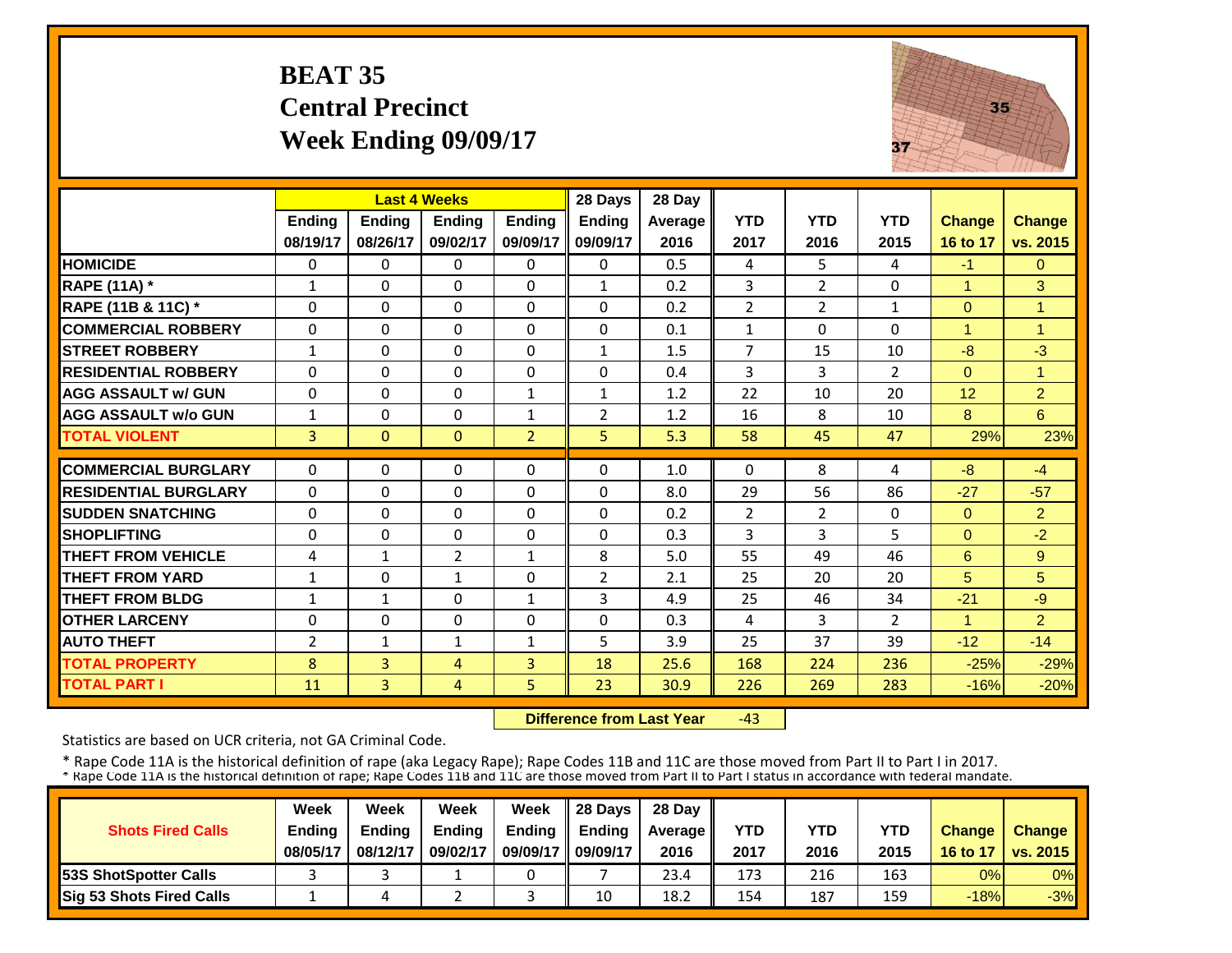|                             | <b>BEAT 37</b>            | <b>Central Precinct</b><br>Week Ending 09/09/17 |                           |                           |                    |                 |                    |                    | 37                 |                           |                           |
|-----------------------------|---------------------------|-------------------------------------------------|---------------------------|---------------------------|--------------------|-----------------|--------------------|--------------------|--------------------|---------------------------|---------------------------|
|                             |                           |                                                 | <b>Last 4 Weeks</b>       |                           | 28 Days            | 28 Day          |                    |                    |                    |                           |                           |
|                             | <b>Ending</b><br>08/19/17 | Ending<br>08/26/17                              | <b>Ending</b><br>09/02/17 | <b>Ending</b><br>09/09/17 | Ending<br>09/09/17 | Average<br>2016 | <b>YTD</b><br>2017 | <b>YTD</b><br>2016 | <b>YTD</b><br>2015 | <b>Change</b><br>16 to 17 | <b>Change</b><br>vs. 2015 |
| <b>HOMICIDE</b>             | 0                         | 0                                               | $\Omega$                  | 0                         | 0                  | 0.1             | 0                  | $\Omega$           | 1                  | $\Omega$                  | $-1$                      |
| <b>RAPE (11A) *</b>         | $\Omega$                  | $\Omega$                                        | $\Omega$                  | $\Omega$                  | $\Omega$           | 0.1             | $\overline{2}$     | $\mathbf{1}$       | $\Omega$           | 1                         | $\overline{2}$            |
| RAPE (11B & 11C) *          | $\Omega$                  | $\Omega$                                        | $\Omega$                  | $\Omega$                  | $\Omega$           | 0.2             | $\Omega$           | $\Omega$           | $\Omega$           | $\Omega$                  | $\Omega$                  |
| <b>COMMERCIAL ROBBERY</b>   | $\Omega$                  | 0                                               | $\Omega$                  | $\mathbf{1}$              | $\mathbf{1}$       | 0.1             | $\overline{2}$     | $\mathbf{1}$       | $\overline{2}$     | $\overline{1}$            | $\Omega$                  |
| <b>STREET ROBBERY</b>       | $\Omega$                  | $\Omega$                                        | $\Omega$                  | $\mathbf{1}$              | $\mathbf{1}$       | 1.5             | 6                  | 9                  | 8                  | $-3$                      | $-2$                      |
| <b>RESIDENTIAL ROBBERY</b>  | $\Omega$                  | 0                                               | $\Omega$                  | $\Omega$                  | $\Omega$           | 0.0             | $\Omega$           | $\Omega$           | $\Omega$           | $\Omega$                  | $\Omega$                  |
| <b>AGG ASSAULT w/ GUN</b>   | 0                         | 0                                               | 0                         | 0                         | $\Omega$           | 0.5             | 6                  | 6                  | $\overline{2}$     | $\overline{0}$            | $\overline{4}$            |
| <b>AGG ASSAULT w/o GUN</b>  | 0                         | $\mathbf{1}$                                    | $\mathbf 0$               | 0                         | $\mathbf{1}$       | 0.2             | $\overline{2}$     | $\overline{2}$     | 6                  | $\Omega$                  | $-4$                      |
| <b>TOTAL VIOLENT</b>        | $\Omega$                  | $\mathbf{1}$                                    | $\Omega$                  | $\overline{2}$            | $\overline{3}$     | 2.6             | 18                 | 19                 | 19                 | $-5%$                     | $-5%$                     |
| <b>COMMERCIAL BURGLARY</b>  | $\Omega$                  | $\Omega$                                        | $\Omega$                  | $\Omega$                  | $\Omega$           | 1.3             | 5                  | 13                 | 4                  | $-8$                      | $\mathbf{1}$              |
| <b>RESIDENTIAL BURGLARY</b> | $\Omega$                  | 0                                               | $\mathbf{1}$              | $\Omega$                  | $\mathbf{1}$       | 3.1             | 9                  | 26                 | 41                 | $-17$                     | $-32$                     |
| <b>SUDDEN SNATCHING</b>     | 0                         | 0                                               | $\mathbf 0$               | 0                         | 0                  | 0.2             | 3                  | $\overline{2}$     | 3                  | $\mathbf{1}$              | $\mathbf{0}$              |
| <b>SHOPLIFTING</b>          | 0                         | 0                                               | 0                         | 0                         | $\Omega$           | 3.3             | 32                 | 23                 | 11                 | 9                         | 21                        |
| <b>THEFT FROM VEHICLE</b>   | $\mathbf{1}$              | 0                                               | $\mathbf{1}$              | $\overline{2}$            | 4                  | 7.3             | 68                 | 65                 | 126                | 3                         | $-58$                     |
| <b>THEFT FROM YARD</b>      | $\mathbf{1}$              | 0                                               | $\Omega$                  | 0                         | $\mathbf{1}$       | 3.1             | 12                 | 29                 | 23                 | $-17$                     | $-11$                     |
| <b>THEFT FROM BLDG</b>      | 0                         | $\mathbf{1}$                                    | $\mathbf{0}$              | $\mathbf{1}$              | $\overline{2}$     | 2.4             | 13                 | 22                 | 26                 | $-9$                      | $-13$                     |
| <b>OTHER LARCENY</b>        | 0                         | 0                                               | 0                         | 0                         | $\Omega$           | 0.2             | 6                  | $\Omega$           | 8                  | 6                         | $-2$                      |
| <b>AUTO THEFT</b>           | $\Omega$                  | $\overline{2}$                                  | $\Omega$                  | $\mathbf{1}$              | 3                  | 1.4             | 21                 | 15                 | 36                 | 6                         | $-15$                     |
| <b>TOTAL PROPERTY</b>       | $\overline{2}$            | 3                                               | $\overline{2}$            | 4                         | 11                 | 22.2            | 169                | 195                | 278                | $-13%$                    | $-39%$                    |
| <b>TOTAL PART I</b>         | $\overline{2}$            | $\overline{4}$                                  | 2 <sup>1</sup>            | 6                         | 14                 | 24.8            | 187                | 214                | 297                | $-13%$                    | $-37%$                    |

 **Difference from Last Year**‐27

Statistics are based on UCR criteria, not GA Criminal Code.

|                                 | Week     | Week     | Week          | Week          | 28 Days       | 28 Dav    |      |      |            |               |                          |
|---------------------------------|----------|----------|---------------|---------------|---------------|-----------|------|------|------------|---------------|--------------------------|
| <b>Shots Fired Calls</b>        | Ending   | Endina   | <b>Ending</b> | <b>Ending</b> | <b>Endina</b> | Average I | YTD  | YTD  | <b>YTD</b> | <b>Change</b> | <b>Change</b>            |
|                                 | 08/05/17 | 08/12/17 | 09/02/17      | 09/09/17      | 09/09/17      | 2016      | 2017 | 2016 | 2015       | 16 to 17      | $\vert$ vs. 2015 $\vert$ |
| <b>53S ShotSpotter Calls</b>    |          |          |               | 4             |               | 3.5       | 40   | 38   | 23         | 0%            | $0\%$                    |
| <b>Sig 53 Shots Fired Calls</b> |          |          |               |               |               | 12.7      | 87   | 104  | 101        | $-16%$        | $-14%$                   |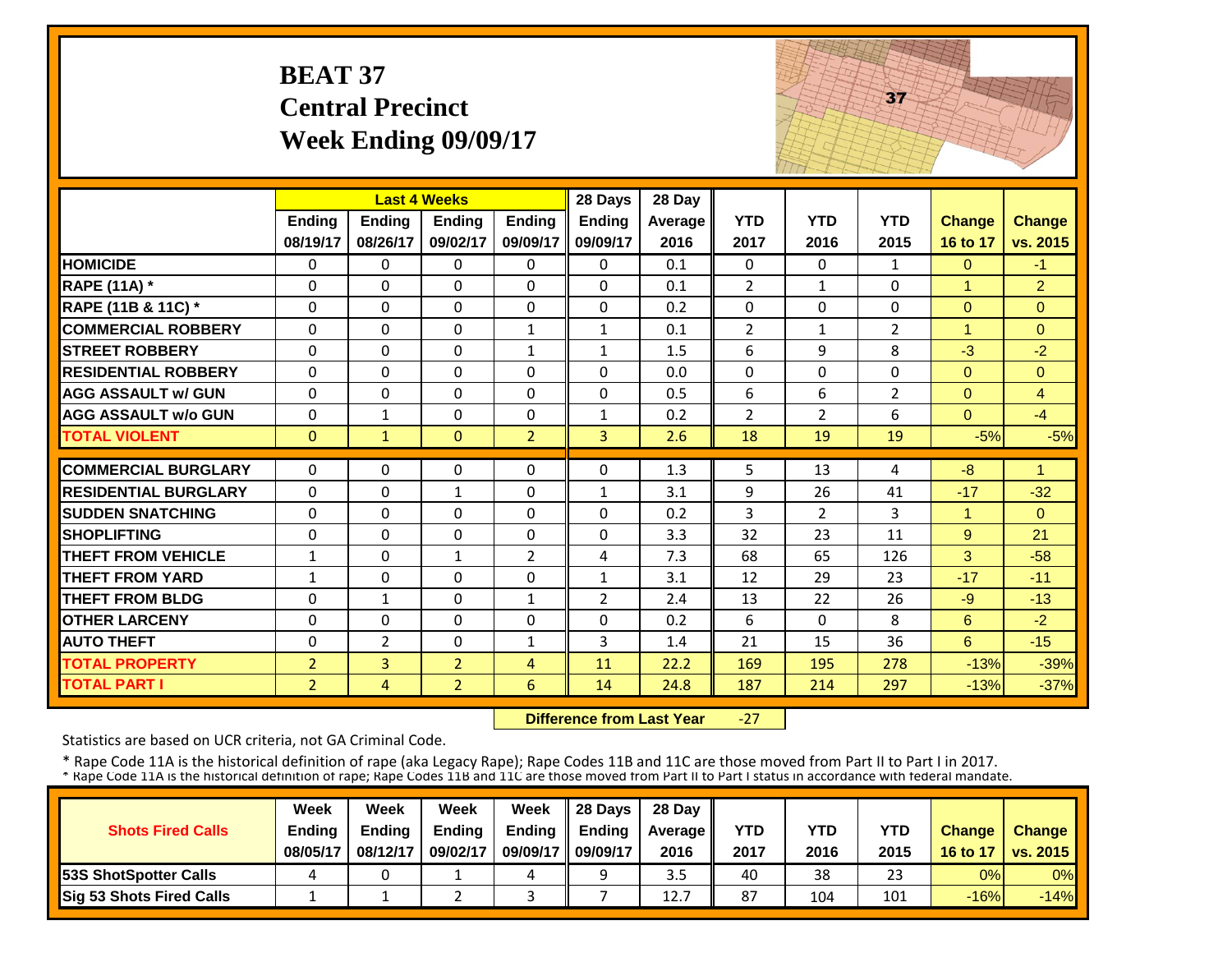

**COMPSTATSOUTHSIDE PRECINCT** CAPT. JOY GELLATLY **Week Ending 09/09/17**

**PRECINCT COMMANDER:**



|                             | Week           | Week           | <b>Weekly</b>    | 28-Day                  | $28 - Day$              | Avg            |                |            |                |             |                |
|-----------------------------|----------------|----------------|------------------|-------------------------|-------------------------|----------------|----------------|------------|----------------|-------------|----------------|
|                             | <b>Ending</b>  | <b>Ending</b>  | Avg              | Ending                  | Ending                  | 28-Day         | <b>YTD</b>     | <b>YTD</b> | <b>YTD</b>     | Change      | <b>Change</b>  |
|                             | 09/09/17       | 09/02/17       | 2016             | 09/09/17                | 8/12/17                 | 2016           | 2017           | 2016       | 2015           | 16 to 17    | vs. 2015       |
| <b>HOMICIDE</b>             | 0              | 0              | 0                | 0                       | $\Omega$                | 0              | $\overline{2}$ | 5          | 4              | $-3$        | $-2$           |
| <b>RAPE (11A)</b> *         | $\bf{0}$       |                | $\Omega$         | $\mathbf{2}$            | $\overline{2}$          |                | $\overline{7}$ | 9          | 3              | $-2$        | $\overline{4}$ |
| RAPE (11B & 11C) *          | $\bf{0}$       | 0              | 0                | $\bf{0}$                | 0                       |                | 3              | 9          |                | $-6$        | $\overline{2}$ |
| <b>COMMERCIAL ROBBERY</b>   | 1              | 0              | 1                |                         | 4                       | $\overline{2}$ | 19             | 19         | $\overline{7}$ | $\Omega$    | 12             |
| <b>STREET ROBBERY</b>       | 0              |                | 1                | 3                       | $\overline{2}$          | $\overline{2}$ | 18             | 20         | 30             | $-2$        | $-12$          |
| <b>RESIDENTIAL ROBBERY</b>  | $\bf{0}$       | 0              | 0                | 0                       | $\Omega$                | $\Omega$       | 1              | 4          | 8              | $-3$        | $-7$           |
| <b>AGG ASSAULT w/ GUN</b>   | 1              |                | $\boldsymbol{0}$ | $\overline{\mathbf{2}}$ | $\overline{2}$          | $\overline{2}$ | 25             | 16         | 19             | $9^{\circ}$ | 6              |
| <b>AGG ASSAULT w/o GUN</b>  | $\overline{2}$ | 0              | 1                | 2                       | $\overline{\mathbf{A}}$ | $\overline{2}$ | 20             | 26         | 16             | $-6$        | $\overline{4}$ |
| <b>TOTAL VIOLENT</b>        | 4              | 3              | 3                | 10                      | 11                      | 12             | 95             | 108        | 88             | $-12%$      | 8%             |
|                             |                |                |                  |                         |                         |                |                |            |                |             |                |
| <b>COMMERCIAL BURGLARY</b>  | $\overline{2}$ |                |                  | 7                       | 5                       | 5.             | 39             | 31         | 29             | 8           | 10             |
| <b>RESIDENTIAL BURGLARY</b> | 6              | 8              | 4                | 25                      | 8                       | 15             | 118            | 129        | 197            | $-11$       | $-79$          |
| <b>SUDDEN SNATCHING</b>     | $\bf{0}$       | 0              | $\Omega$         | $\mathbf{0}$            | 0                       |                | 3              | 8          | 10             | $-5$        | $-7$           |
| <b>SHOPLIFTING</b>          | 8              | 5              | 12               | 36                      | 59                      | 49             | 466            | 428        | 479            | 38          | $-13$          |
| <b>THEFT FROM VEHICLE</b>   | 5              | 2              | 5                | 20                      | 22                      | 20             | 284            | 171        | 280            | 113         | $\overline{4}$ |
| <b>THEFT FROM YARD</b>      | $\mathbf{2}$   | 3              | $\overline{2}$   | 5.                      | 18                      | 9              | 61             | 82         | 74             | $-21$       | $-13$          |
| <b>THEFT FROM BLDG</b>      | 3              | 6              | 3                | 13                      | 14                      | 13             | 145            | 104        | 159            | 41          | $-14$          |
| <b>OTHER LARCENY</b>        | $\bf{0}$       | $\overline{2}$ | $\Omega$         | 3                       |                         | $\overline{2}$ | 23             | 12         | 14             | 11          | 9              |
| <b>AUTO THEFT</b>           | 3              | $\overline{2}$ | $\overline{2}$   | 14                      | 11                      | 9              | 109            | 70         | 138            | 39          | $-29$          |
| <b>TOTAL PROPERTY</b>       | 29             | 29             | 30               | 123                     | 138                     | 120            | 1248           | 1035       | 1380           | 21%         | $-10%$         |
| <b>TOTAL PART I</b>         | 33             | 32             | 33               | 133                     | 149                     | 132            | 1343           | 1143       | 1468           | 17%         | $-9%$          |

Statistics are based on UCR criteria, not GA Criminal Code. **Difference from Last Year** 200

Statistics are preliminary, based on RMS data at the time prepared, and are subject to change due to late reports, reclassifications, updated locations, etc.

| <b>Citizen Initiated Calls</b> | Week<br><b>Ending</b><br>09/09/17 | Week<br><b>Ending</b><br>09/02/17 | Weekly<br>Avg<br>2016 | 28-Day<br>Ending<br>09/09/17 | $28-Dav$<br><b>Ending</b><br>8/5/17 | Avg<br>$28-Day$<br>2016 | YTD<br>2017 | YTD<br>2016 | YTD<br>2015 | <b>Change</b><br>16 to 17 | <b>Change</b><br>vs. 2015 |
|--------------------------------|-----------------------------------|-----------------------------------|-----------------------|------------------------------|-------------------------------------|-------------------------|-------------|-------------|-------------|---------------------------|---------------------------|
| <b>Midnight Shift</b>          | 85                                |                                   | 91                    | 332                          | 333                                 | 364                     | 3145        | 3381        | 3399        | $-236$                    | $-254$                    |
| Day Shift                      | 206                               | 230                               | 247                   | 883                          | 912                                 | 986                     | 8649        | 9473        | 9367        | $-824$                    | $-718$                    |
| <b>Afternoon Shift</b>         | 199                               | 237                               | 246                   | 881                          | 933                                 | 982                     | 8495        | 9197        | 9144        | $-702$                    | $-649$                    |
| <b>TOTAL CITIZEN CFS</b>       | 490                               | 544                               | 583                   | 2096                         | 2178                                | 2332                    | 20289       | 22051       | 21910       | $-8.0%$                   | $-7.4%$                   |
| 53S ShotSpotter Calls          | 13                                |                                   |                       | 13                           |                                     |                         |             |             |             |                           |                           |
| Sig 53 Shots Fired Calls       |                                   |                                   |                       | 24                           | 20                                  | 35                      | 269         | 316         | 238         | -47                       | 31                        |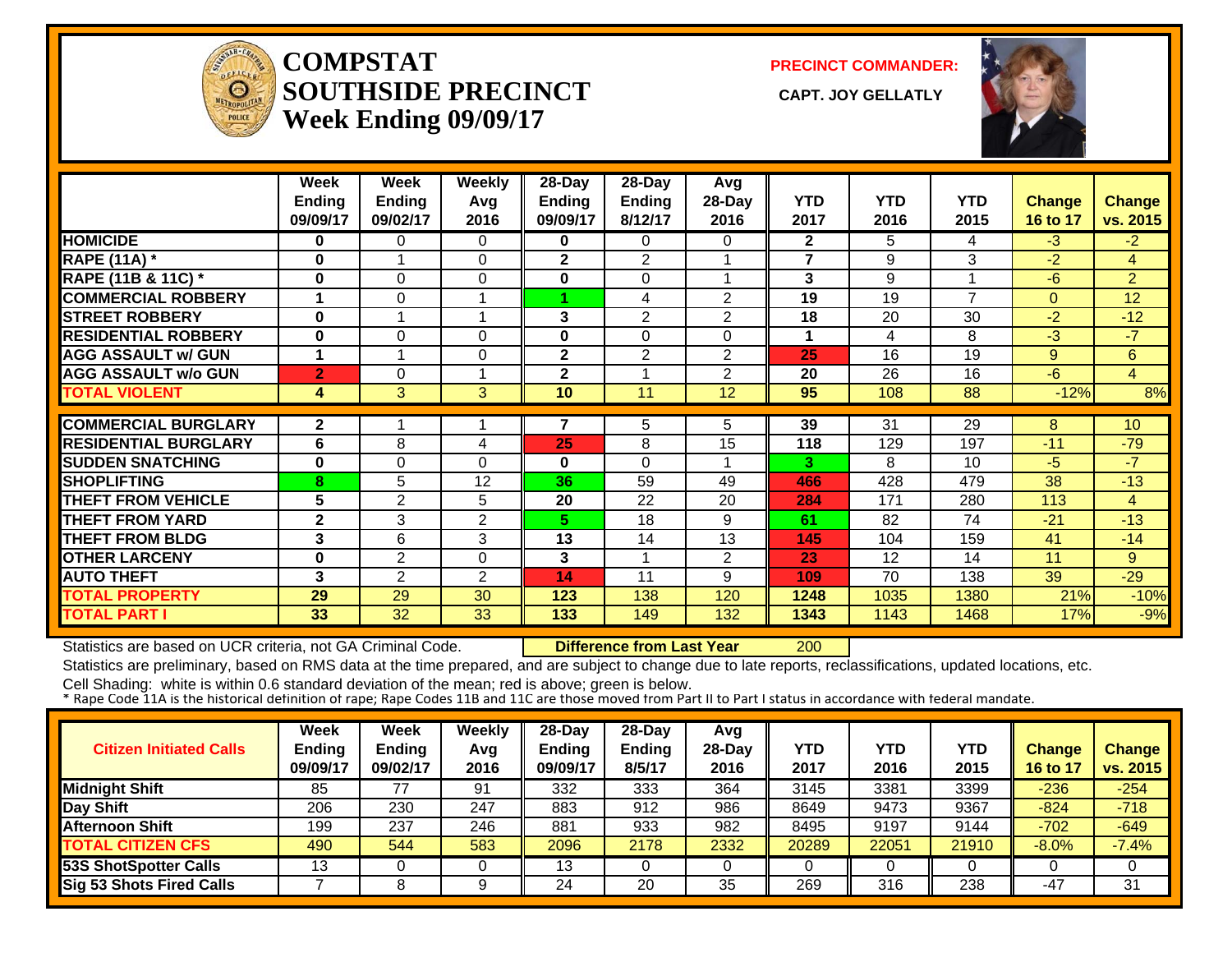# **BEAT 41 Southside Precinct Week Ending 09/09/17**



|                             |                |                | <b>Last 4 Weeks</b> |                | 28 Days        | 28 Day  |                |              |                |                |                |
|-----------------------------|----------------|----------------|---------------------|----------------|----------------|---------|----------------|--------------|----------------|----------------|----------------|
|                             | <b>Ending</b>  | <b>Ending</b>  | <b>Endina</b>       | <b>Endina</b>  | <b>Ending</b>  | Average | <b>YTD</b>     | <b>YTD</b>   | <b>YTD</b>     | <b>Change</b>  | <b>Change</b>  |
|                             | 08/19/17       | 08/26/17       | 09/02/17            | 09/09/17       | 09/09/17       | 2016    | 2017           | 2016         | 2015           | 16 to 17       | vs. 2015       |
| <b>HOMICIDE</b>             | $\Omega$       | $\Omega$       | $\Omega$            | $\Omega$       | $\Omega$       | 0.0     | $\Omega$       | $\Omega$     | $\mathbf{1}$   | $\Omega$       | $-1$           |
| <b>RAPE (11A) *</b>         | $\Omega$       | $\Omega$       | $\Omega$            | $\Omega$       | $\Omega$       | 0.2     | $\overline{2}$ | 3            | $\Omega$       | $-1$           | $\overline{2}$ |
| RAPE (11B & 11C) *          | 0              | 0              | $\Omega$            | $\mathbf 0$    | $\Omega$       | 0.0     | 0              | $\Omega$     | 1              | $\Omega$       | $-1$           |
| <b>COMMERCIAL ROBBERY</b>   | $\Omega$       | $\Omega$       | $\mathbf 0$         | $\mathbf{1}$   | $\mathbf{1}$   | 0.4     | 8              | 5            | $\overline{2}$ | 3              | 6              |
| <b>STREET ROBBERY</b>       | $\Omega$       | $\Omega$       | $\Omega$            | $\Omega$       | $\Omega$       | 0.3     | $\overline{2}$ | 3            | 4              | $-1$           | $-2$           |
| <b>RESIDENTIAL ROBBERY</b>  | $\Omega$       | $\Omega$       | $\Omega$            | $\Omega$       | $\Omega$       | 0.1     | $\Omega$       | $\Omega$     | $\overline{2}$ | $\Omega$       | $-2$           |
| <b>AGG ASSAULT w/ GUN</b>   | $\Omega$       | $\Omega$       | $\Omega$            | $\Omega$       | $\Omega$       | 0.3     | $\Omega$       | 4            | 0              | $-4$           | $\mathbf{0}$   |
| <b>AGG ASSAULT w/o GUN</b>  | $\Omega$       | $\Omega$       | $\Omega$            | $\Omega$       | $\Omega$       | 0.5     | $\mathbf{1}$   | 4            | 0              | $-3$           | $\overline{1}$ |
| <b>TOTAL VIOLENT</b>        | $\mathbf{0}$   | $\Omega$       | $\mathbf{0}$        | $\mathbf{1}$   | $\mathbf{1}$   | 1.8     | 13             | 19           | 10             | $-32%$         | 30%            |
| <b>COMMERCIAL BURGLARY</b>  | $\Omega$       | $\mathbf{1}$   | $\Omega$            | $\overline{2}$ | 3              | 1.8     | 14             | 17           | 5              | $-3$           | 9              |
| <b>RESIDENTIAL BURGLARY</b> | $\mathbf{1}$   | $\Omega$       | $\Omega$            | $\mathbf{1}$   | $\overline{2}$ | 1.1     | 11             | 13           | 7              | $-2$           | $\overline{4}$ |
| <b>ISUDDEN SNATCHING</b>    | $\Omega$       | $\Omega$       | $\Omega$            | $\Omega$       | $\Omega$       | 0.0     | $\mathbf{1}$   | $\Omega$     | 1              | 1              | $\Omega$       |
| <b>SHOPLIFTING</b>          | $\Omega$       | $\overline{2}$ | $\Omega$            | $\Omega$       | $\overline{2}$ | 2.4     | 22             | 14           | 12             | 8              | 10             |
| <b>THEFT FROM VEHICLE</b>   | $\mathbf{1}$   | $\mathbf{1}$   | $\mathbf{1}$        | 3              | 6              | 4.6     | 42             | 41           | 57             | 4              | $-15$          |
| <b>THEFT FROM YARD</b>      | $\Omega$       | $\Omega$       | $\mathbf{1}$        | $\mathbf{0}$   | $\mathbf{1}$   | 1.7     | 14             | 16           | 31             | $-2$           | $-17$          |
| <b>THEFT FROM BLDG</b>      | $\Omega$       | $\mathbf{1}$   | 4                   | $\overline{2}$ | $\overline{7}$ | 2.3     | 34             | 18           | 45             | 16             | $-11$          |
| <b>OTHER LARCENY</b>        | $\Omega$       | $\Omega$       | $\Omega$            | 0              | $\Omega$       | 0.2     | 3              | $\mathbf{1}$ | 3              | $\overline{2}$ | $\Omega$       |
| <b>AUTO THEFT</b>           | $\Omega$       | $\overline{2}$ | $\mathbf{1}$        | 0              | 3              | 1.5     | 16             | 12           | 24             | $\overline{4}$ | $-8$           |
| <b>TOTAL PROPERTY</b>       | $\overline{2}$ | $\overline{7}$ | $\overline{7}$      | 8              | 24             | 15.5    | 157            | 132          | 185            | 19%            | $-15%$         |
| <b>TOTAL PART I</b>         | $\overline{2}$ | $\overline{7}$ | $\overline{7}$      | 9              | 25             | 17.2    | 170            | 151          | 195            | 13%            | $-13%$         |

 **Difference from Last Year**19

Statistics are based on UCR criteria, not GA Criminal Code.

|                               | Week          | Week          | Week          | Week          | $\parallel$ 28 Davs | 28 Day    |      |      |      |               |                     |
|-------------------------------|---------------|---------------|---------------|---------------|---------------------|-----------|------|------|------|---------------|---------------------|
| <b>Shots Fired Calls</b>      | <b>Ending</b> | <b>Ending</b> | <b>Ending</b> | <b>Ending</b> | <b>Ending</b>       | Average I | YTD  | YTD  | YTD  | <b>Change</b> | <b>Change</b>       |
|                               | 08/05/17      | 08/12/17      | 09/02/17      | 09/09/17      | 09/09/17            | 2016      | 2017 | 2016 | 2015 |               | 16 to 17   vs. 2015 |
| <b>153S ShotSpotter Calls</b> |               |               |               |               |                     | 0.1       |      |      |      | 0%            | $0\%$               |
| Sig 53 Shots Fired Calls      |               |               |               |               |                     | 1.8       | 19   | 16   | 15   | 19%           | 27%                 |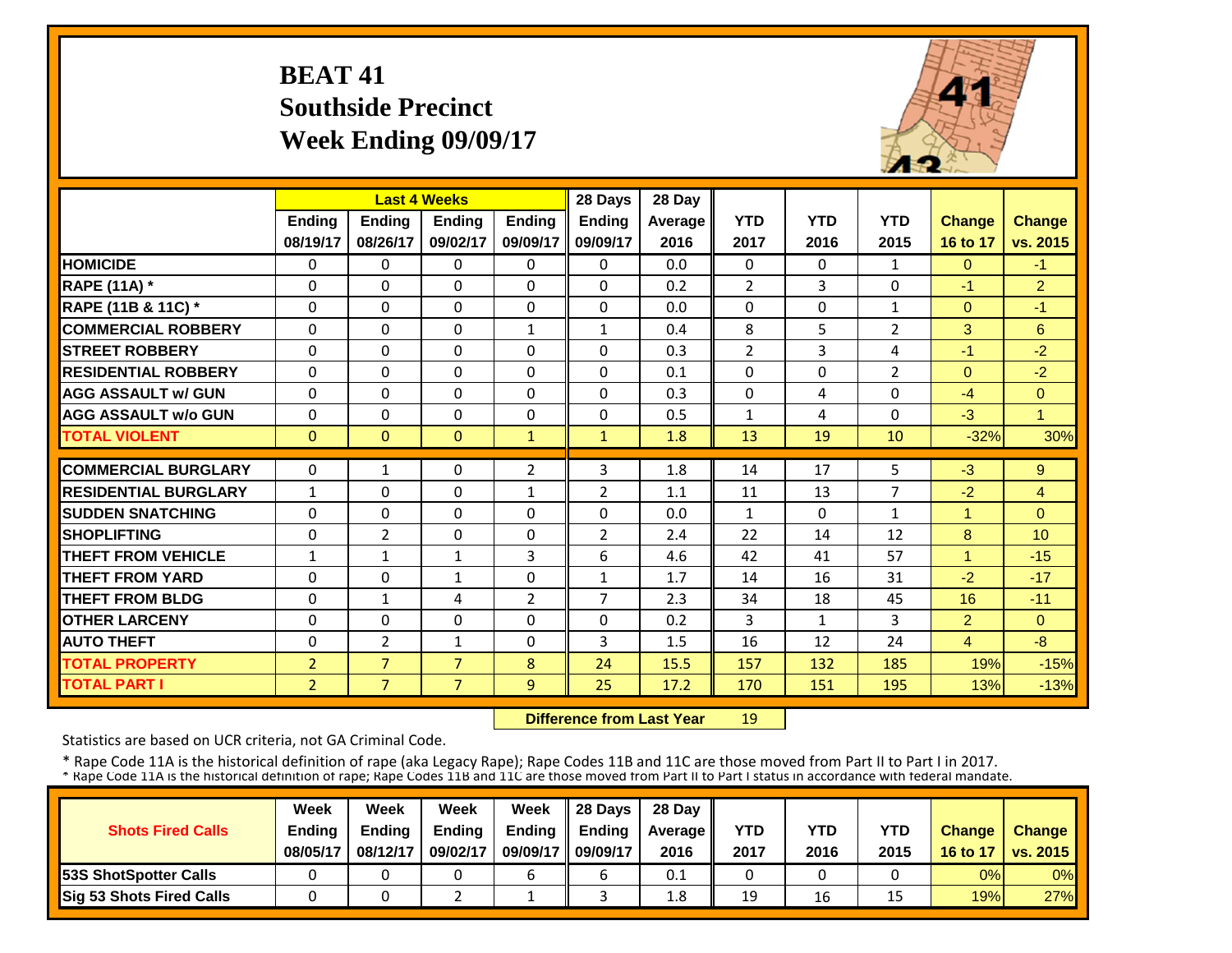# **BEAT 42 Southside Precinct Week Ending 09/09/17**



|                             |                | <b>Last 4 Weeks</b> |                |                | 28 Days        | 28 Day  |                |                |              |                |                |
|-----------------------------|----------------|---------------------|----------------|----------------|----------------|---------|----------------|----------------|--------------|----------------|----------------|
|                             | <b>Ending</b>  | <b>Endina</b>       | <b>Endina</b>  | <b>Ending</b>  | <b>Ending</b>  | Average | <b>YTD</b>     | <b>YTD</b>     | <b>YTD</b>   | <b>Change</b>  | <b>Change</b>  |
|                             | 08/19/17       | 08/26/17            | 09/02/17       | 09/09/17       | 09/09/17       | 2016    | 2017           | 2016           | 2015         | 16 to 17       | vs. 2015       |
| <b>HOMICIDE</b>             | $\Omega$       | $\Omega$            | $\Omega$       | $\Omega$       | $\Omega$       | 0.1     | $\mathbf{1}$   | $\Omega$       | 0            | $\mathbf{1}$   | 1              |
| <b>RAPE (11A) *</b>         | $\Omega$       | $\Omega$            | $\Omega$       | $\Omega$       | $\Omega$       | 0.2     | $\mathbf{1}$   | $\Omega$       | $\Omega$     | $\mathbf{1}$   | $\mathbf{1}$   |
| RAPE (11B & 11C) *          | 0              | $\Omega$            | $\Omega$       | $\Omega$       | $\Omega$       | 0.4     | $\overline{2}$ | $\overline{2}$ | $\Omega$     | $\mathbf{0}$   | $\overline{2}$ |
| <b>COMMERCIAL ROBBERY</b>   | $\Omega$       | $\Omega$            | $\Omega$       | $\Omega$       | $\Omega$       | 0.6     | 6              | 5              | $\mathbf{1}$ | 1              | 5              |
| <b>STREET ROBBERY</b>       | 0              | $\Omega$            | 0              | 0              | $\Omega$       | 0.9     | 6              | 8              | 10           | $-2$           | $-4$           |
| <b>RESIDENTIAL ROBBERY</b>  | $\Omega$       | $\Omega$            | $\Omega$       | $\Omega$       | $\mathbf{0}$   | 0.2     | $\mathbf{1}$   | 3              | 3            | $-2$           | $-2$           |
| <b>AGG ASSAULT w/ GUN</b>   | $\Omega$       | $\Omega$            | $\Omega$       | $\mathbf{1}$   | $\mathbf{1}$   | 0.5     | $\overline{7}$ | 6              | 5            | $\mathbf{1}$   | $\overline{2}$ |
| <b>AGG ASSAULT w/o GUN</b>  | $\mathbf 0$    | $\Omega$            | 0              | $\overline{2}$ | $\overline{2}$ | 0.7     | 10             | 8              | 9            | $\overline{2}$ | $\overline{1}$ |
| <b>TOTAL VIOLENT</b>        | $\Omega$       | $\mathbf{0}$        | $\Omega$       | $\overline{3}$ | $\overline{3}$ | 3.7     | 34             | 32             | 28           | 6%             | 21%            |
| <b>COMMERCIAL BURGLARY</b>  | $\mathbf{1}$   | $\Omega$            | 0              | 0              | $\mathbf{1}$   | 1.4     | 11             | 5              | 12           | 6              | $-1$           |
| <b>RESIDENTIAL BURGLARY</b> | $\mathbf{1}$   | $\Omega$            | 3              | $\Omega$       | 4              | 4.5     | 20             | 40             | 57           | $-20$          | $-37$          |
| <b>SUDDEN SNATCHING</b>     | 0              | $\Omega$            | $\Omega$       | $\Omega$       | $\Omega$       | 0.1     | $\Omega$       | $\Omega$       | 3            | $\Omega$       | $-3$           |
| <b>SHOPLIFTING</b>          | $\overline{2}$ | $\overline{2}$      | $\overline{2}$ | $\Omega$       | 6              | 9.0     | 64             | 69             | 126          | $-5$           | $-62$          |
| <b>THEFT FROM VEHICLE</b>   | $\overline{2}$ | $\overline{2}$      | $\mathbf{1}$   | $\Omega$       | 5              | 5.8     | 80             | 57             | 85           | 23             | $-5$           |
| <b>THEFT FROM YARD</b>      | 0              | $\Omega$            | $\mathbf{1}$   | $\Omega$       | 1              | 2.3     | 12             | 22             | 20           | $-10$          | $-8$           |
| <b>THEFT FROM BLDG</b>      | $\Omega$       | $\mathbf{1}$        | $\Omega$       | 0              | $\mathbf{1}$   | 3.0     | 31             | 26             | 41           | 5              | $-10$          |
| <b>OTHER LARCENY</b>        | $\Omega$       | $\Omega$            | $\Omega$       | 0              | $\Omega$       | 0.5     | 5              | 3              | 3            | $\overline{2}$ | 2              |
| <b>AUTO THEFT</b>           | $\overline{2}$ | $\mathbf{1}$        | $\Omega$       | 1              | 4              | 2.3     | 46             | 21             | 43           | 25             | 3              |
| <b>TOTAL PROPERTY</b>       | 8              | 6                   | $\overline{7}$ | $\mathbf{1}$   | 22             | 28.8    | 269            | 243            | 390          | 11%            | $-31%$         |
| <b>TOTAL PART I</b>         | 8              | 6                   | $\overline{7}$ | 4              | 25             | 32.4    | 303            | 275            | 418          | 10%            | $-28%$         |

 **Difference from Last Year**28

Statistics are based on UCR criteria, not GA Criminal Code.

|                               | Week          | Week          | Week          | Week          | $\parallel$ 28 Davs | 28 Day    |      |      |      |               |                     |
|-------------------------------|---------------|---------------|---------------|---------------|---------------------|-----------|------|------|------|---------------|---------------------|
| <b>Shots Fired Calls</b>      | <b>Ending</b> | <b>Ending</b> | <b>Ending</b> | <b>Ending</b> | <b>Ending</b>       | Average I | YTD  | YTD  | YTD  | <b>Change</b> | <b>Change</b>       |
|                               | 08/05/17      | 08/12/17      | 09/02/17      | 09/09/17      | 09/09/17            | 2016      | 2017 | 2016 | 2015 |               | 16 to 17   vs. 2015 |
| <b>153S ShotSpotter Calls</b> |               |               |               |               |                     | 0.0       |      |      |      | 0%            | $0\%$               |
| Sig 53 Shots Fired Calls      |               |               |               |               |                     | ՛.6       | 53   | 70   | 59   | $-24%$        | $-10%$              |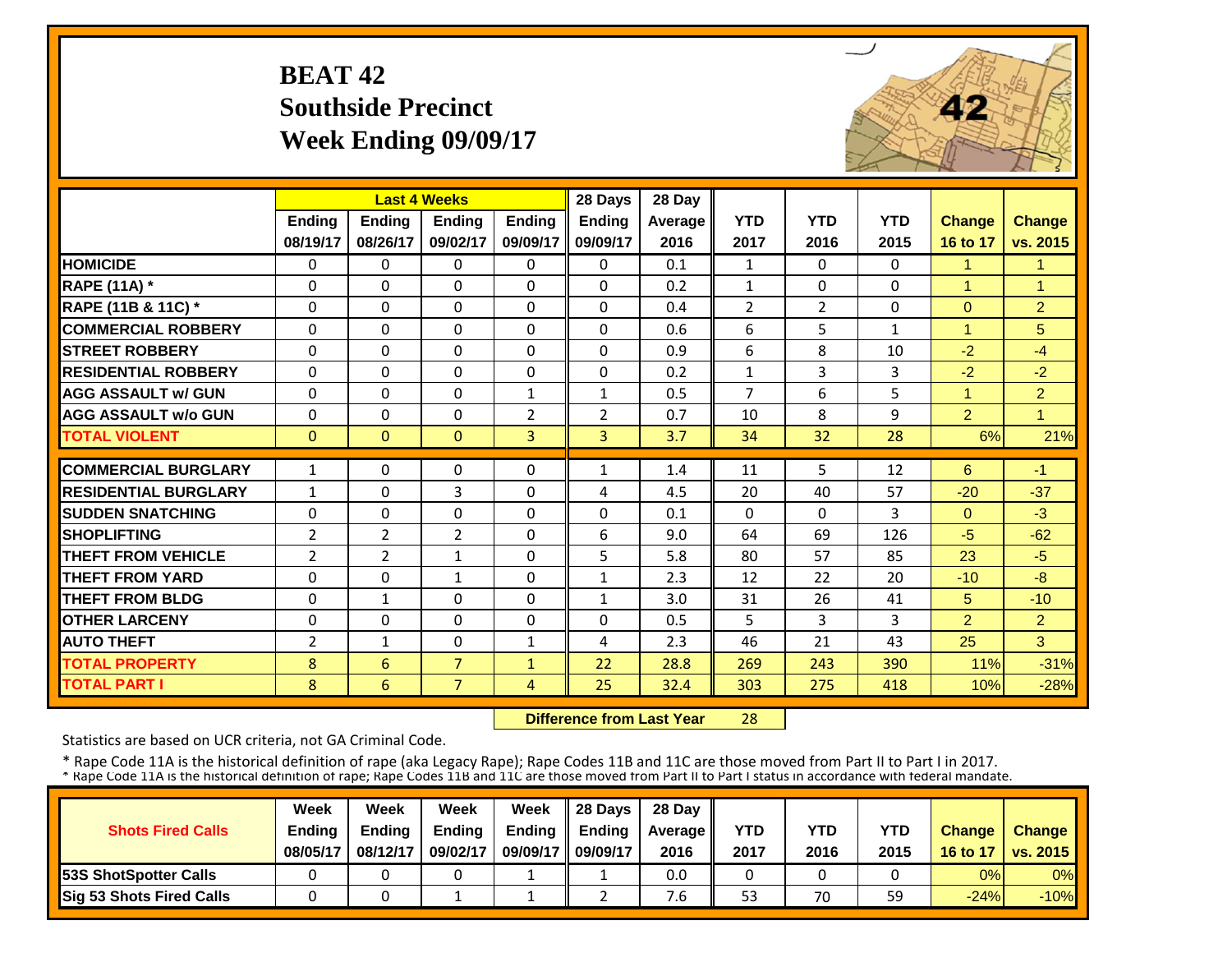# **BEAT 43 Southside Precinct Week Ending 09/09/17**



|                             |                | <b>Last 4 Weeks</b> |               |               | 28 Days        | 28 Day  |              |                |                |                |                |
|-----------------------------|----------------|---------------------|---------------|---------------|----------------|---------|--------------|----------------|----------------|----------------|----------------|
|                             | <b>Ending</b>  | <b>Ending</b>       | <b>Endina</b> | <b>Ending</b> | <b>Ending</b>  | Average | <b>YTD</b>   | <b>YTD</b>     | <b>YTD</b>     | <b>Change</b>  | <b>Change</b>  |
|                             | 08/19/17       | 08/26/17            | 09/02/17      | 09/09/17      | 09/09/17       | 2016    | 2017         | 2016           | 2015           | 16 to 17       | vs. 2015       |
| <b>HOMICIDE</b>             | 0              | 0                   | 0             | $\mathbf{0}$  | 0              | 0.2     | $\mathbf{0}$ | 3              | $\mathbf{1}$   | $-3$           | $-1$           |
| <b>RAPE (11A)</b> *         | $\Omega$       | $\Omega$            | $\Omega$      | $\Omega$      | $\Omega$       | 0.1     | $\Omega$     | $\mathbf{1}$   | 0              | $-1$           | $\Omega$       |
| RAPE (11B & 11C) *          | $\Omega$       | $\Omega$            | $\Omega$      | $\Omega$      | 0              | 0.1     | $\Omega$     | $\mathbf{1}$   | 0              | $-1$           | $\Omega$       |
| <b>COMMERCIAL ROBBERY</b>   | $\Omega$       | $\Omega$            | $\Omega$      | $\Omega$      | 0              | 0.8     | $\mathbf{1}$ | 5              | 4              | $-4$           | $-3$           |
| <b>ISTREET ROBBERY</b>      | $\Omega$       | $\Omega$            | $\mathbf{1}$  | $\Omega$      | $\mathbf{1}$   | 0.5     | 4            | 5              | 9              | $-1$           | $-5$           |
| <b>RESIDENTIAL ROBBERY</b>  | $\Omega$       | $\Omega$            | $\Omega$      | $\Omega$      | $\Omega$       | 0.1     | $\Omega$     | $\Omega$       | 0              | $\Omega$       | $\Omega$       |
| <b>AGG ASSAULT w/ GUN</b>   | $\Omega$       | $\Omega$            | $\Omega$      | $\Omega$      | $\Omega$       | 0.1     | 3            | $\mathbf{1}$   | 5              | $\overline{2}$ | $-2$           |
| <b>AGG ASSAULT w/o GUN</b>  | $\Omega$       | $\Omega$            | $\Omega$      | $\Omega$      | 0              | 0.5     | 3            | 6              | $\overline{2}$ | $-3$           | $\overline{1}$ |
| <b>TOTAL VIOLENT</b>        | $\mathbf{0}$   | $\Omega$            | $\mathbf{1}$  | $\Omega$      | $\mathbf{1}$   | 2.3     | 11           | 22             | 21             | $-50%$         | $-48%$         |
| <b>COMMERCIAL BURGLARY</b>  | $\Omega$       | $\mathbf{1}$        | $\Omega$      | 0             | $\mathbf{1}$   | 1.1     | 5            | 7              | 8              | $-2$           | $-3$           |
| <b>RESIDENTIAL BURGLARY</b> | 1              | $\Omega$            | $\Omega$      | 3             | 4              | 2.1     | 23           | 17             | 20             | 6              | 3              |
| <b>SUDDEN SNATCHING</b>     | $\Omega$       | $\Omega$            | $\Omega$      | $\Omega$      | $\Omega$       | 0.3     | $\mathbf{1}$ | 4              | $\overline{2}$ | $-3$           | $-1$           |
| <b>SHOPLIFTING</b>          | $\overline{7}$ | 3                   | $\mathbf{1}$  | 4             | 15             | 25.6    | 223          | 240            | 236            | $-17$          | $-13$          |
| <b>THEFT FROM VEHICLE</b>   | $\mathbf{1}$   | $\Omega$            | 0             | $\mathbf{1}$  | $\overline{2}$ | 2.8     | 41           | 20             | 38             | 21             | 3              |
| <b>THEFT FROM YARD</b>      | $\Omega$       | $\Omega$            | $\mathbf{1}$  | $\Omega$      | $\mathbf{1}$   | 1.3     | 14           | 15             | 9              | $-1$           | 5              |
| <b>THEFT FROM BLDG</b>      | $\Omega$       | $\mathbf{1}$        | $\Omega$      | $\Omega$      | $\mathbf{1}$   | 2.9     | 35           | 24             | 28             | 11             | $\overline{7}$ |
| <b>OTHER LARCENY</b>        | $\Omega$       | $\Omega$            | 1             | $\Omega$      | $\mathbf{1}$   | 0.2     | 4            | $\overline{2}$ | 1              | $\overline{2}$ | 3              |
| <b>AUTO THEFT</b>           | 1              | $\Omega$            | $\mathbf{1}$  | 1             | 3              | 1.1     | 14           | 9              | 22             | 5              | $-8$           |
| <b>TOTAL PROPERTY</b>       | 10             | 5                   | 4             | 9             | 28             | 37.5    | 360          | 338            | 364            | 7%             | $-1%$          |
| <b>TOTAL PART I</b>         | 10             | 5                   | 5             | 9             | 29             | 39.8    | 371          | 360            | 385            | 3%             | $-4%$          |

 **Difference from Last Year**11

Statistics are based on UCR criteria, not GA Criminal Code.

|                               | Week          | Week          | Week          | Week          | $\parallel$ 28 Davs | 28 Day    |      |      |      |               |                     |
|-------------------------------|---------------|---------------|---------------|---------------|---------------------|-----------|------|------|------|---------------|---------------------|
| <b>Shots Fired Calls</b>      | <b>Ending</b> | <b>Ending</b> | <b>Ending</b> | <b>Ending</b> | <b>Endina</b>       | Average I | YTD  | YTD  | YTD  | <b>Change</b> | <b>Change</b>       |
|                               | 08/05/17      | 08/12/17      | 09/02/17      | 09/09/17      | 09/09/17            | 2016      | 2017 | 2016 | 2015 |               | 16 to 17   vs. 2015 |
| <b>153S ShotSpotter Calls</b> |               |               |               |               |                     | 0.0       |      |      |      | 0%            | $0\%$               |
| Sig 53 Shots Fired Calls      |               |               |               |               |                     | 5.4       | 30   | 45   | 34   | $-33%$        | $-12%$              |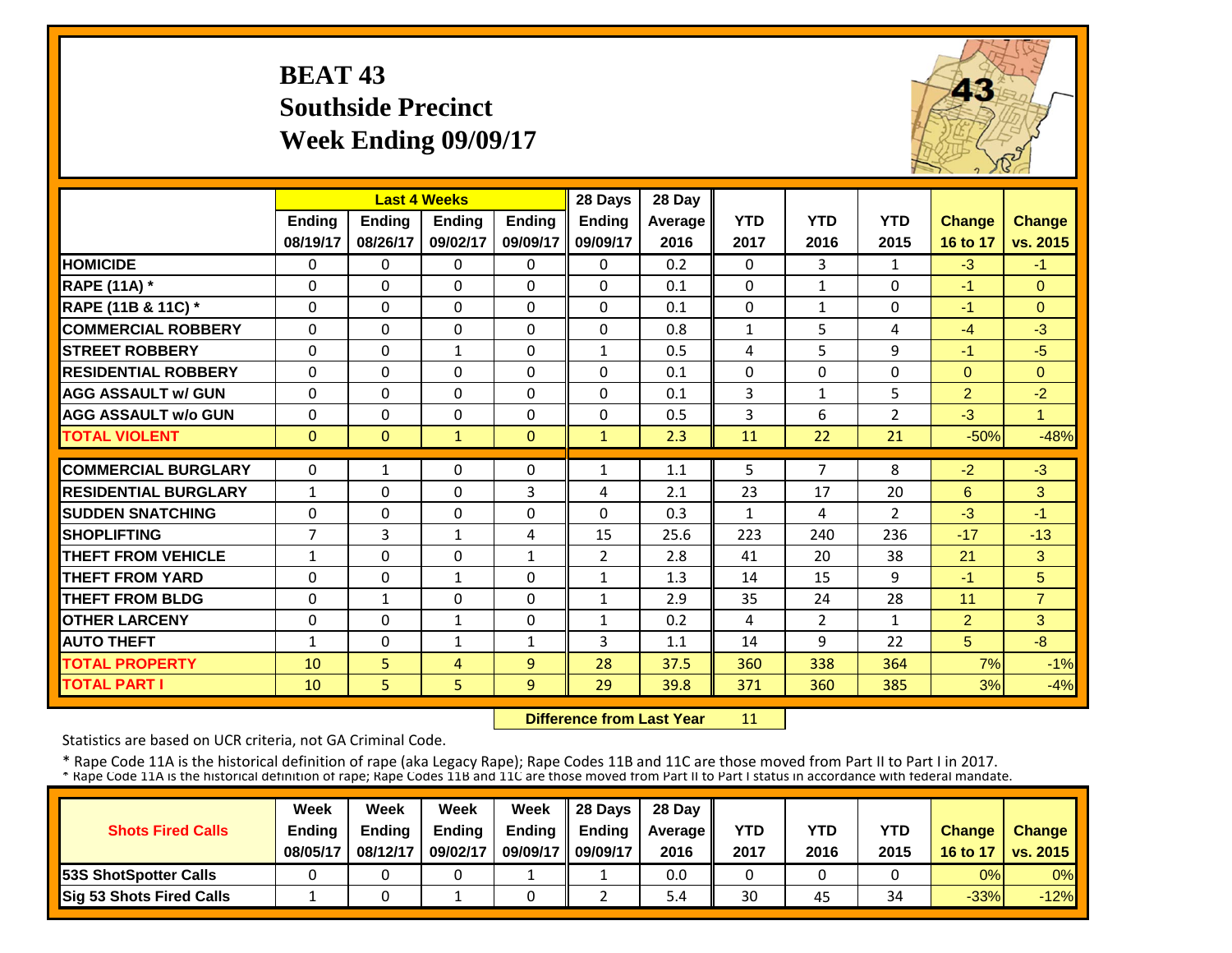# **BEAT 44 Southside Precinct Week Ending 09/09/17**



|                             |                | <b>Last 4 Weeks</b> |               |                | 28 Days        | 28 Day  |              |                |                |                |                      |
|-----------------------------|----------------|---------------------|---------------|----------------|----------------|---------|--------------|----------------|----------------|----------------|----------------------|
|                             | Ending         | Ending              | <b>Ending</b> | <b>Ending</b>  | <b>Ending</b>  | Average | <b>YTD</b>   | <b>YTD</b>     | <b>YTD</b>     | <b>Change</b>  | <b>Change</b>        |
|                             | 08/19/17       | 08/26/17            | 09/02/17      | 09/09/17       | 09/09/17       | 2016    | 2017         | 2016           | 2015           | 16 to 17       | vs. 2015             |
| <b>HOMICIDE</b>             | 0              | 0                   | $\Omega$      | 0              | $\Omega$       | 0.1     | 1            | $\mathbf{1}$   | $\mathbf{1}$   | $\Omega$       | $\Omega$             |
| <b>RAPE (11A)</b> *         | $\mathbf{1}$   | $\Omega$            | $\mathbf{1}$  | $\Omega$       | $\overline{2}$ | 0.2     | 3            | 3              | $\overline{2}$ | $\Omega$       | $\overline{1}$       |
| RAPE (11B & 11C) *          | $\Omega$       | $\Omega$            | $\Omega$      | $\Omega$       | $\Omega$       | 0.3     | $\mathbf{1}$ | 4              | $\Omega$       | $-3$           | $\overline{1}$       |
| <b>COMMERCIAL ROBBERY</b>   | $\Omega$       | $\Omega$            | $\Omega$      | $\Omega$       | $\Omega$       | 0.2     | $\mathbf{1}$ | $\overline{2}$ | 0              | $-1$           | $\blacktriangleleft$ |
| <b>STREET ROBBERY</b>       | $\mathbf{1}$   | $\mathbf{1}$        | 0             | 0              | $\overline{2}$ | 0.2     | 5            | 1              | 5              | 4              | $\Omega$             |
| <b>RESIDENTIAL ROBBERY</b>  | 0              | $\Omega$            | 0             | $\Omega$       | $\Omega$       | 0.1     | $\Omega$     | $\mathbf{1}$   | 3              | $-1$           | $-3$                 |
| <b>AGG ASSAULT w/ GUN</b>   | $\Omega$       | 0                   | $\Omega$      | $\Omega$       | 0              | 0.5     | 10           | 3              | 6              | $\overline{7}$ | $\overline{4}$       |
| <b>AGG ASSAULT w/o GUN</b>  | $\Omega$       | 0                   | $\Omega$      | $\Omega$       | 0              | 0.6     | 4            | 7              | 4              | $-3$           | $\Omega$             |
| <b>TOTAL VIOLENT</b>        | $\overline{2}$ | $\mathbf{1}$        | $\mathbf{1}$  | $\Omega$       | $\overline{4}$ | 2.3     | 25           | 22             | 21             | 14%            | 19%                  |
| <b>COMMERCIAL BURGLARY</b>  | $\Omega$       | 1                   | 1             | 0              | $\overline{2}$ | 0.2     | 6            | $\overline{2}$ | 3              | 4              | 3                    |
| <b>RESIDENTIAL BURGLARY</b> | 4              | $\mathbf{1}$        | 3             | $\overline{2}$ | 10             | 3.7     | 42           | 27             | 77             | 15             | $-35$                |
| <b>SUDDEN SNATCHING</b>     | $\Omega$       | 0                   | $\Omega$      | $\Omega$       | 0              | 0.2     | $\Omega$     | $\overline{2}$ | $\overline{2}$ | $-2$           | $-2$                 |
| <b>SHOPLIFTING</b>          | $\Omega$       | $\Omega$            | $\Omega$      | $\Omega$       | $\Omega$       | 1.1     | 15           | 10             | $\overline{7}$ | 5              | 8                    |
| <b>THEFT FROM VEHICLE</b>   | $\Omega$       | 3                   | $\Omega$      | $\mathbf{1}$   | 4              | 4.1     | 64           | 30             | 57             | 34             | $\overline{7}$       |
| <b>THEFT FROM YARD</b>      | $\Omega$       | $\Omega$            | $\Omega$      | $\mathbf{1}$   | $\mathbf{1}$   | 1.6     | 16           | 16             | 10             | $\Omega$       | 6                    |
| <b>THEFT FROM BLDG</b>      | $\Omega$       | $\Omega$            | $\mathbf{1}$  | $\mathbf{1}$   | $\overline{2}$ | 2.8     | 27           | 23             | 25             | 4              | $\overline{2}$       |
| <b>OTHER LARCENY</b>        | $\Omega$       | $\mathbf{1}$        | $\Omega$      | $\Omega$       | $\mathbf{1}$   | 0.2     | 6            | $\overline{2}$ | 6              | 4              | $\Omega$             |
| <b>AUTO THEFT</b>           | $\mathbf{1}$   | $\mathbf{1}$        | $\Omega$      | $\mathbf{1}$   | 3              | 2.1     | 20           | 17             | 33             | 3              | $-13$                |
| <b>TOTAL PROPERTY</b>       | 5 <sup>5</sup> | $\overline{7}$      | 5             | 6              | 23             | 16.1    | 196          | 129            | 220            | 52%            | $-11%$               |
| <b>TOTAL PART I</b>         | $\overline{7}$ | 8                   | 6             | 6              | 27             | 18.4    | 221          | 151            | 241            | 46%            | $-8%$                |

 **Difference from Last Year**70

Statistics are based on UCR criteria, not GA Criminal Code.

|                               | Week          | Week          | Week          | Week          | $\parallel$ 28 Davs | 28 Day    |      |      |      |               |                     |
|-------------------------------|---------------|---------------|---------------|---------------|---------------------|-----------|------|------|------|---------------|---------------------|
| <b>Shots Fired Calls</b>      | <b>Ending</b> | <b>Ending</b> | <b>Ending</b> | <b>Ending</b> | <b>Ending</b>       | Average I | YTD  | YTD  | YTD  | <b>Change</b> | <b>Change</b>       |
|                               | 08/05/17      | 08/12/17      | 09/02/17      | 09/09/17      | 09/09/17            | 2016      | 2017 | 2016 | 2015 |               | 16 to 17   vs. 2015 |
| <b>153S ShotSpotter Calls</b> |               |               |               |               |                     | 0.0       |      |      |      | 0%            | $0\%$               |
| Sig 53 Shots Fired Calls      |               |               |               |               |                     | 8.2       | 80   | 67   | 58   | 19%           | 38%                 |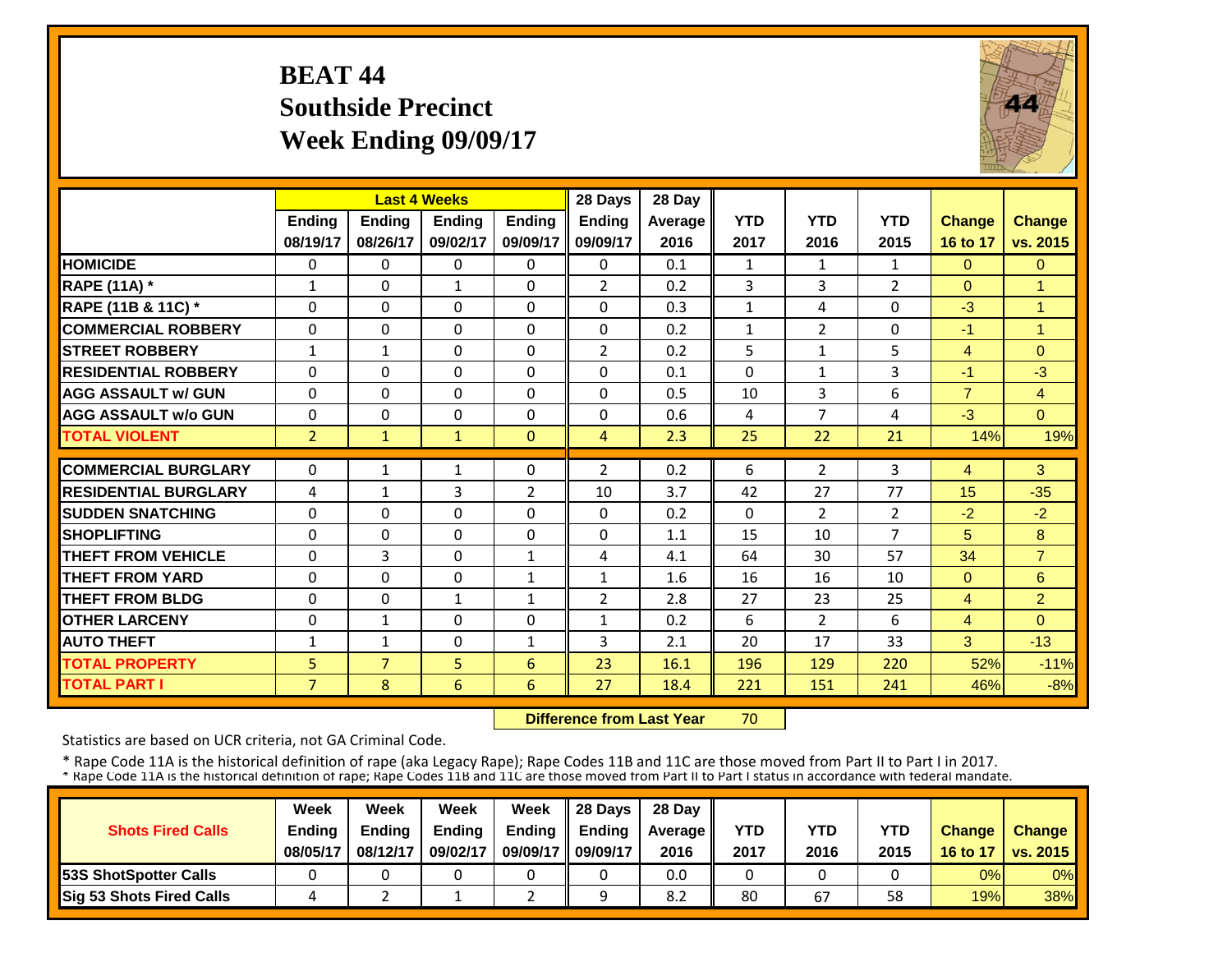# **BEAT 45 Southside Precinct Week Ending 09/09/17**



|                             |               |              | <b>Last 4 Weeks</b> |               | 28 Days        | 28 Day  |                |                |                |                |                |
|-----------------------------|---------------|--------------|---------------------|---------------|----------------|---------|----------------|----------------|----------------|----------------|----------------|
|                             | <b>Ending</b> | Ending       | <b>Endina</b>       | <b>Endina</b> | <b>Ending</b>  | Average | <b>YTD</b>     | <b>YTD</b>     | <b>YTD</b>     | <b>Change</b>  | <b>Change</b>  |
|                             | 08/19/17      | 08/26/17     | 09/02/17            | 09/09/17      | 09/09/17       | 2016    | 2017           | 2016           | 2015           | 16 to 17       | vs. 2015       |
| <b>HOMICIDE</b>             | $\Omega$      | $\Omega$     | $\Omega$            | $\Omega$      | $\Omega$       | 0.1     | $\Omega$       | $\mathbf{1}$   | 0              | $-1$           | $\Omega$       |
| <b>RAPE (11A) *</b>         | $\Omega$      | $\Omega$     | $\Omega$            | $\Omega$      | $\Omega$       | 0.0     | $\Omega$       | $\mathbf{1}$   | $\Omega$       | $-1$           | $\Omega$       |
| RAPE (11B & 11C) *          | $\Omega$      | $\Omega$     | $\Omega$            | $\Omega$      | $\Omega$       | 0.2     | $\Omega$       | $\mathbf{1}$   | $\Omega$       | $-1$           | $\Omega$       |
| <b>COMMERCIAL ROBBERY</b>   | $\mathbf{0}$  | $\Omega$     | $\Omega$            | $\Omega$      | 0              | 0.0     | $\Omega$       | $\Omega$       | 0              | $\Omega$       | $\mathbf{0}$   |
| <b>STREET ROBBERY</b>       | $\mathbf 0$   | $\Omega$     | 0                   | $\Omega$      | 0              | 0.2     | $\mathbf 0$    | $\Omega$       | 0              | $\mathbf{0}$   | $\mathbf{0}$   |
| <b>RESIDENTIAL ROBBERY</b>  | $\Omega$      | $\Omega$     | $\Omega$            | $\Omega$      | 0              | 0.0     | $\Omega$       | $\Omega$       | 0              | $\Omega$       | $\Omega$       |
| <b>AGG ASSAULT w/ GUN</b>   | $\Omega$      | $\Omega$     | $\Omega$            | $\Omega$      | $\Omega$       | 0.0     | $\mathbf{1}$   | $\Omega$       | $\Omega$       | $\overline{1}$ | $\overline{1}$ |
| <b>AGG ASSAULT w/o GUN</b>  | $\Omega$      | $\Omega$     | $\Omega$            | $\Omega$      | $\Omega$       | 0.1     | $\Omega$       | $\mathbf{1}$   | 0              | $-1$           | $\Omega$       |
| <b>TOTAL VIOLENT</b>        | $\mathbf{0}$  | $\mathbf{0}$ | $\mathbf{0}$        | $\Omega$      | $\mathbf{0}$   | 0.5     | $\mathbf{1}$   | $\overline{4}$ | $\overline{0}$ | $-75%$         | #DIV/0!        |
|                             |               |              |                     |               |                |         |                |                |                |                |                |
| <b>COMMERCIAL BURGLARY</b>  | $\Omega$      | $\Omega$     | 0                   | $\Omega$      | 0              | 0.0     | $\Omega$       | $\Omega$       | 1              | $\Omega$       | $-1$           |
| <b>RESIDENTIAL BURGLARY</b> | $\mathbf{1}$  | $\Omega$     | 2                   | $\Omega$      | 3              | 1.4     | 11             | 13             | 20             | $-2$           | $-9$           |
| <b>SUDDEN SNATCHING</b>     | $\Omega$      | $\Omega$     | $\Omega$            | $\Omega$      | $\Omega$       | 0.0     | $\Omega$       | $\Omega$       | 0              | $\Omega$       | $\Omega$       |
| <b>SHOPLIFTING</b>          | $\Omega$      | $\Omega$     | $\Omega$            | $\Omega$      | $\Omega$       | 0.0     | $\Omega$       | $\Omega$       | 0              | $\Omega$       | $\Omega$       |
| <b>THEFT FROM VEHICLE</b>   | 0             | $\Omega$     | 0                   | $\Omega$      | 0              | 0.7     | 8              | 8              | 4              | $\Omega$       | $\overline{4}$ |
| <b>THEFT FROM YARD</b>      | 0             | $\Omega$     | $\Omega$            | $\Omega$      | 0              | 0.3     | $\mathbf{1}$   | 4              | 1              | $-3$           | $\Omega$       |
| <b>THEFT FROM BLDG</b>      | 0             | $\Omega$     | $\Omega$            | $\Omega$      | 0              | 0.2     | $\overline{2}$ | $\mathbf{1}$   | 6              | $\overline{4}$ | $-4$           |
| <b>OTHER LARCENY</b>        | $\Omega$      | $\Omega$     | $\Omega$            | 0             | $\Omega$       | 0.2     | $\mathbf{1}$   | 1              | 0              | $\Omega$       | 1              |
| <b>AUTO THEFT</b>           | $\Omega$      | $\Omega$     | $\Omega$            | $\Omega$      | 0              | 0.4     | 3              | 3              | 3              | $\Omega$       | $\Omega$       |
| <b>TOTAL PROPERTY</b>       | $\mathbf{1}$  | $\Omega$     | $\overline{2}$      | $\Omega$      | 3              | 3.2     | 26             | 30             | 35             | $-13%$         | $-26%$         |
| <b>TOTAL PART I</b>         | $\mathbf{1}$  | $\mathbf{0}$ | $\overline{2}$      | $\Omega$      | $\overline{3}$ | 3.7     | 27             | 34             | 35             | $-21%$         | $-23%$         |

 **Difference from Last Year**‐7

Statistics are based on UCR criteria, not GA Criminal Code.

|                               | Week          | Week          | Week          | Week          | $\parallel$ 28 Davs | 28 Day    |      |      |               |               |                     |
|-------------------------------|---------------|---------------|---------------|---------------|---------------------|-----------|------|------|---------------|---------------|---------------------|
| <b>Shots Fired Calls</b>      | <b>Ending</b> | <b>Ending</b> | <b>Ending</b> | <b>Ending</b> | <b>Endina</b>       | Average I | YTD  | YTD  | YTD           | <b>Change</b> | <b>Change</b>       |
|                               | 08/05/17      | 08/12/17      | 09/02/17      | 09/09/17      | 09/09/17            | 2016      | 2017 | 2016 | 2015          |               | 16 to 17   vs. 2015 |
| <b>153S ShotSpotter Calls</b> |               |               |               |               |                     | 0.0       |      |      |               | 0%            | $0\%$               |
| Sig 53 Shots Fired Calls      |               |               |               |               |                     | 4.2       | 32   | 44   | $\sim$ $\sim$ | $-27%$        | 19%                 |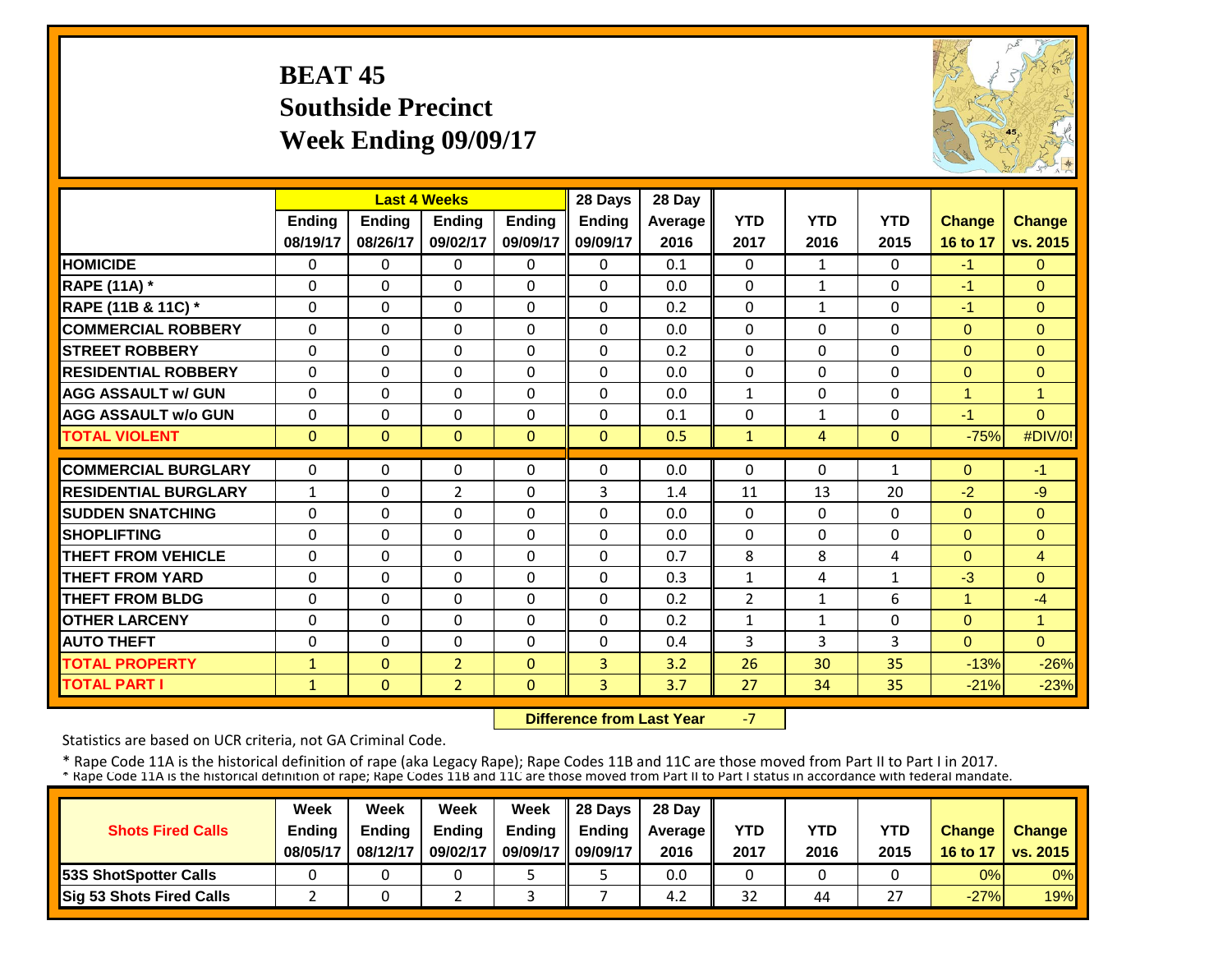# **BEAT 46 Southside Precinct Week Ending 09/09/17**



|                             |               | <b>Last 4 Weeks</b> |                |               | 28 Days        | 28 Day  |                |                |                |                |                      |
|-----------------------------|---------------|---------------------|----------------|---------------|----------------|---------|----------------|----------------|----------------|----------------|----------------------|
|                             | <b>Ending</b> | <b>Ending</b>       | <b>Endina</b>  | <b>Ending</b> | <b>Ending</b>  | Average | <b>YTD</b>     | <b>YTD</b>     | <b>YTD</b>     | <b>Change</b>  | <b>Change</b>        |
|                             | 08/19/17      | 08/26/17            | 09/02/17       | 09/09/17      | 09/09/17       | 2016    | 2017           | 2016           | 2015           | 16 to 17       | vs. 2015             |
| <b>HOMICIDE</b>             | 0             | $\Omega$            | $\Omega$       | $\Omega$      | $\Omega$       | 0.0     | $\Omega$       | $\Omega$       | $\mathbf{1}$   | $\Omega$       | $-1$                 |
| <b>RAPE (11A)</b> *         | $\Omega$      | $\Omega$            | $\Omega$       | 0             | $\Omega$       | 0.1     | $\mathbf{1}$   | $\mathbf{1}$   | $\mathbf{1}$   | $\Omega$       | $\Omega$             |
| RAPE (11B & 11C) *          | $\Omega$      | $\Omega$            | $\Omega$       | $\Omega$      | $\Omega$       | 0.1     | $\Omega$       | $\mathbf{1}$   | $\Omega$       | $-1$           | $\Omega$             |
| <b>COMMERCIAL ROBBERY</b>   | $\Omega$      | $\Omega$            | $\Omega$       | $\Omega$      | $\Omega$       | 0.4     | 3              | $\overline{2}$ | $\Omega$       | $\overline{1}$ | 3                    |
| <b>ISTREET ROBBERY</b>      | $\Omega$      | $\Omega$            | $\Omega$       | $\Omega$      | $\Omega$       | 0.3     | $\mathbf{1}$   | $\overline{3}$ | 2              | $-2$           | $-1$                 |
| <b>RESIDENTIAL ROBBERY</b>  | 0             | $\Omega$            | $\Omega$       | 0             | $\Omega$       | 0.0     | $\Omega$       | 0              | $\Omega$       | $\Omega$       | $\Omega$             |
| <b>AGG ASSAULT w/ GUN</b>   | $\Omega$      | $\Omega$            | 1              | 0             | $\mathbf{1}$   | 0.2     | 4              | $\overline{2}$ | 3              | $\overline{2}$ | $\overline{1}$       |
| <b>AGG ASSAULT w/o GUN</b>  | $\Omega$      | $\Omega$            | $\Omega$       | $\Omega$      | $\Omega$       | 0.1     | $\overline{2}$ | $\Omega$       | $\mathbf{1}$   | $\overline{2}$ | $\blacksquare$       |
| <b>TOTAL VIOLENT</b>        | $\Omega$      | $\Omega$            | $\mathbf{1}$   | $\Omega$      | $\mathbf{1}$   | 1.1     | 11             | 9              | 8              | 22%            | 38%                  |
| <b>COMMERCIAL BURGLARY</b>  | 0             | 0                   | $\Omega$       | 0             | 0              | 0.0     | 3              | 0              | 0              | 3              | 3                    |
| <b>RESIDENTIAL BURGLARY</b> | 1             | 1                   | $\Omega$       | 0             | $\overline{2}$ | 1.8     | 11             | 19             | 16             | $-8$           | $-5$                 |
| <b>ISUDDEN SNATCHING</b>    | 0             | 0                   | $\Omega$       | 0             | 0              | 0.2     | $\mathbf{1}$   | $\overline{2}$ | $\overline{2}$ | $-1$           | $-1$                 |
| <b>SHOPLIFTING</b>          | 4             | 3                   | $\overline{2}$ | 4             | 13             | 10.9    | 142            | 95             | 98             | 47             | 44                   |
| <b>THEFT FROM VEHICLE</b>   | $\Omega$      | 3                   | $\Omega$       | $\Omega$      | 3              | 2.0     | 49             | 15             | 39             | 34             | 10                   |
| <b>THEFT FROM YARD</b>      | $\Omega$      | $\Omega$            | $\Omega$       | $\mathbf{1}$  | $\mathbf{1}$   | 1.5     | 4              | 9              | 3              | $-5$           | $\blacktriangleleft$ |
| <b>THEFT FROM BLDG</b>      | $\mathbf{1}$  | $\Omega$            | $\mathbf{1}$   | 0             | $\overline{2}$ | 1.6     | 16             | 12             | 14             | $\overline{4}$ | 2                    |
| <b>OTHER LARCENY</b>        | $\Omega$      | $\Omega$            | $\mathbf{1}$   | 0             | $\mathbf{1}$   | 0.4     | 4              | 3              | $\mathbf{1}$   | $\mathbf{1}$   | 3                    |
| <b>AUTO THEFT</b>           | 0             | $\mathbf{1}$        | $\Omega$       | $\Omega$      | $\mathbf{1}$   | 1.1     | 10             | 8              | 13             | $\overline{2}$ | $-3$                 |
| <b>TOTAL PROPERTY</b>       | 6             | 8                   | 4              | 5             | 23             | 19.5    | 240            | 163            | 186            | 47%            | 29%                  |
| <b>TOTAL PART I</b>         | 6             | 8                   | 5              | 5             | 24             | 20.7    | 251            | 172            | 194            | 46%            | 29%                  |

 **Difference from Last Year**79

Statistics are based on UCR criteria, not GA Criminal Code.

|                               | Week          | Week          | Week          | Week          | $\parallel$ 28 Davs | 28 Day    |      |      |      |               |                     |
|-------------------------------|---------------|---------------|---------------|---------------|---------------------|-----------|------|------|------|---------------|---------------------|
| <b>Shots Fired Calls</b>      | <b>Ending</b> | <b>Ending</b> | <b>Ending</b> | <b>Ending</b> | <b>Ending</b>       | Average I | YTD  | YTD  | YTD  | <b>Change</b> | <b>Change</b>       |
|                               | 08/05/17      | 08/12/17      | 09/02/17      | 09/09/17      | 09/09/17            | 2016      | 2017 | 2016 | 2015 |               | 16 to 17   vs. 2015 |
| <b>153S ShotSpotter Calls</b> |               |               |               |               |                     | 0.0       |      |      |      | 0%            | $0\%$               |
| Sig 53 Shots Fired Calls      |               |               |               |               |                     | 8.0       | 55   | 74   | 45   | $-26%$        | 22%                 |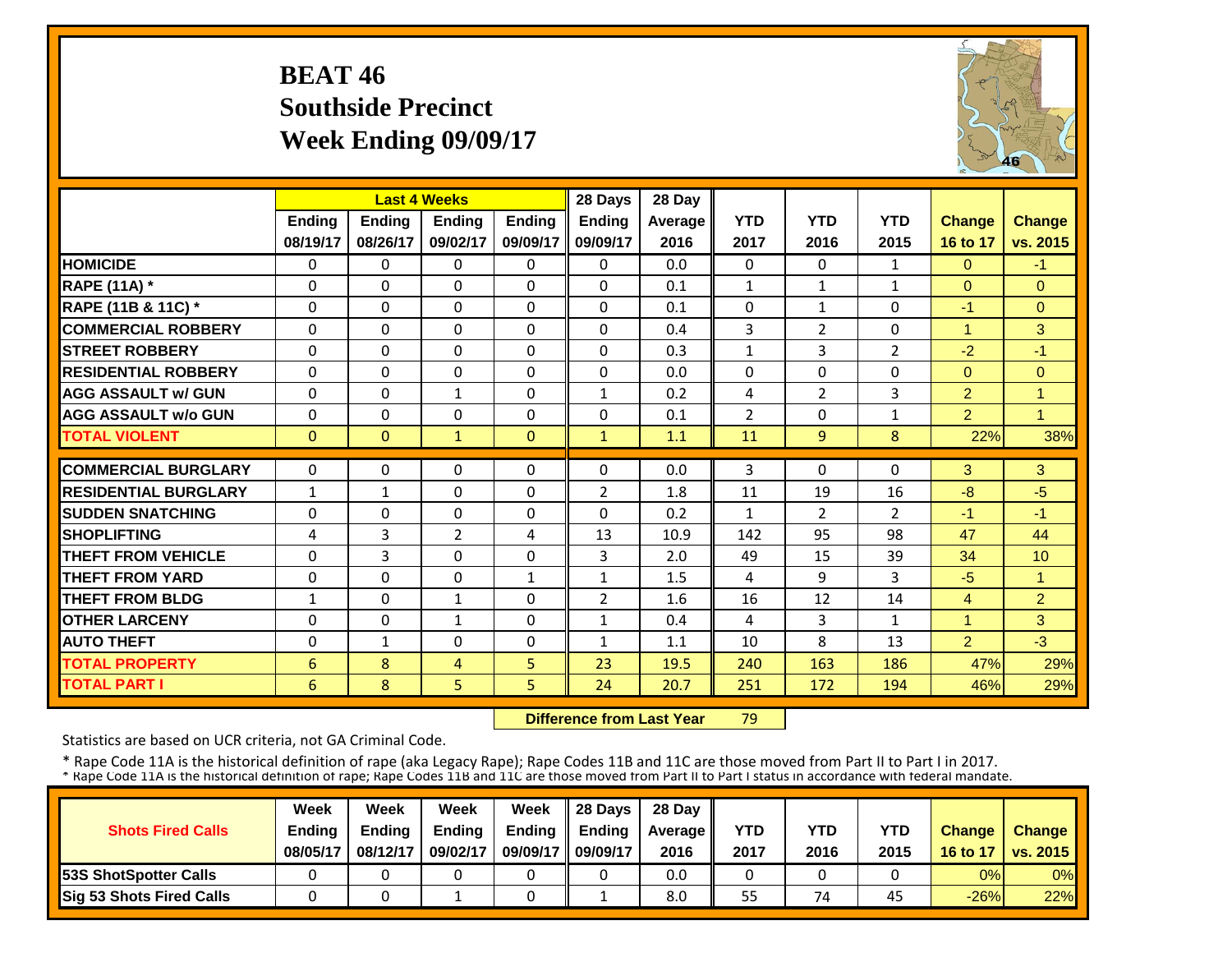

#### **COMPSTATISLANDS PRECINCT** CAPT. ASHLEY BROWN **Week Ending 09/09/17**

**PRECINCT COMMANDER:**



|                               | Week           | Week           | <b>Weekly</b>  | 28-Day          | 28-Day         | Avg            |                |            |                |                |                |
|-------------------------------|----------------|----------------|----------------|-----------------|----------------|----------------|----------------|------------|----------------|----------------|----------------|
|                               | <b>Ending</b>  | <b>Ending</b>  | Avg            | <b>Ending</b>   | <b>Ending</b>  | 28-Day         | <b>YTD</b>     | <b>YTD</b> | <b>YTD</b>     | <b>Change</b>  | <b>Change</b>  |
|                               | 09/09/17       | 09/02/17       | 2016           | 09/09/17        | 8/12/17        | 2016           | 2017           | 2016       | 2015           | 16 to 17       | vs. 2015       |
| <b>HOMICIDE</b>               | 0              | 0              | 0              |                 | 0              | 0              | 5              | 6          | 7              | $-1$           | $-2$           |
| <b>RAPE (11A) *</b>           | 0              | $\Omega$       | $\Omega$       | $\mathbf{0}$    | $\Omega$       | 0              | 3              | 3          | 8              | $\Omega$       | $-5$           |
| <b>RAPE (11B &amp; 11C)</b> * | 0              | $\Omega$       | $\Omega$       | 0               | 1              |                | $\overline{7}$ | 6          | 4              |                | 3              |
| <b>COMMERCIAL ROBBERY</b>     | 0              | $\Omega$       | $\Omega$       | 0               | 1              | 4              | 22             | 8          | 15             | 14             | $\overline{7}$ |
| <b>STREET ROBBERY</b>         | $\bf{0}$       | 3              | 1              | 4               | 3              | 3              | 20             | 31         | 33             | $-11$          | $-13$          |
| <b>RESIDENTIAL ROBBERY</b>    | $\bf{0}$       | 0              | $\Omega$       | 1               | 0              | 0              | 4              | 4          | 4              | $\overline{0}$ | $\Omega$       |
| <b>AGG ASSAULT w/ GUN</b>     | $\bf{0}$       |                | $\overline{ }$ | 5               | $\overline{2}$ | 4              | 33             | 38         | 43             | $-5$           | $-10$          |
| <b>AGG ASSAULT w/o GUN</b>    | $\bf{0}$       | $\Omega$       | $\overline{ }$ |                 | 3              | 3              | 30             | 24         | 27             | 6              | 3              |
| <b>TOTAL VIOLENT</b>          | $\mathbf{0}$   | $\overline{4}$ | 3              | $\overline{12}$ | 10             | 14             | 124            | 120        | 141            | 3%             | $-12%$         |
|                               |                |                |                |                 |                |                |                |            |                |                |                |
| <b>COMMERCIAL BURGLARY</b>    | $\overline{2}$ | $\overline{2}$ | $\Omega$       | 4               | 0              | $\overline{2}$ | 8              | 19         | 14             | $-11$          | -6             |
| <b>RESIDENTIAL BURGLARY</b>   | 4              |                | 6              | 20              | 23             | 24             | 183            | 208        | 180            | $-25$          | 3              |
| <b>SUDDEN SNATCHING</b>       | 0              | $\Omega$       | $\Omega$       | 0               | 2              |                | 6              | 6          | $\overline{7}$ | $\overline{0}$ | $-1$           |
| <b>SHOPLIFTING</b>            | 4              | 5              | 6              | 20              | 25             | 23             | 210            | 210        | 202            | $\overline{0}$ | 8              |
| <b>THEFT FROM VEHICLE</b>     | 8              | $\overline{2}$ | 5              | 16              | 26             | 20             | 186            | 182        | 203            | 4              | $-17$          |
| <b>THEFT FROM YARD</b>        | 5              | $\overline{c}$ | 2              | 13              | 12             | 8              | 81             | 72         | 94             | 9              | $-13$          |
| <b>THEFT FROM BLDG</b>        | 3              | 4              | 4              | 20              | 10             | 16             | 120            | 145        | 137            | $-25$          | $-17$          |
| <b>OTHER LARCENY</b>          | $\bf{0}$       | $\Omega$       | 1              | 3               | 1              | 2              | 23             | 22         | 14             |                | 9              |
| <b>AUTO THEFT</b>             | 3              | 2              | 3              | 5.              | 17             | 11             | 89             | 100        | 97             | $-11$          | $-8$           |
| <b>TOTAL PROPERTY</b>         | 29             | 18             | 27             | 101             | 116            | 107            | 906            | 964        | 948            | $-6%$          | $-4%$          |
| <b>TOTAL PART I</b>           | 29             | 22             | 30             | 113             | 126            | 120            | 1030           | 1084       | 1089           | $-5%$          | $-5%$          |

Statistics are based on UCR criteria, not GA Criminal Code. **Difference from Last Year** -54

Statistics are preliminary, based on RMS data at the time prepared, and are subject to change due to late reports, reclassifications, updated locations, etc.

| <b>Citizen Initiated Calls</b>  | Week<br><b>Ending</b><br>09/09/17 | Week<br><b>Ending</b><br>09/02/17 | Weekly<br>Avg<br>2016 | $28-Dav$<br>Ending<br>09/09/17 | $28-Dav$<br><b>Ending</b><br>8/5/17 | Avg<br>$28-Day$<br>2016 | YTD<br>2017 | <b>YTD</b><br>2016 | YTD<br>2015 | <b>Change</b><br>16 to 17 | <b>Change</b><br>vs. 2015 |
|---------------------------------|-----------------------------------|-----------------------------------|-----------------------|--------------------------------|-------------------------------------|-------------------------|-------------|--------------------|-------------|---------------------------|---------------------------|
| <b>Midnight Shift</b>           | 67                                | 63                                | 82                    | 293                            | 310                                 | 330                     | 3064        | 3773               | 3572        | $-709$                    | $-508$                    |
| Day Shift                       | 222                               | 194                               | 190                   | 783                            | 737                                 | 761                     | 7906        | 9731               | 9064        | $-1825$                   | $-1158$                   |
| <b>Afternoon Shift</b>          | 190                               | 232                               | 219                   | 865                            | 893                                 | 876                     | 8692        | 10809              | 10033       | $-2117$                   | $-1341$                   |
| <b>TOTAL CITIZEN CFS</b>        | 479                               | 489                               | 492                   | 1941                           | 1940                                | 1966                    | 19662       | 24313              | 22669       | $-19.1%$                  | $-13.3%$                  |
| 53S ShotSpotter Calls           |                                   |                                   |                       |                                | 4                                   | 12                      | 87          | 118                | 64          | $-31$                     | 23                        |
| <b>Sig 53 Shots Fired Calls</b> | 12                                |                                   | 16                    | 30                             | 32                                  | 62                      | 446         | 536                | 470         | -90                       | $-24$                     |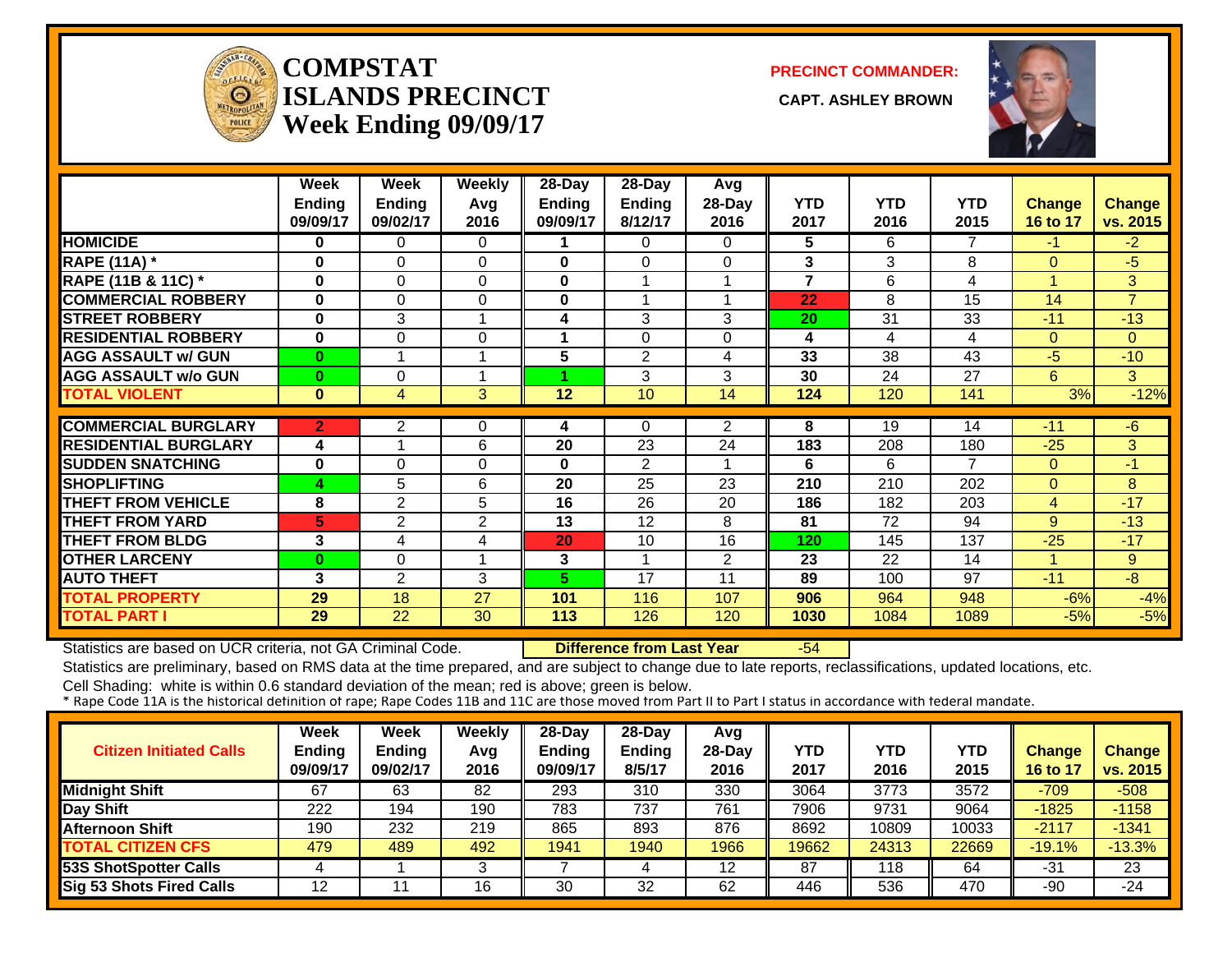# **BEAT 51 Islands Precinct Week Ending 09/09/17**



|                             |                |               | <b>Last 4 Weeks</b> |                | 28 Days        | 28 Day         |                |                |                |                      |                |
|-----------------------------|----------------|---------------|---------------------|----------------|----------------|----------------|----------------|----------------|----------------|----------------------|----------------|
|                             | <b>Ending</b>  | <b>Ending</b> | <b>Ending</b>       | <b>Endina</b>  | <b>Ending</b>  | <b>Average</b> | <b>YTD</b>     | <b>YTD</b>     | <b>YTD</b>     | <b>Change</b>        | <b>Change</b>  |
|                             | 08/19/17       | 08/26/17      | 09/02/17            | 09/09/17       | 09/09/17       | 2016           | 2017           | 2016           | 2015           | 16 to 17             | vs. 2015       |
| <b>HOMICIDE</b>             | $\Omega$       | 0             | $\Omega$            | $\Omega$       | $\mathbf{0}$   | 0.2            | $\overline{2}$ | $\overline{2}$ | 0              | $\Omega$             | 2 <sup>1</sup> |
| <b>RAPE (11A) *</b>         | $\Omega$       | 0             | $\Omega$            | $\Omega$       | $\Omega$       | 0.2            | $\Omega$       | $\mathbf{1}$   | $\mathbf{1}$   | $-1$                 | $-1$           |
| RAPE (11B & 11C) *          | $\mathbf 0$    | $\Omega$      | $\Omega$            | $\Omega$       | $\mathbf{0}$   | 0.2            | $\Omega$       | $\mathbf{1}$   | $\mathbf{1}$   | $-1$                 | $-1$           |
| <b>COMMERCIAL ROBBERY</b>   | $\Omega$       | 0             | $\Omega$            | $\Omega$       | $\Omega$       | 0.4            | 13             | $\overline{2}$ | 6              | 11                   | $\overline{7}$ |
| <b>STREET ROBBERY</b>       | $\Omega$       | $\Omega$      | $\Omega$            | $\Omega$       | $\Omega$       | 1.5            | 8              | 15             | 14             | $-7$                 | $-6$           |
| <b>RESIDENTIAL ROBBERY</b>  | $\Omega$       | $\Omega$      | $\Omega$            | $\Omega$       | $\Omega$       | 0.3            | $\Omega$       | 3              | $\overline{2}$ | $-3$                 | $-2$           |
| <b>AGG ASSAULT w/ GUN</b>   | $\mathbf{1}$   | 0             | $\Omega$            | $\Omega$       | 1              | 1.6            | 10             | 17             | 14             | $-7$                 | $-4$           |
| <b>AGG ASSAULT w/o GUN</b>  | $\Omega$       | $\mathbf{1}$  | $\Omega$            | $\Omega$       | $\mathbf{1}$   | 0.7            | 6              | 4              | 6              | $\overline{2}$       | $\Omega$       |
| <b>TOTAL VIOLENT</b>        | $\mathbf{1}$   | $\mathbf{1}$  | $\Omega$            | $\Omega$       | $\overline{2}$ | 5.0            | 39             | 45             | 44             | $-13%$               | $-11%$         |
| <b>COMMERCIAL BURGLARY</b>  | $\Omega$       | 0             | 1                   | $\Omega$       | 1              | 1.1            | 4              | 12             | 5              | -8                   | $-1$           |
| <b>RESIDENTIAL BURGLARY</b> | $\mathbf{1}$   | $\Omega$      | $\mathbf{1}$        | $\mathbf{1}$   | 3              | 6.8            | 38             | 62             | 42             | $-24$                | $-4$           |
| <b>SUDDEN SNATCHING</b>     | $\Omega$       | 0             | $\Omega$            | $\Omega$       | $\Omega$       | 0.2            | $\mathbf{1}$   | 0              | 3              | $\blacktriangleleft$ | $-2$           |
| <b>SHOPLIFTING</b>          | $\overline{7}$ | 3             | 4                   | 4              | 18             | 13.7           | 149            | 125            | 153            | 24                   | $-4$           |
| <b>THEFT FROM VEHICLE</b>   | $\Omega$       | 3             | 0                   | $\Omega$       | 3              | 5.7            | 63             | 54             | 62             | 9                    | $\overline{1}$ |
| <b>THEFT FROM YARD</b>      | $\mathbf 0$    | $\Omega$      | $\Omega$            | $\overline{2}$ | $\overline{2}$ | 2.1            | 21             | 19             | 26             | $\overline{2}$       | $-5$           |
| <b>THEFT FROM BLDG</b>      | $\mathbf{1}$   | $\mathbf{1}$  | $\Omega$            | 0              | $\overline{2}$ | 4.1            | 26             | 37             | 43             | $-11$                | $-17$          |
| <b>OTHER LARCENY</b>        | $\Omega$       | $\mathbf{1}$  | 0                   | 0              | 1              | 0.5            | 5              | 4              | 3              | 1                    | $\overline{2}$ |
| <b>AUTO THEFT</b>           | $\Omega$       | $\Omega$      | $\Omega$            | 1              | 1              | 3.1            | 30             | 26             | 36             | $\overline{4}$       | $-6$           |
| <b>TOTAL PROPERTY</b>       | 9              | 8             | 6                   | 8              | 31             | 37.3           | 337            | 339            | 373            | $-1%$                | $-10%$         |
| <b>TOTAL PART I</b>         | 10             | 9             | 6                   | 8              | 33             | 42.3           | 376            | 384            | 417            | $-2%$                |                |
|                             |                |               |                     |                |                |                |                |                |                |                      | $-10%$         |

 **Difference from Last Year**‐8

Statistics are based on UCR criteria, not GA Criminal Code.

|                               | Week          | Week          | Week          | Week          | $\parallel$ 28 Davs | 28 Day    |      |      |      |               |                     |
|-------------------------------|---------------|---------------|---------------|---------------|---------------------|-----------|------|------|------|---------------|---------------------|
| <b>Shots Fired Calls</b>      | <b>Ending</b> | <b>Ending</b> | <b>Ending</b> | <b>Ending</b> | <b>Ending</b>       | Average I | YTD  | YTD  | YTD  | <b>Change</b> | <b>Change</b>       |
|                               | 08/05/17      | 08/12/17      | 09/02/17      | 09/09/17      | 09/09/17            | 2016      | 2017 | 2016 | 2015 |               | 16 to 17   vs. 2015 |
| <b>153S ShotSpotter Calls</b> |               |               |               |               |                     | 10.8      | 64   | 112  | 55   | 0%            | $0\%$               |
| Sig 53 Shots Fired Calls      |               |               |               |               |                     | 20.9      | 144  | 199  | 129  | $-28%$        | 12%                 |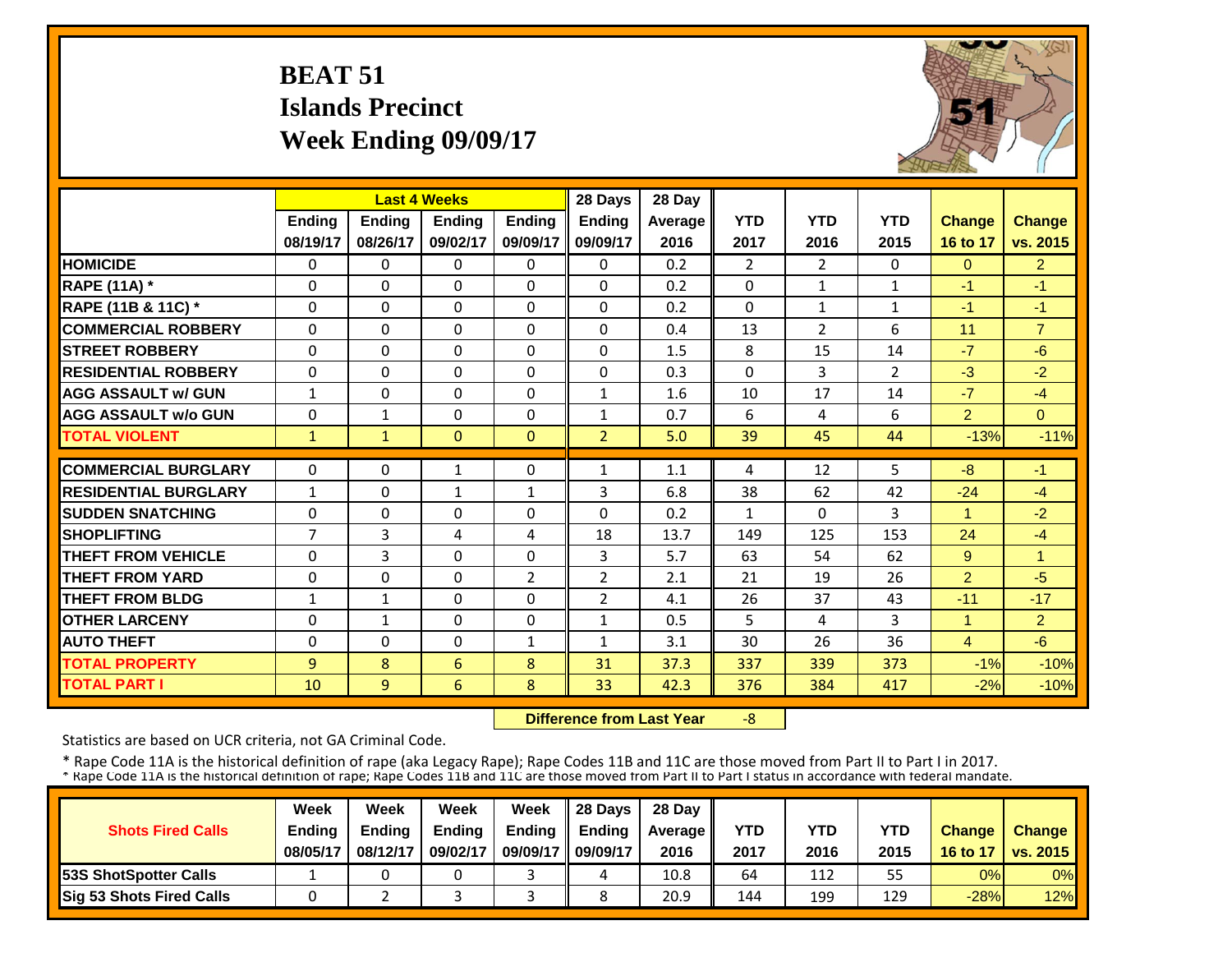# **BEAT 52 Islands PrecinctWeek Ending 09/09/17**



|                             |               | <b>Last 4 Weeks</b> |                |                | 28 Days        | 28 Day  |                |                |                |                |                |
|-----------------------------|---------------|---------------------|----------------|----------------|----------------|---------|----------------|----------------|----------------|----------------|----------------|
|                             | <b>Ending</b> | Ending              | <b>Ending</b>  | <b>Endina</b>  | <b>Ending</b>  | Average | <b>YTD</b>     | <b>YTD</b>     | <b>YTD</b>     | <b>Change</b>  | <b>Change</b>  |
|                             | 08/19/17      | 08/26/17            | 09/02/17       | 09/09/17       | 09/09/17       | 2016    | 2017           | 2016           | 2015           | 16 to 17       | vs. 2015       |
| <b>HOMICIDE</b>             | 0             | $\Omega$            | 0              | $\Omega$       | 0              | 0.2     | $\Omega$       | $\overline{2}$ | 0              | $-2$           | $\overline{0}$ |
| <b>RAPE (11A)</b> *         | $\Omega$      | $\Omega$            | $\Omega$       | $\Omega$       | 0              | 0.0     | $\Omega$       | $\Omega$       | $\overline{2}$ | $\Omega$       | $-2$           |
| RAPE (11B & 11C) *          | $\mathbf 0$   | $\Omega$            | $\Omega$       | $\Omega$       | 0              | 0.3     | $\overline{2}$ | 4              | 1              | $-2$           | $\overline{1}$ |
| <b>COMMERCIAL ROBBERY</b>   | $\Omega$      | $\Omega$            | $\Omega$       | $\Omega$       | 0              | 0.2     | $\Omega$       | $\overline{2}$ | $\mathbf{1}$   | $-2$           | $-1$           |
| <b>ISTREET ROBBERY</b>      | $\Omega$      | $\Omega$            | $\Omega$       | $\Omega$       | $\Omega$       | 0.5     | $\Omega$       | 5              | 2              | $-5$           | $-2$           |
| <b>RESIDENTIAL ROBBERY</b>  | $\Omega$      | 1                   | $\Omega$       | 0              | 1              | 0.1     | $\mathbf{1}$   | 1              | 0              | $\Omega$       | 1              |
| <b>AGG ASSAULT w/ GUN</b>   | $\Omega$      | $\Omega$            | $\Omega$       | $\Omega$       | 0              | 0.3     | 5              | $\mathbf{1}$   | 12             | $\overline{4}$ | $-7$           |
| <b>AGG ASSAULT w/o GUN</b>  | 0             | 0                   | $\Omega$       | $\Omega$       | 0              | 0.5     | $\overline{7}$ | 4              | 7              | 3              | $\Omega$       |
| <b>TOTAL VIOLENT</b>        | $\Omega$      | $\mathbf{1}$        | $\Omega$       | $\Omega$       | $\mathbf{1}$   | 2.1     | 15             | 19             | 25             | $-21%$         | $-40%$         |
| <b>COMMERCIAL BURGLARY</b>  | $\Omega$      | $\Omega$            | $\Omega$       | $\Omega$       | 0              | 0.1     | $\Omega$       | $\mathbf{1}$   | $\mathbf{1}$   | $-1$           | $-1$           |
| <b>RESIDENTIAL BURGLARY</b> | $\mathbf{1}$  | $\Omega$            | $\Omega$       | $\overline{2}$ | 3              | 2.6     | 11             | 23             | 33             | $-12$          | $-22$          |
|                             |               |                     |                |                | $\Omega$       |         |                |                |                |                | $-1$           |
| <b>SUDDEN SNATCHING</b>     | 0             | $\Omega$            | $\Omega$       | $\Omega$       |                | 0.2     | $\mathbf{1}$   | $\mathbf{1}$   | $\overline{2}$ | $\mathbf{0}$   |                |
| <b>SHOPLIFTING</b>          | $\Omega$      | $\Omega$            | 1              | $\Omega$       | $\mathbf{1}$   | 0.2     | 3              | 3              | 2              | $\Omega$       | 1              |
| <b>THEFT FROM VEHICLE</b>   | $\Omega$      | 3                   | $\Omega$       | 4              | $\overline{7}$ | 1.9     | 30             | 14             | 26             | 16             | $\overline{4}$ |
| <b>THEFT FROM YARD</b>      | $\Omega$      | $\Omega$            | $\Omega$       | $\Omega$       | 0              | 0.7     | 5              | 6              | 11             | $-1$           | $-6$           |
| <b>THEFT FROM BLDG</b>      | 4             | 5                   | $\overline{2}$ | $\overline{2}$ | 13             | 3.1     | 36             | 32             | 21             | 4              | 15             |
| <b>OTHER LARCENY</b>        | $\Omega$      | $\Omega$            | $\Omega$       | $\Omega$       | 0              | 0.2     | 4              | $\overline{2}$ | 1              | 2              | 3              |
| <b>AUTO THEFT</b>           | $\Omega$      | $\Omega$            | $\mathbf{1}$   | 0              | $\mathbf{1}$   | 1.4     | 8              | 14             | 14             | $-6$           | $-6$           |
| <b>TOTAL PROPERTY</b>       | 5             | 8                   | $\overline{4}$ | 8              | 25             | 10.3    | 98             | 96             | 111            | 2%             | $-12%$         |
| <b>TOTAL PART I</b>         | 5             | 9                   | 4              | 8              | 26             | 12.4    | 113            | 115            | 136            | $-2%$          | $-17%$         |

 **Difference from Last Year** $-2$ 

Statistics are based on UCR criteria, not GA Criminal Code.

|                              | Week     | Week          | Week          | Week          | 28 Days       | 28 Day    |      |      |      |               |                     |
|------------------------------|----------|---------------|---------------|---------------|---------------|-----------|------|------|------|---------------|---------------------|
| <b>Shots Fired Calls</b>     | Ending   | <b>Ending</b> | <b>Ending</b> | <b>Ending</b> | <b>Ending</b> | Average I | YTD  | YTD  | YTD  | <b>Change</b> | <b>Change</b>       |
|                              | 08/05/17 | 08/12/17      | 09/02/17      | 09/09/17      | 09/09/17      | 2016      | 2017 | 2016 | 2015 |               | 16 to 17   vs. 2015 |
| <b>53S ShotSpotter Calls</b> |          |               |               |               |               | 0.0       |      |      |      | 0%            | $0\%$               |
| Sig 53 Shots Fired Calls     |          |               |               |               |               | 6.3       | 67   | 46   | 63   | 46%           | 6%                  |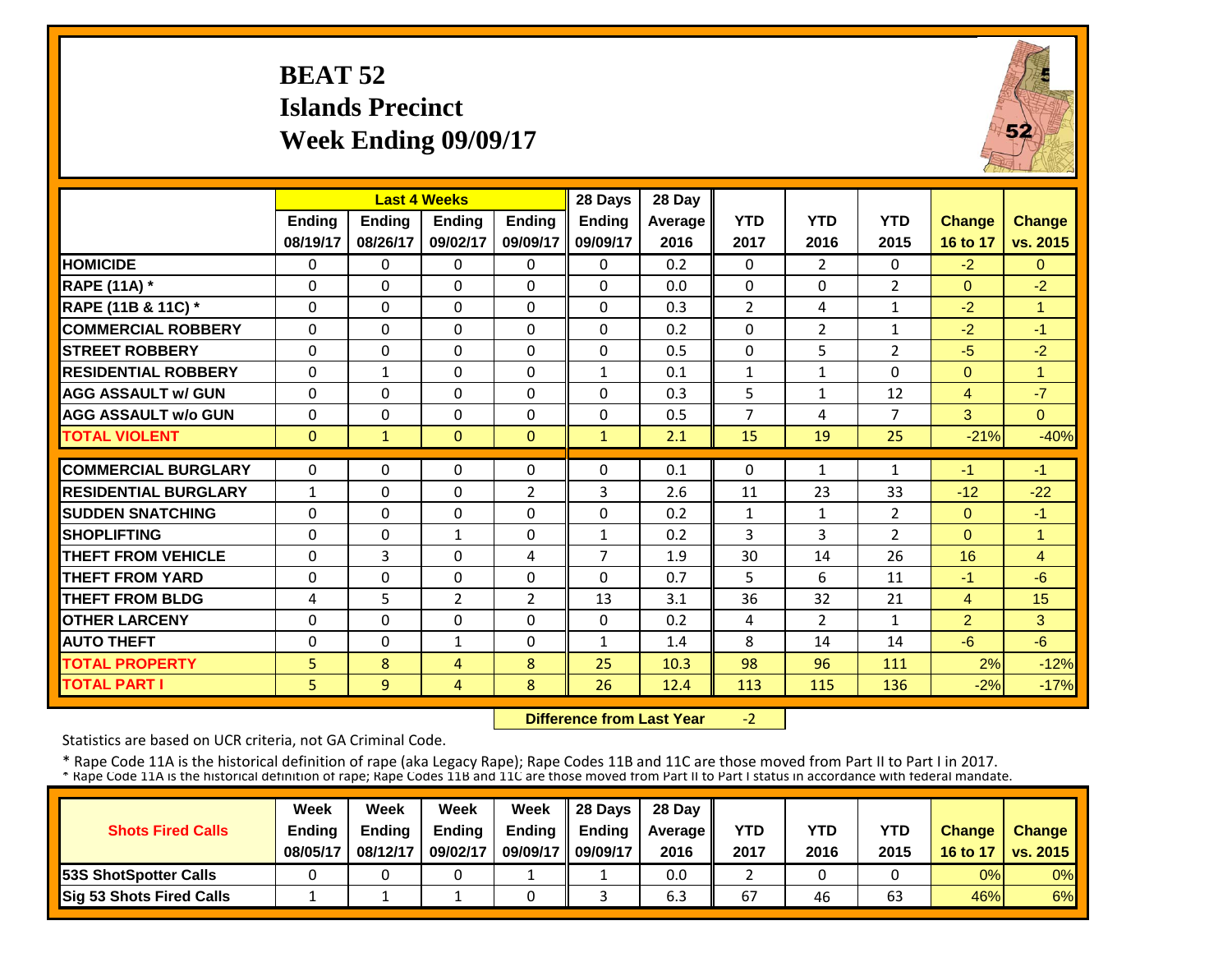# **BEAT 53 Islands PrecinctWeek Ending 09/09/17**



|                             |                | <b>Last 4 Weeks</b> |                |                | 28 Days        | 28 Day  |                |                |                |                |                |
|-----------------------------|----------------|---------------------|----------------|----------------|----------------|---------|----------------|----------------|----------------|----------------|----------------|
|                             | <b>Ending</b>  | <b>Ending</b>       | <b>Endina</b>  | <b>Endina</b>  | <b>Endina</b>  | Average | <b>YTD</b>     | <b>YTD</b>     | <b>YTD</b>     | <b>Change</b>  | Change         |
|                             | 08/19/17       | 08/26/17            | 09/02/17       | 09/09/17       | 09/09/17       | 2016    | 2017           | 2016           | 2015           | 16 to 17       | vs. 2015       |
| <b>HOMICIDE</b>             | $\Omega$       | 1                   | $\Omega$       | $\Omega$       | $\mathbf{1}$   | 0.1     | $\overline{2}$ | $\mathbf{1}$   | $\overline{2}$ | 1              | $\Omega$       |
| <b>RAPE (11A) *</b>         | $\Omega$       | $\Omega$            | $\Omega$       | $\Omega$       | $\Omega$       | 0.0     | $\Omega$       | $\Omega$       | $\overline{2}$ | $\Omega$       | $-2$           |
| RAPE (11B & 11C) *          | $\Omega$       | $\Omega$            | $\Omega$       | $\Omega$       | $\Omega$       | 0.0     | $\overline{2}$ | $\Omega$       | $\mathbf{1}$   | $\overline{2}$ | $\overline{1}$ |
| <b>COMMERCIAL ROBBERY</b>   | $\Omega$       | 0                   | $\Omega$       | $\Omega$       | $\Omega$       | 0.1     | $\mathbf{1}$   | $\mathbf{1}$   | $\overline{2}$ | $\Omega$       | $-1$           |
| <b>STREET ROBBERY</b>       | $\Omega$       | 1                   | 1              | $\Omega$       | $\overline{2}$ | 0.5     | 5              | 3              | $\overline{2}$ | $\overline{2}$ | 3              |
| <b>RESIDENTIAL ROBBERY</b>  | $\Omega$       | 0                   | $\Omega$       | $\Omega$       | $\Omega$       | 0.1     | 1              | $\Omega$       | 0              | $\overline{1}$ | 1              |
| <b>AGG ASSAULT w/ GUN</b>   | 1              | 1                   | 1              | $\Omega$       | 3              | 1.0     | 10             | 10             | 5              | $\Omega$       | 5 <sup>5</sup> |
| <b>AGG ASSAULT w/o GUN</b>  | $\Omega$       | 0                   | $\Omega$       | $\Omega$       | $\Omega$       | 0.6     | $\overline{7}$ | $\overline{7}$ | 8              | $\Omega$       | $-1$           |
| <b>TOTAL VIOLENT</b>        | $\mathbf{1}$   | $\overline{3}$      | $\overline{2}$ | $\mathbf{0}$   | 6              | 2.3     | 28             | 22             | 22             | 27%            | 27%            |
| <b>COMMERCIAL BURGLARY</b>  | $\Omega$       | 0                   | 1              | $\overline{2}$ | 3              | 0.2     | 3              | $\overline{2}$ | 0              | 1              | 3              |
| <b>RESIDENTIAL BURGLARY</b> | $\Omega$       | 2                   | $\Omega$       | $\mathbf{1}$   | 3              | 3.5     | 21             | 24             | 29             | $-3$           | $-8$           |
| <b>SUDDEN SNATCHING</b>     | $\Omega$       | 0                   | $\Omega$       | $\Omega$       | $\Omega$       | 0.2     | $\overline{2}$ | $\mathbf{1}$   | $\mathbf{1}$   | $\overline{1}$ | 1              |
| <b>SHOPLIFTING</b>          | $\Omega$       | 0                   | $\Omega$       | $\Omega$       | $\Omega$       | 0.9     | 15             | 7              | 4              | 8              | 11             |
| <b>THEFT FROM VEHICLE</b>   | 0              | 0                   | $\Omega$       | 3              | 3              | 2.7     | 22             | 24             | 18             | $-2$           | $\overline{4}$ |
| <b>THEFT FROM YARD</b>      | $\overline{2}$ | 1                   | 1              | $\overline{2}$ | 6              | 1.5     | 15             | 17             | 16             | $-2$           | $-1$           |
| <b>THEFT FROM BLDG</b>      | $\Omega$       | 0                   | $\mathbf{1}$   | 0              | $\mathbf{1}$   | 2.5     | 21             | 23             | 17             | $-2$           | $\overline{4}$ |
| <b>OTHER LARCENY</b>        | $\Omega$       | 0                   | $\Omega$       | 0              | 0              | 0.3     | 2              | $\overline{2}$ | $\mathbf{1}$   | $\Omega$       | $\overline{1}$ |
| <b>AUTO THEFT</b>           | $\Omega$       | 0                   | $\Omega$       | 2              | $\overline{2}$ | 1.8     | 16             | 15             | 13             | $\mathbf{1}$   | 3              |
| <b>TOTAL PROPERTY</b>       | $\overline{2}$ | $\overline{3}$      | 3              | 10             | 18             | 13.6    | 117            | 115            | 99             | 2%             | 18%            |
| <b>TOTAL PART I</b>         | 3              | 6                   | 5              | 10             | 24             | 15.9    | 145            | 137            | 121            | 6%             | 20%            |

 **Difference from Last Year**

8

Statistics are based on UCR criteria, not GA Criminal Code.

|                               | Week          | Week          | Week          | Week          | $\parallel$ 28 Davs | 28 Day    |      |      |      |               |                     |
|-------------------------------|---------------|---------------|---------------|---------------|---------------------|-----------|------|------|------|---------------|---------------------|
| <b>Shots Fired Calls</b>      | <b>Ending</b> | <b>Endina</b> | <b>Ending</b> | <b>Ending</b> | <b>Endina</b>       | Average I | YTD  | YTD  | YTD  | <b>Change</b> | <b>Change</b>       |
|                               | 08/05/17      | 08/12/17      | 09/02/17      | 09/09/17      | 09/09/17            | 2016      | 2017 | 2016 | 2015 |               | 16 to 17   vs. 2015 |
| <b>153S ShotSpotter Calls</b> |               |               |               |               |                     | 0.8       | 19   | b    |      | 0%            | $0\%$               |
| Sig 53 Shots Fired Calls      |               |               |               |               | 11                  | 15.0      | 91   | 130  | 107  | $-30%$        | $-15%$              |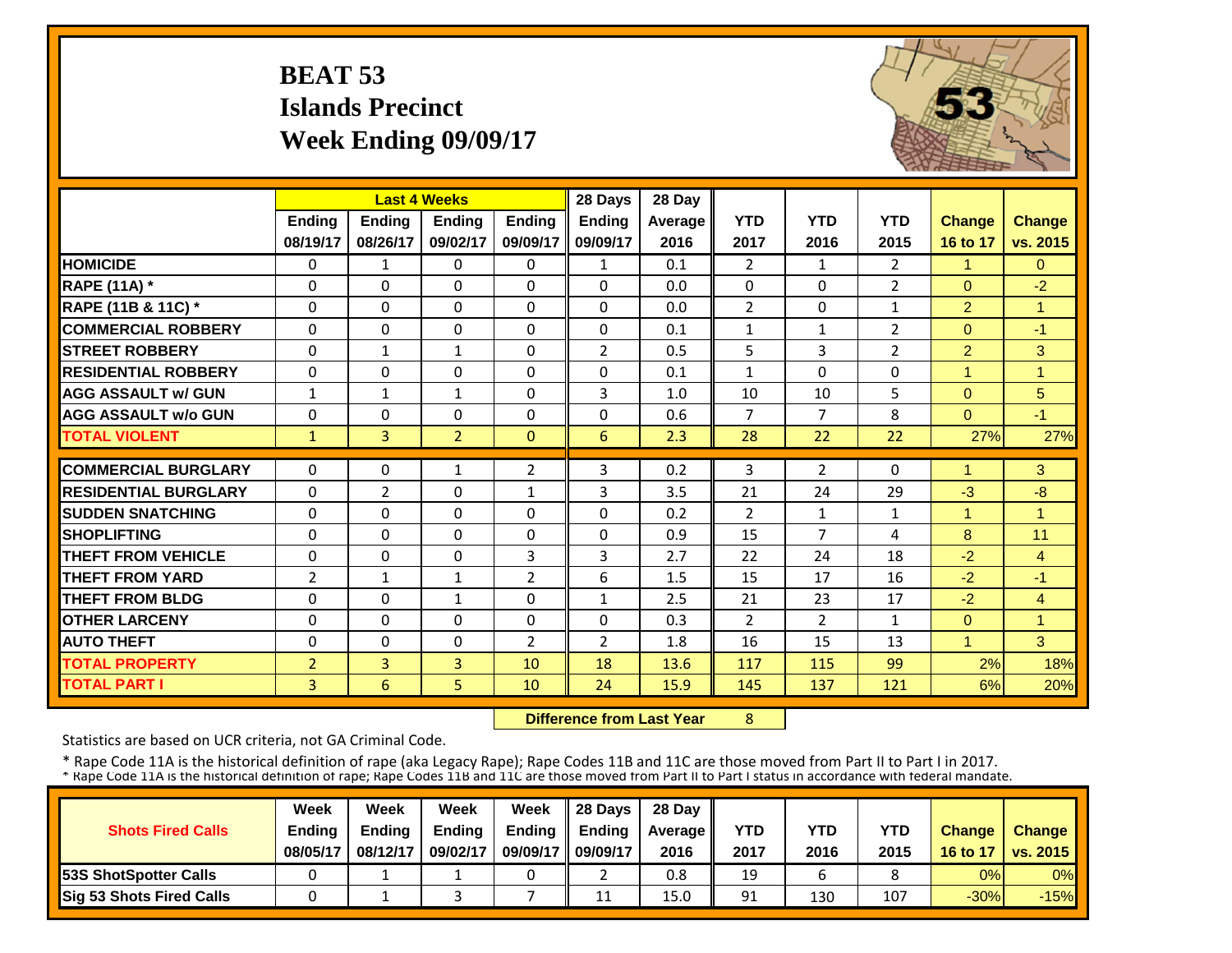# **BEAT 54 Islands PrecinctWeek Ending 09/09/17**



|                             |                |                | <b>Last 4 Weeks</b> |               | 28 Days        | 28 Day  |                |                |              |                |                      |
|-----------------------------|----------------|----------------|---------------------|---------------|----------------|---------|----------------|----------------|--------------|----------------|----------------------|
|                             | <b>Ending</b>  | <b>Ending</b>  | <b>Endina</b>       | <b>Ending</b> | <b>Endina</b>  | Average | <b>YTD</b>     | <b>YTD</b>     | <b>YTD</b>   | <b>Change</b>  | <b>Change</b>        |
|                             | 08/19/17       | 08/26/17       | 09/02/17            | 09/09/17      | 09/09/17       | 2016    | 2017           | 2016           | 2015         | 16 to 17       | vs. 2015             |
| <b>HOMICIDE</b>             | $\mathbf{0}$   | $\Omega$       | 0                   | $\Omega$      | 0              | 0.1     | $\Omega$       | $\mathbf{1}$   | 4            | $-1$           | $-4$                 |
| <b>RAPE (11A)</b> *         | $\Omega$       | $\Omega$       | $\Omega$            | $\Omega$      | $\Omega$       | 0.1     | $\Omega$       | $\mathbf{1}$   | $\mathbf{1}$ | -1             | $-1$                 |
| RAPE (11B & 11C) *          | $\Omega$       | $\Omega$       | $\Omega$            | $\Omega$      | $\Omega$       | 0.1     | $\Omega$       | $\mathbf{1}$   | $\mathbf{1}$ | $-1$           | $-1$                 |
| <b>COMMERCIAL ROBBERY</b>   | $\Omega$       | $\Omega$       | $\Omega$            | $\Omega$      | $\mathbf{0}$   | 0.5     | $\overline{7}$ | 2              | 6            | 5              | $\blacktriangleleft$ |
| <b>ISTREET ROBBERY</b>      | $\Omega$       | $\Omega$       | 1                   | $\Omega$      | $\mathbf{1}$   | 0.8     | 3              | 7              | 9            | $-4$           | $-6$                 |
| <b>RESIDENTIAL ROBBERY</b>  | $\Omega$       | $\Omega$       | $\Omega$            | 0             | $\Omega$       | 0.0     | $\mathbf{1}$   | $\Omega$       | 0            | $\overline{1}$ | -1                   |
| <b>AGG ASSAULT w/ GUN</b>   | $\Omega$       | $\Omega$       | $\Omega$            | $\Omega$      | $\Omega$       | 0.7     | 6              | 6              | 8            | $\Omega$       | $-2$                 |
| <b>AGG ASSAULT w/o GUN</b>  | $\Omega$       | $\Omega$       | $\Omega$            | $\Omega$      | $\Omega$       | 0.6     | 6              | 5              | 4            | 4              | 2 <sup>1</sup>       |
| <b>TOTAL VIOLENT</b>        | $\mathbf{0}$   | $\Omega$       | $\mathbf{1}$        | $\Omega$      | $\mathbf{1}$   | 2.8     | 23             | 23             | 33           | 0%             | $-30%$               |
| <b>COMMERCIAL BURGLARY</b>  | $\Omega$       | $\Omega$       | $\Omega$            | 0             | 0              | 0.2     | $\Omega$       | $\overline{2}$ | 5            | $-2$           | $-5$                 |
| <b>RESIDENTIAL BURGLARY</b> | $\overline{2}$ | 4              | $\Omega$            | 0             | 6              | 6.1     | 49             | 46             | 27           | 3              | 22                   |
| <b>SUDDEN SNATCHING</b>     | $\mathbf 0$    | $\Omega$       | $\Omega$            | $\Omega$      | $\Omega$       | 0.0     | 2              | $\Omega$       | $\mathbf{1}$ | $\overline{2}$ | -1                   |
| <b>SHOPLIFTING</b>          | $\Omega$       | $\mathbf{1}$   | $\Omega$            | $\Omega$      | $\mathbf{1}$   | 2.0     | 20             | 17             | 9            | 3              | 11                   |
| <b>THEFT FROM VEHICLE</b>   | 0              | $\Omega$       | $\Omega$            | $\Omega$      | 0              | 4.7     | 25             | 48             | 48           | $-23$          | $-23$                |
| <b>THEFT FROM YARD</b>      | $\Omega$       | $\mathbf{1}$   | $\Omega$            | 1             | $\overline{2}$ | 1.0     | 17             | 6              | 15           | 11             | $\overline{2}$       |
| <b>THEFT FROM BLDG</b>      | 0              | $\mathbf{1}$   | $\mathbf{1}$        | $\Omega$      | $\overline{2}$ | 2.2     | 13             | 22             | 17           | -9             | $-4$                 |
| <b>OTHER LARCENY</b>        | 1              | $\Omega$       | $\Omega$            | $\Omega$      | $\mathbf{1}$   | 0.2     | 5              | 1              | 3            | $\overline{4}$ | $\overline{2}$       |
| <b>AUTO THEFT</b>           | $\Omega$       | $\Omega$       | $\mathbf{1}$        | 0             | $\mathbf{1}$   | 2.8     | 19             | 28             | 21           | $-9$           | $-2$                 |
| <b>TOTAL PROPERTY</b>       | 3              | $\overline{7}$ | $\overline{2}$      | $\mathbf{1}$  | 13             | 19.2    | 150            | 170            | 146          | $-12%$         | 3%                   |
| <b>TOTAL PART I</b>         | $\overline{3}$ | $\overline{7}$ | 3                   | $\mathbf{1}$  | 14             | 22.0    | 173            | 193            | 179          | $-10%$         | $-3%$                |

 **Difference from Last Year** $-20$ 

Statistics are based on UCR criteria, not GA Criminal Code.

|                               | Week          | Week          | Week          | Week          | $\parallel$ 28 Davs | 28 Day    |      |      |      |               |                     |
|-------------------------------|---------------|---------------|---------------|---------------|---------------------|-----------|------|------|------|---------------|---------------------|
| <b>Shots Fired Calls</b>      | <b>Ending</b> | <b>Ending</b> | <b>Ending</b> | <b>Ending</b> | <b>Ending</b>       | Average I | YTD  | YTD  | YTD  | <b>Change</b> | <b>Change</b>       |
|                               | 08/05/17      | 08/12/17      | 09/02/17      | 09/09/17      | 09/09/17            | 2016      | 2017 | 2016 | 2015 |               | 16 to 17   vs. 2015 |
| <b>153S ShotSpotter Calls</b> |               |               |               |               |                     | 0.0       |      |      |      | 0%            | $0\%$               |
| Sig 53 Shots Fired Calls      |               |               |               |               |                     | 10.7      | 74   | 88   | 99   | $-16%$        | $-25%$              |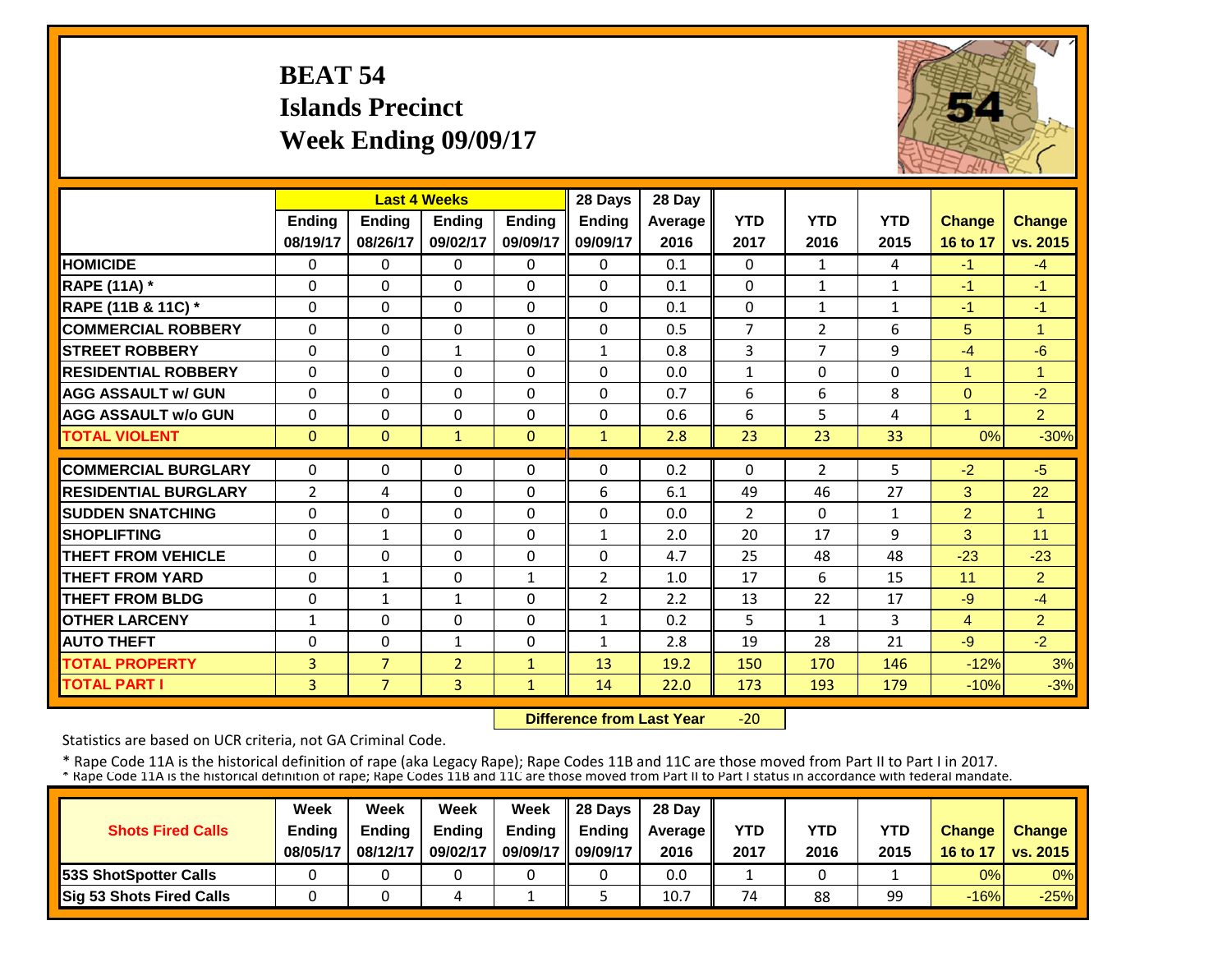# **BEAT 55 Islands Precinct Week Ending 09/09/17**



|                             |                | <b>Last 4 Weeks</b> |               |                | 28 Days        | 28 Day         |              |                |                |                |                |
|-----------------------------|----------------|---------------------|---------------|----------------|----------------|----------------|--------------|----------------|----------------|----------------|----------------|
|                             | Ending         | <b>Ending</b>       | <b>Ending</b> | <b>Endina</b>  | Ending         | <b>Average</b> | <b>YTD</b>   | <b>YTD</b>     | <b>YTD</b>     | <b>Change</b>  | <b>Change</b>  |
|                             | 08/19/17       | 08/26/17            | 09/02/17      | 09/09/17       | 09/09/17       | 2016           | 2017         | 2016           | 2015           | 16 to 17       | vs. 2015       |
| <b>HOMICIDE</b>             | $\Omega$       | $\Omega$            | $\Omega$      | $\Omega$       | $\Omega$       | 0.0            | 0            | $\Omega$       | 1              | $\Omega$       | $-1$           |
| <b>RAPE (11A) *</b>         | 0              | $\Omega$            | $\Omega$      | $\Omega$       | $\Omega$       | 0.1            | 3            | $\mathbf{1}$   | $\overline{2}$ | $\overline{2}$ | 1              |
| RAPE (11B & 11C) *          | $\mathbf 0$    | $\Omega$            | $\Omega$      | $\Omega$       | $\Omega$       | 0.2            | 3            | $\Omega$       | 0              | 3              | 3              |
| <b>COMMERCIAL ROBBERY</b>   | $\Omega$       | $\Omega$            | $\Omega$      | $\Omega$       | 0              | 0.1            | $\mathbf{1}$ | $\mathbf{1}$   | 0              | $\Omega$       | $\overline{1}$ |
| <b>ISTREET ROBBERY</b>      | $\Omega$       | $\Omega$            | $\mathbf{1}$  | $\Omega$       | $\mathbf{1}$   | 0.1            | 4            | $\mathbf{1}$   | 3              | 3              | $\overline{1}$ |
| <b>RESIDENTIAL ROBBERY</b>  | $\Omega$       | $\Omega$            | $\Omega$      | $\Omega$       | $\Omega$       | 0.0            | $\Omega$     | $\Omega$       | 1              | $\Omega$       | $-1$           |
| <b>AGG ASSAULT w/ GUN</b>   | $\Omega$       | $\Omega$            | $\Omega$      | $\Omega$       | $\Omega$       | 0.2            | $\Omega$     | $\mathbf{1}$   | 1              | $-1$           | $-1$           |
| <b>AGG ASSAULT w/o GUN</b>  | $\Omega$       | $\Omega$            | $\Omega$      | $\Omega$       | $\Omega$       | 0.5            | 4            | 3              | $\mathbf{1}$   | 1              | 3              |
| <b>TOTAL VIOLENT</b>        | $\mathbf{0}$   | $\Omega$            | $\mathbf{1}$  | $\mathbf{0}$   | $\mathbf{1}$   | 1.1            | 15           | $\overline{7}$ | 9              | 114%           | 67%            |
|                             |                |                     |               |                |                |                |              |                |                |                |                |
| <b>COMMERCIAL BURGLARY</b>  | $\Omega$       | $\Omega$            | 0             | $\Omega$       | 0              | 0.2            | 1            | $\overline{2}$ | $\overline{2}$ | $-1$           | $-1$           |
| <b>RESIDENTIAL BURGLARY</b> | 2              | 3                   | $\Omega$      | $\Omega$       | 5              | 4.0            | 53           | 43             | 40             | 10             | 13             |
| <b>ISUDDEN SNATCHING</b>    | $\mathbf 0$    | $\Omega$            | $\Omega$      | $\Omega$       | $\Omega$       | 0.4            | $\Omega$     | 4              | 0              | $-4$           | $\Omega$       |
| <b>SHOPLIFTING</b>          | $\Omega$       | $\Omega$            | $\Omega$      | $\Omega$       | $\Omega$       | 6.1            | 23           | 58             | 34             | $-35$          | $-11$          |
| THEFT FROM VEHICLE          | 0              | $\Omega$            | 2             | 1              | 3              | 4.2            | 43           | 35             | 43             | 8              | $\Omega$       |
| <b>THEFT FROM YARD</b>      | $\Omega$       | $\overline{2}$      | $\mathbf{1}$  | $\Omega$       | 3              | 2.6            | 21           | 21             | 26             | $\Omega$       | $-5$           |
| <b>THEFT FROM BLDG</b>      | $\Omega$       | $\mathbf{1}$        | $\Omega$      | 1              | $\overline{2}$ | 3.7            | 23           | 30             | 35             | $-7$           | $-12$          |
| <b>OTHER LARCENY</b>        | $\Omega$       | $\mathbf{1}$        | $\Omega$      | $\Omega$       | $\mathbf{1}$   | 1.1            | 6            | 11             | 5              | $-5$           | $\mathbf{1}$   |
| <b>AUTO THEFT</b>           | 0              | $\Omega$            | $\Omega$      | 0              | $\Omega$       | 1.5            | 13           | 16             | 7              | $-3$           | 6              |
| <b>TOTAL PROPERTY</b>       | $\overline{2}$ | $\overline{7}$      | 3             | $\overline{2}$ | 14             | 23.8           | 183          | 220            | 192            | $-17%$         | $-5%$          |
| <b>TOTAL PART I</b>         | $\overline{2}$ | $\overline{7}$      | 4             | $\overline{2}$ | 15             | 24.9           | 198          | 227            | 201            | $-13%$         | $-1%$          |

 **Difference from Last Year**‐29

Statistics are based on UCR criteria, not GA Criminal Code.

|                               | Week          | Week          | Week          | Week          | $\parallel$ 28 Davs | 28 Day    |      |      |      |               |                     |
|-------------------------------|---------------|---------------|---------------|---------------|---------------------|-----------|------|------|------|---------------|---------------------|
| <b>Shots Fired Calls</b>      | <b>Ending</b> | <b>Ending</b> | <b>Ending</b> | <b>Ending</b> | <b>Ending</b>       | Average I | YTD  | YTD  | YTD  | <b>Change</b> | <b>Change</b>       |
|                               | 08/05/17      | 08/12/17      | 09/02/17      | 09/09/17      | 09/09/17            | 2016      | 2017 | 2016 | 2015 |               | 16 to 17   vs. 2015 |
| <b>153S ShotSpotter Calls</b> |               |               |               |               |                     | 0.0       |      |      |      | 0%            | $0\%$               |
| Sig 53 Shots Fired Calls      |               |               |               |               |                     | ں ب       | 42   | 42   | 40   | 0%            | 5%                  |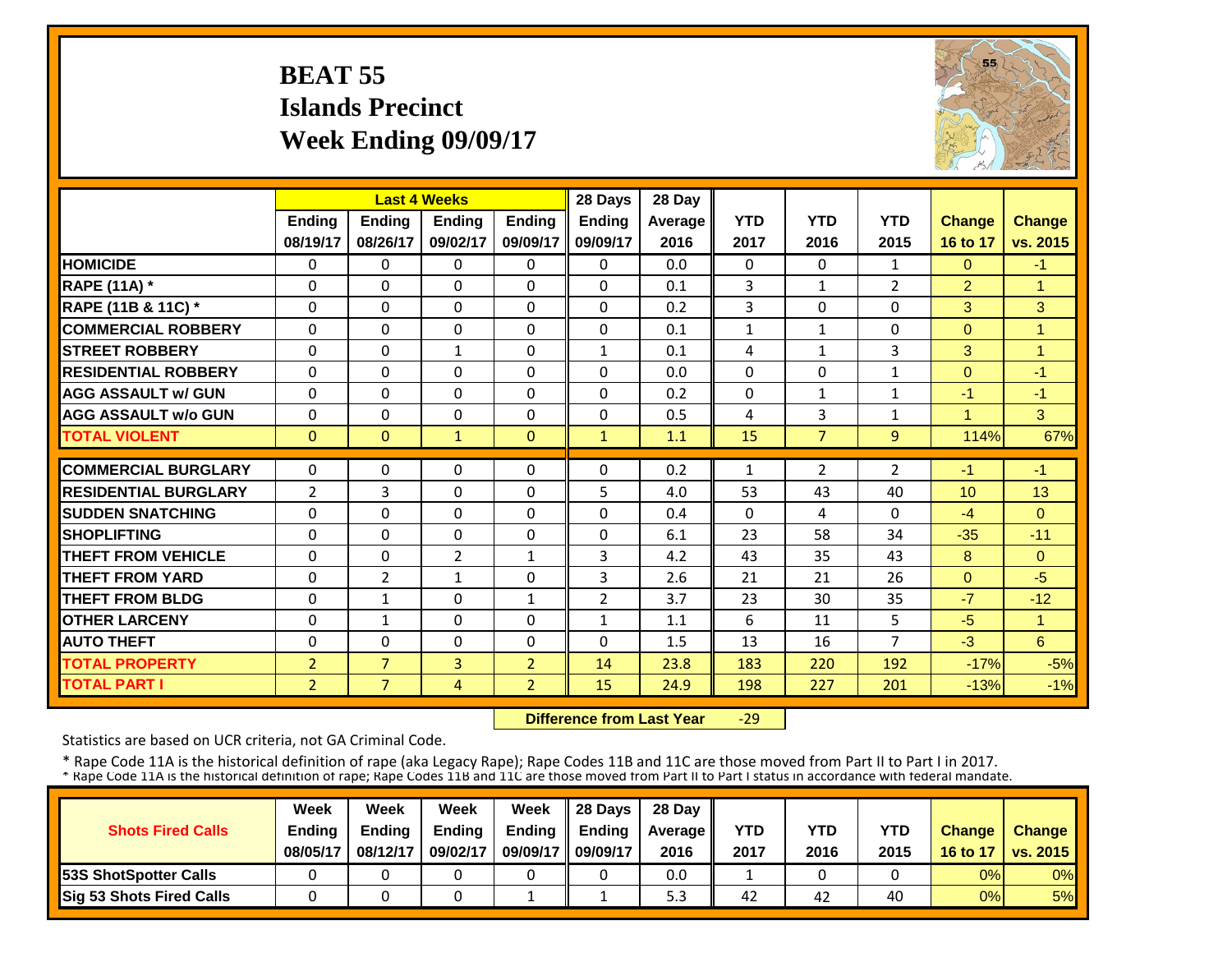# **BEAT 56 Islands Precinct Week Ending 09/09/17**



|                             |               |              | <b>Last 4 Weeks</b> |               | 28 Days       | 28 Day  |                |                |              |                |                |
|-----------------------------|---------------|--------------|---------------------|---------------|---------------|---------|----------------|----------------|--------------|----------------|----------------|
|                             | <b>Ending</b> | Ending       | <b>Endina</b>       | <b>Endina</b> | <b>Ending</b> | Average | <b>YTD</b>     | <b>YTD</b>     | <b>YTD</b>   | <b>Change</b>  | <b>Change</b>  |
|                             | 08/19/17      | 08/26/17     | 09/02/17            | 09/09/17      | 09/09/17      | 2016    | 2017           | 2016           | 2015         | 16 to 17       | vs. 2015       |
| <b>HOMICIDE</b>             | $\Omega$      | $\Omega$     | $\Omega$            | $\Omega$      | $\Omega$      | 0.0     | $\mathbf{1}$   | $\Omega$       | 0            | 1              | 1              |
| <b>RAPE (11A) *</b>         | $\Omega$      | $\Omega$     | $\Omega$            | $\Omega$      | $\Omega$      | 0.0     | $\Omega$       | $\Omega$       | $\Omega$     | $\Omega$       | $\Omega$       |
| RAPE (11B & 11C) *          | $\Omega$      | $\Omega$     | $\Omega$            | $\Omega$      | $\Omega$      | 0.0     | $\Omega$       | $\Omega$       | $\Omega$     | $\Omega$       | $\Omega$       |
| <b>COMMERCIAL ROBBERY</b>   | $\mathbf{0}$  | $\Omega$     | $\Omega$            | $\Omega$      | $\Omega$      | 0.0     | $\Omega$       | $\Omega$       | 0            | $\Omega$       | $\Omega$       |
| <b>STREET ROBBERY</b>       | $\mathbf 0$   | $\Omega$     | 0                   | $\Omega$      | 0             | 0.0     | $\mathbf 0$    | $\Omega$       | 3            | $\mathbf{0}$   | $-3$           |
| <b>RESIDENTIAL ROBBERY</b>  | $\Omega$      | $\Omega$     | $\Omega$            | $\Omega$      | 0             | 0.0     | $\mathbf{1}$   | $\Omega$       | $\mathbf{1}$ | 1              | $\Omega$       |
| <b>AGG ASSAULT w/ GUN</b>   | $\Omega$      | 1            | $\Omega$            | $\Omega$      | 1             | 0.3     | $\overline{2}$ | 3              | 3            | $-1$           | $-1$           |
| <b>AGG ASSAULT w/o GUN</b>  | $\Omega$      | $\Omega$     | $\Omega$            | $\Omega$      | $\Omega$      | 0.1     | $\Omega$       | $\mathbf{1}$   | $\mathbf{1}$ | $-1$           | $-1$           |
| <b>TOTAL VIOLENT</b>        | $\mathbf{0}$  | $\mathbf{1}$ | $\mathbf{0}$        | $\Omega$      | $\mathbf{1}$  | 0.4     | $\overline{4}$ | $\overline{4}$ | 8            | 0%             | $-50%$         |
|                             |               |              |                     |               |               |         |                | $\Omega$       |              |                |                |
| <b>COMMERCIAL BURGLARY</b>  | $\Omega$      | $\Omega$     | 0                   | $\Omega$      | 0             | 0.1     | $\Omega$       |                | 1            | $\mathbf{0}$   | $-1$           |
| <b>RESIDENTIAL BURGLARY</b> | $\Omega$      | $\Omega$     | $\Omega$            | $\Omega$      | $\Omega$      | 1.2     | 11             | 10             | 9            | 1              | $\overline{2}$ |
| <b>SUDDEN SNATCHING</b>     | $\Omega$      | $\Omega$     | $\Omega$            | $\Omega$      | $\Omega$      | 0.0     | $\Omega$       | $\Omega$       | 0            | $\Omega$       | $\Omega$       |
| <b>SHOPLIFTING</b>          | $\Omega$      | $\Omega$     | $\Omega$            | $\Omega$      | $\Omega$      | 0.0     | $\Omega$       | $\Omega$       | 0            | $\Omega$       | $\Omega$       |
| <b>THEFT FROM VEHICLE</b>   | 0             | $\Omega$     | 0                   | $\Omega$      | 0             | 0.5     | $\overline{3}$ | 7              | 6            | $-4$           | $-3$           |
| <b>THEFT FROM YARD</b>      | 0             | $\Omega$     | $\Omega$            | $\Omega$      | 0             | 0.3     | $\overline{2}$ | 3              | 0            | $-1$           | 2 <sup>1</sup> |
| <b>THEFT FROM BLDG</b>      | 0             | $\Omega$     | $\Omega$            | $\Omega$      | 0             | 0.2     | $\mathbf{1}$   | $\mathbf{1}$   | 4            | $\Omega$       | $-3$           |
| <b>OTHER LARCENY</b>        | $\Omega$      | $\Omega$     | $\Omega$            | 0             | $\Omega$      | 0.2     | $\mathbf{1}$   | $\overline{2}$ | 1            | $-1$           | $\Omega$       |
| <b>AUTO THEFT</b>           | $\Omega$      | $\Omega$     | $\Omega$            | $\Omega$      | $\Omega$      | 0.1     | 3              | 1              | 6            | $\overline{2}$ | $-3$           |
| <b>TOTAL PROPERTY</b>       | $\Omega$      | $\Omega$     | $\Omega$            | $\Omega$      | $\Omega$      | 2.5     | 21             | 24             | 27           | $-13%$         | $-22%$         |
| <b>TOTAL PART I</b>         | $\mathbf{0}$  | $\mathbf{1}$ | $\Omega$            | $\Omega$      | $\mathbf{1}$  | 2.9     | 25             | 28             | 35           | $-11%$         | $-29%$         |

 **Difference from Last Year** $-3$ 

Statistics are based on UCR criteria, not GA Criminal Code.

|                               | Week          | Week          | Week          | Week          | $\parallel$ 28 Davs | 28 Day    |      |      |      |               |                     |
|-------------------------------|---------------|---------------|---------------|---------------|---------------------|-----------|------|------|------|---------------|---------------------|
| <b>Shots Fired Calls</b>      | <b>Ending</b> | <b>Ending</b> | <b>Ending</b> | <b>Ending</b> | <b>Ending</b>       | Average I | YTD  | YTD  | YTD  | <b>Change</b> | <b>Change</b>       |
|                               | 08/05/17      | 08/12/17      | 09/02/17      | 09/09/17      | 09/09/17            | 2016      | 2017 | 2016 | 2015 |               | 16 to 17   vs. 2015 |
| <b>153S ShotSpotter Calls</b> |               |               |               |               |                     | 0.0       |      |      |      | 0%            | $0\%$               |
| Sig 53 Shots Fired Calls      |               |               |               |               |                     | 4.0       | 28   | 31   | 32   | $-10%$        | $-13%$              |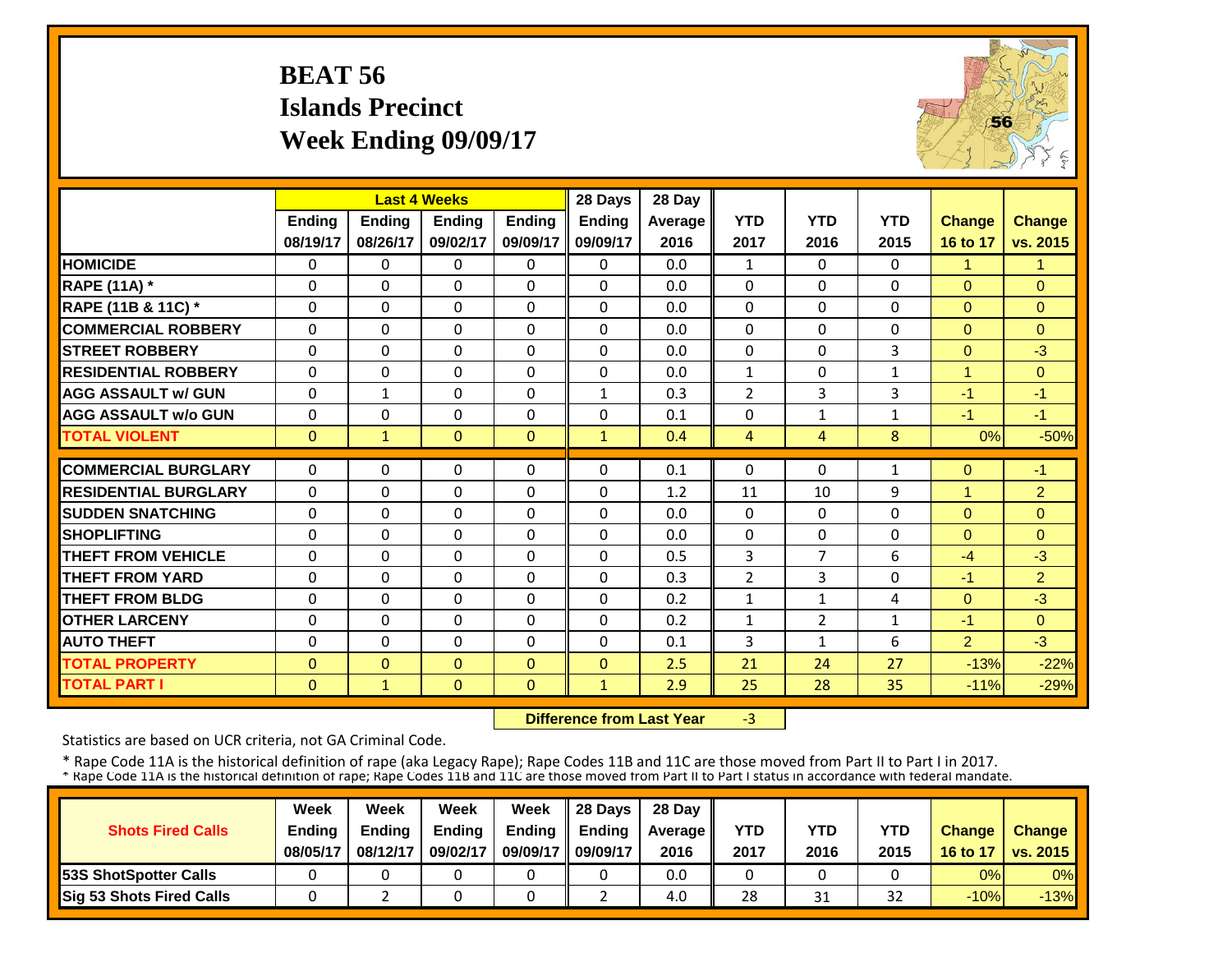

#### **COMPSTATWHITEFIELD PRECINCT** LT. TORRENCE GARVIN **Week Ending 09/09/17**

**PRECINCT COMMANDER:**



|                             | Week<br><b>Ending</b><br>09/09/17 | Week<br><b>Ending</b><br>09/02/17 | <b>Weekly</b><br>Avg<br>2016 | $28$ -Day<br><b>Ending</b><br>09/09/17 | $28-Day$<br><b>Ending</b><br>8/12/17 | Avg<br>28-Day<br>2016 | <b>YTD</b><br>2017 | <b>YTD</b><br>2016 | <b>YTD</b><br>2015 | Change<br>16 to 17 | <b>Change</b><br>vs. 2015 |
|-----------------------------|-----------------------------------|-----------------------------------|------------------------------|----------------------------------------|--------------------------------------|-----------------------|--------------------|--------------------|--------------------|--------------------|---------------------------|
| <b>HOMICIDE</b>             | $\bf{0}$                          | 0                                 | $\Omega$                     | 0                                      | 0                                    | 0                     | $\overline{2}$     | 2.                 | 2                  | $\Omega$           | $\mathbf{0}$              |
| <b>RAPE (11A)</b> *         |                                   | $\Omega$                          | $\Omega$                     | 1                                      | 0                                    | 0                     | $\overline{2}$     | $\overline{2}$     | 4                  | $\Omega$           | $-2$                      |
| RAPE (11B & 11C) *          | $\bf{0}$                          | $\Omega$                          | $\Omega$                     | 0                                      | 0                                    | 0                     | 5                  | 0                  |                    | 5                  | 4                         |
| <b>COMMERCIAL ROBBERY</b>   | $\bf{0}$                          | 0                                 | $\Omega$                     | $\bf{0}$                               | 0                                    | 0                     | $\bf{0}$           | 2                  | 4                  | $-2$               | $-4$                      |
| <b>STREET ROBBERY</b>       | $\bf{0}$                          |                                   | $\Omega$                     | 1                                      | 0                                    | 4                     | 6                  | 4                  | 3                  | $\overline{2}$     | 3                         |
| <b>RESIDENTIAL ROBBERY</b>  | $\bf{0}$                          | 0                                 | $\Omega$                     | $\bf{0}$                               | $\Omega$                             | 0                     | 0                  |                    | 4                  | $-1$               | -4                        |
| <b>AGG ASSAULT w/ GUN</b>   | 1                                 | $\Omega$                          | $\Omega$                     | 1                                      | 0                                    |                       | 4                  | 11                 | 8                  | $-7$               | -4                        |
| <b>AGG ASSAULT w/o GUN</b>  | $\bf{0}$                          | $\Omega$                          | $\Omega$                     |                                        | 0                                    |                       | 5                  | 11                 | 6                  | -6                 | -1                        |
| <b>TOTAL VIOLENT</b>        | $\mathbf{2}$                      |                                   |                              | 4                                      | $\Omega$                             | 4                     | 24                 | 33                 | $\overline{32}$    | $-27%$             | $-25%$                    |
| <b>COMMERCIAL BURGLARY</b>  |                                   |                                   |                              |                                        |                                      |                       |                    |                    | 8                  |                    |                           |
| <b>RESIDENTIAL BURGLARY</b> | $\bf{0}$                          | $\Omega$                          | 0                            | 14                                     | $\Omega$<br>13                       | $\overline{2}$<br>13  | 3<br>81            | 15                 |                    | $-12$              | -5                        |
|                             | $\bf{0}$                          | 5                                 | 3                            |                                        |                                      |                       |                    | 123                | 103                | $-42$              | $-22$                     |
| <b>SUDDEN SNATCHING</b>     | $\bf{0}$                          | 0                                 | $\Omega$                     | $\bf{0}$                               | 2                                    | 1                     | 3                  | 6                  | 2                  | $-3$               | 1                         |
| <b>SHOPLIFTING</b>          | 6                                 | 3                                 | 2                            | 16                                     | 19                                   | 9                     | 118                | 81                 | 120                | 37                 | $-2$                      |
| <b>THEFT FROM VEHICLE</b>   | $\bf{0}$                          | $\overline{\mathbf{A}}$           | 3                            | 6                                      | 11                                   | 11                    | 101                | 74                 | 70                 | 27                 | 31                        |
| <b>THEFT FROM YARD</b>      | $\bf{0}$                          |                                   |                              | $\mathbf{2}$                           | 8                                    | 5                     | 35                 | 39                 | 39                 | -4                 | -4                        |
| <b>THEFT FROM BLDG</b>      | $\bf{0}$                          | $\mathbf{2}$                      |                              | 3                                      | 3                                    | 6                     | 45                 | 53                 | 55                 | $-8$               | $-10$                     |
| <b>OTHER LARCENY</b>        | $\bf{0}$                          | $\Omega$                          | $\Omega$                     | 2                                      | $\overline{2}$                       |                       | 19                 | 6                  | 5                  | 13                 | 14                        |
| <b>AUTO THEFT</b>           | $\mathbf{2}$                      | $\Omega$                          | -1                           | 6                                      | 7                                    | 4                     | 35                 | 34                 | 31                 |                    | $\overline{4}$            |
| <b>TOTAL PROPERTY</b>       | 8                                 | 12                                | 13                           | 50                                     | 65                                   | 51                    | 440                | 431                | 433                | 2%                 | 2%                        |
| <b>TOTAL PART I</b>         | 10 <sup>1</sup>                   | 13                                | 14                           | 54                                     | 65                                   | 56                    | 464                | 464                | 465                | 0%                 | 0%                        |

Statistics are based on UCR criteria, not GA Criminal Code. **Difference from Last Year** 0

Statistics are preliminary, based on RMS data at the time prepared, and are subject to change due to late reports, reclassifications, updated locations, etc.

| <b>Citizen Initiated Calls</b>  | <b>Week</b><br><b>Ending</b><br>09/09/17 | <b>Week</b><br><b>Ending</b><br>09/02/17 | Weekly<br>Avg<br>2016 | 28-Day<br><b>Ending</b><br>09/09/17 | 28-Day<br>Ending<br>8/5/17 | Avg<br>$28-Day$<br>2016 | <b>YTD</b><br>2017 | YTD<br>2016 | YTD<br>2015 | <b>Change</b><br>16 to 17 | <b>Change</b><br>vs. 2015 |
|---------------------------------|------------------------------------------|------------------------------------------|-----------------------|-------------------------------------|----------------------------|-------------------------|--------------------|-------------|-------------|---------------------------|---------------------------|
| <b>Midnight Shift</b>           | 24                                       | 28                                       | 34                    | 99                                  | 105                        | 138                     | 556                | 1214        | 3416        | $-658$                    | $-2860$                   |
| Day Shift                       | 98                                       | 91                                       | 101                   | 399                                 | 395                        | 403                     | 1891               | 3548        | 3387        | $-1657$                   | $-1496$                   |
| <b>Afternoon Shift</b>          | 94                                       | 105                                      | 102                   | 412                                 | 416                        | 407                     | 1882               | 3525        | 1160        | $-1643$                   | 722                       |
| <b>TOTAL CITIZEN CFS</b>        | 216                                      | 224                                      | 237                   | 910                                 | 916                        | 947                     | 4329               | 8287        | 7963        | $-47.8%$                  | $-45.6%$                  |
| <b>53S ShotSpotter Calls</b>    |                                          |                                          |                       |                                     |                            |                         |                    |             |             |                           |                           |
| <b>Sig 53 Shots Fired Calls</b> |                                          |                                          |                       | 30                                  | 14                         | 18                      | 137                | 147         | 110         | -10                       | 27                        |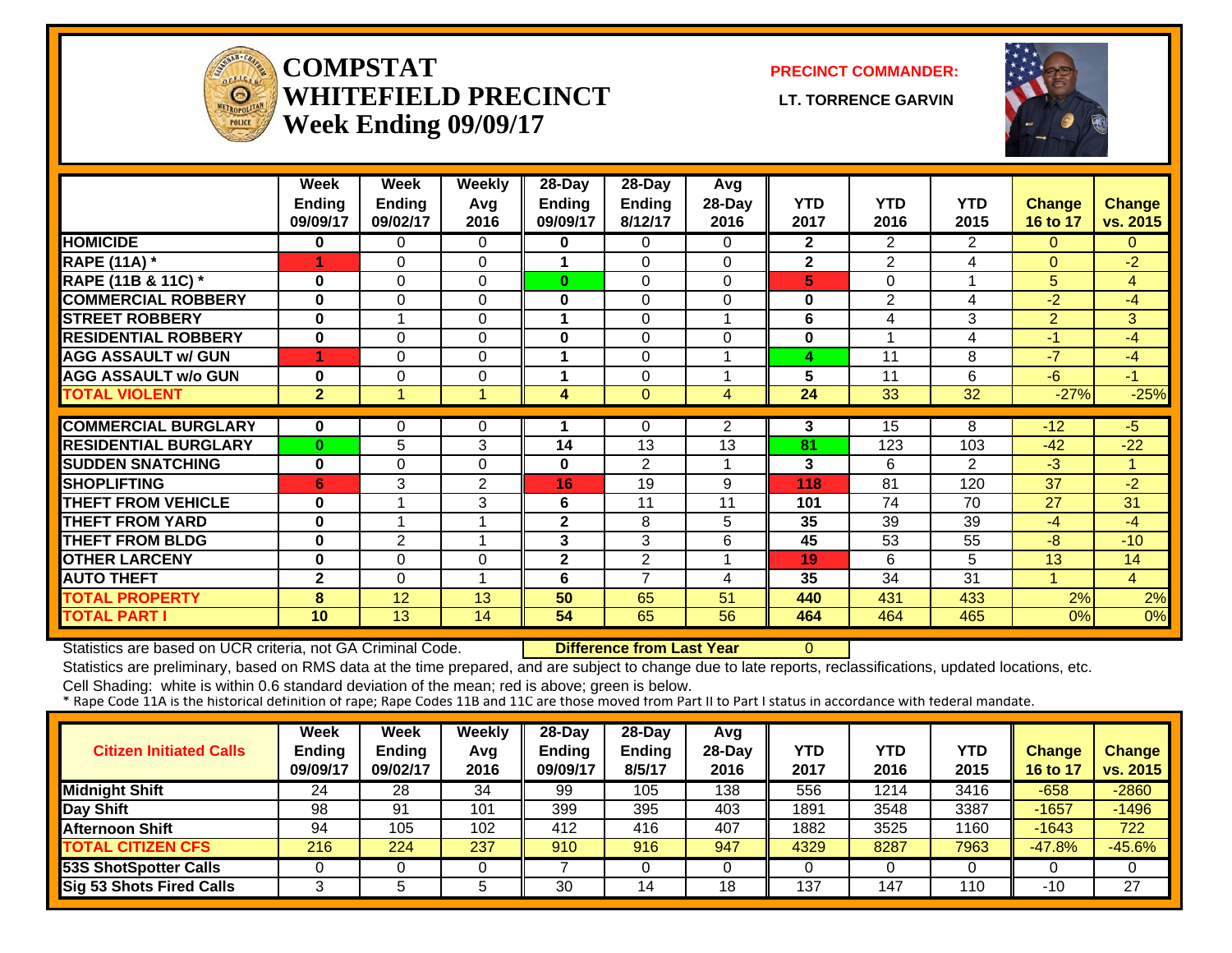# **BEAT 61 Whitefield Precinct Week Ending 09/09/17**

|                             |              |                | <b>Last 4 Weeks</b> |               | 28 Days        | 28 Day  |                |                |                |                |                |
|-----------------------------|--------------|----------------|---------------------|---------------|----------------|---------|----------------|----------------|----------------|----------------|----------------|
|                             | Ending       | Ending         | <b>Ending</b>       | <b>Ending</b> | Ending         | Average | <b>YTD</b>     | <b>YTD</b>     | <b>YTD</b>     | <b>Change</b>  | Change         |
|                             | 08/19/17     | 08/26/17       | 09/02/17            | 09/09/17      | 09/09/17       | 2016    | 2017           | 2016           | 2015           | 16 to 17       | vs. 2015       |
| <b>HOMICIDE</b>             | 0            | $\Omega$       | $\mathbf{0}$        | 0             | $\Omega$       | 0.0     | $\overline{2}$ | $\Omega$       | $\mathbf{0}$   | $\overline{2}$ | $\overline{2}$ |
| <b>RAPE (11A) *</b>         | $\Omega$     | $\Omega$       | $\mathbf{0}$        | $\Omega$      | $\Omega$       | 0.0     | $\Omega$       | $\mathbf{0}$   | 3              | $\Omega$       | $-3$           |
| RAPE (11B & 11C) *          | $\Omega$     | $\Omega$       | $\mathbf{0}$        | $\Omega$      | $\Omega$       | 0.2     | $\Omega$       | $\Omega$       | $\mathbf{1}$   | $\Omega$       | $-1$           |
| <b>COMMERCIAL ROBBERY</b>   | 0            | $\Omega$       | $\mathbf{0}$        | $\Omega$      | $\Omega$       | 0.1     | $\Omega$       | $\mathbf{1}$   | $\Omega$       | $-1$           | $\Omega$       |
| <b>STREET ROBBERY</b>       | 0            | $\Omega$       | $\mathbf{0}$        | $\Omega$      | $\Omega$       | 0.2     | $\overline{2}$ | $\mathbf{1}$   | 3              | 1              | $-1$           |
| <b>RESIDENTIAL ROBBERY</b>  | $\Omega$     | $\Omega$       | $\Omega$            | $\Omega$      | $\Omega$       | 0.0     | $\Omega$       | $\Omega$       | 3              | $\Omega$       | $-3$           |
| <b>AGG ASSAULT w/ GUN</b>   | $\Omega$     | $\Omega$       | $\Omega$            | $\Omega$      | $\Omega$       | 0.2     | $\mathbf{1}$   | 3              | $\Omega$       | $-2$           | 1              |
| <b>AGG ASSAULT w/o GUN</b>  | $\Omega$     | $\Omega$       | $\Omega$            | $\Omega$      | $\Omega$       | 0.5     | $\overline{2}$ | 3              | $\overline{2}$ | $-1$           | $\Omega$       |
| <b>TOTAL VIOLENT</b>        | $\mathbf{0}$ | $\mathbf{0}$   | $\mathbf{0}$        | $\mathbf{0}$  | $\Omega$       | 1.1     | $\overline{7}$ | 8              | 12             | $-13%$         | $-42%$         |
| <b>COMMERCIAL BURGLARY</b>  | $\Omega$     | 1              | $\mathbf{0}$        | $\Omega$      | 1              | 0.8     | $\overline{2}$ | 4              | 3              | $-2$           | $-1$           |
| <b>RESIDENTIAL BURGLARY</b> | 2            | $\overline{2}$ | 3                   | $\Omega$      | 7              | 4.3     | 40             | 41             | 48             | $-1$           | $-8$           |
| <b>SUDDEN SNATCHING</b>     | $\Omega$     | $\Omega$       | $\Omega$            | $\Omega$      | $\Omega$       | 0.2     | $\Omega$       | $\overline{2}$ | $\mathbf{1}$   | $-2$           | $-1$           |
| <b>SHOPLIFTING</b>          | 4            | 3              | 3                   | 5             | 15             | 7.7     | 111            | 69             | 111            | 42             | $\Omega$       |
| <b>THEFT FROM VEHICLE</b>   | $\mathbf{1}$ | $\Omega$       | $\mathbf{0}$        | $\Omega$      | $\mathbf{1}$   | 5.7     | 42             | 30             | 26             | 12             | 16             |
| <b>THEFT FROM YARD</b>      | $\mathbf{1}$ | 0              | $\mathbf{0}$        | $\Omega$      | $\mathbf{1}$   | 2.8     | 16             | 19             | 14             | $-3$           | $\overline{2}$ |
| <b>THEFT FROM BLDG</b>      | 0            | 1              | $\mathbf{0}$        | 0             | $\mathbf{1}$   | 2.8     | 19             | 23             | 26             | $-4$           | $-7$           |
| <b>OTHER LARCENY</b>        | 1            | 1              | $\Omega$            | $\Omega$      | $\overline{2}$ | 0.8     | 11             | 5              | $\overline{2}$ | 6              | 9              |
| <b>AUTO THEFT</b>           | 0            | $\Omega$       | $\Omega$            | $\mathbf{1}$  | 1              | 1.4     | $\overline{7}$ | 10             | $\overline{7}$ | $-3$           | $\Omega$       |
| <b>TOTAL PROPERTY</b>       | 9            | 8              | 6                   | 6             | 29             | 26.3    | 248            | 203            | 238            | 22%            | 4%             |
| <b>TOTAL PART I</b>         | 9            | 8              | 6                   | 6             | 29             | 27.5    | 255            | 211            | 250            | 21%            | 2%             |
|                             |              |                |                     |               |                |         |                |                |                |                |                |

 **Difference from Last Year**44

Statistics are based on UCR criteria, not GA Criminal Code.

| <b>Shots Fired Calls</b>      | Week<br><b>Ending</b><br>08/05/17 | Week<br><b>Ending</b><br>08/12/17 | Week<br><b>Ending</b><br>09/02/17 | Week<br><b>Ending</b><br>09/09/17 | 28 Days<br><b>Endina</b><br>09/09/17 | 28 Day<br><b>Average II</b><br>2016 | <b>YTD</b><br>2017 | YTD<br>2016 | YTD<br>2015 | <b>Change</b><br>16 to 17 | <b>Change</b><br><b>VS. 2015</b> |
|-------------------------------|-----------------------------------|-----------------------------------|-----------------------------------|-----------------------------------|--------------------------------------|-------------------------------------|--------------------|-------------|-------------|---------------------------|----------------------------------|
| <b>153S ShotSpotter Calls</b> |                                   |                                   |                                   |                                   |                                      | 0.0                                 |                    |             |             | 0%                        | $0\%$                            |
| Sig 53 Shots Fired Calls      |                                   |                                   |                                   |                                   |                                      | 4.4                                 | 59                 | 59          | 35          | 0%                        | 69%                              |